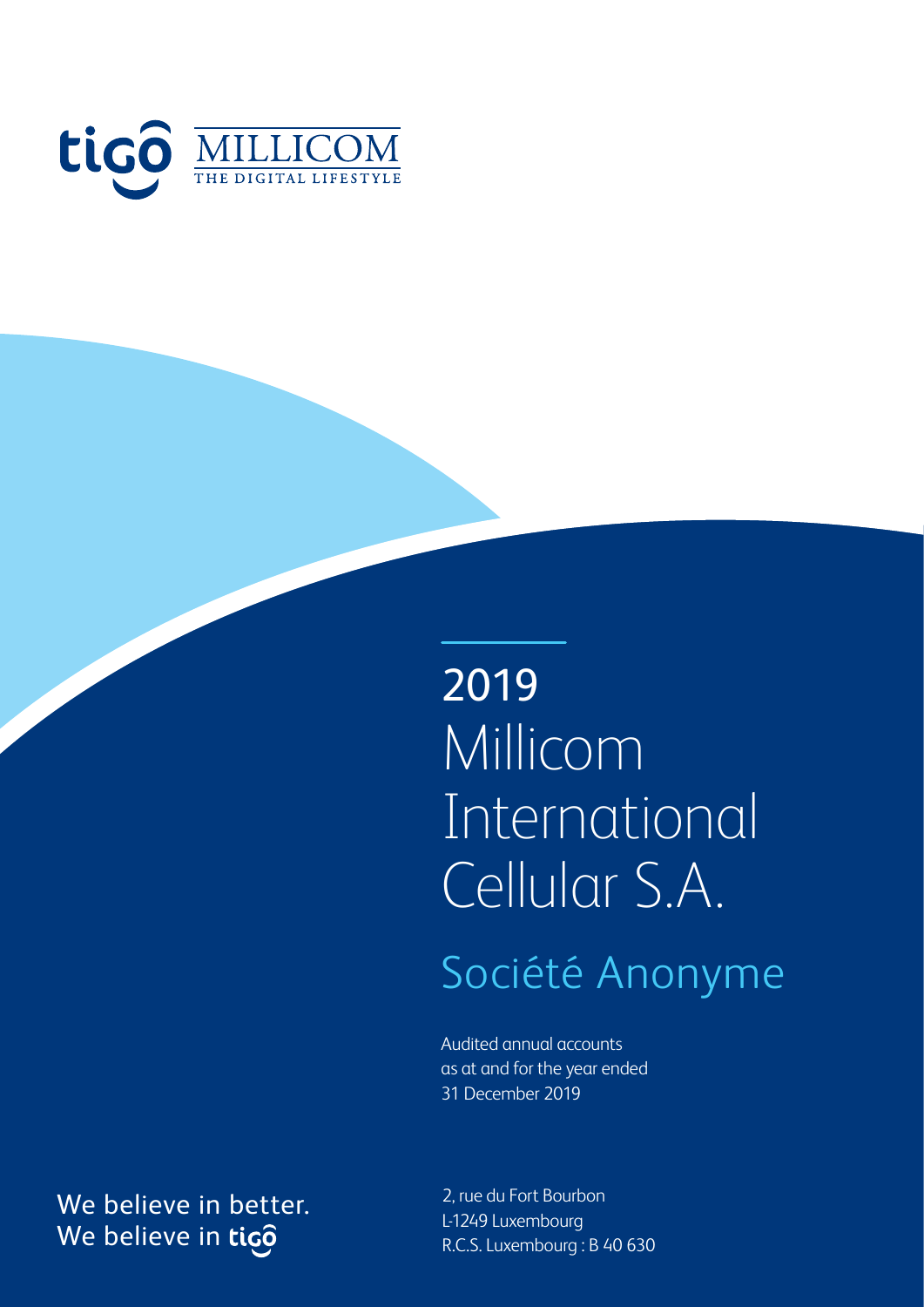# **Table of Contents**

| Directors' report and Management responsibility statement   |    |
|-------------------------------------------------------------|----|
| Audit report                                                |    |
| Balance sheet as at 31 December 2019                        |    |
| Profit and loss account for the year ended 31 December 2019 |    |
| Notes to the annual accounts as at 31 December 2019         | 10 |
|                                                             |    |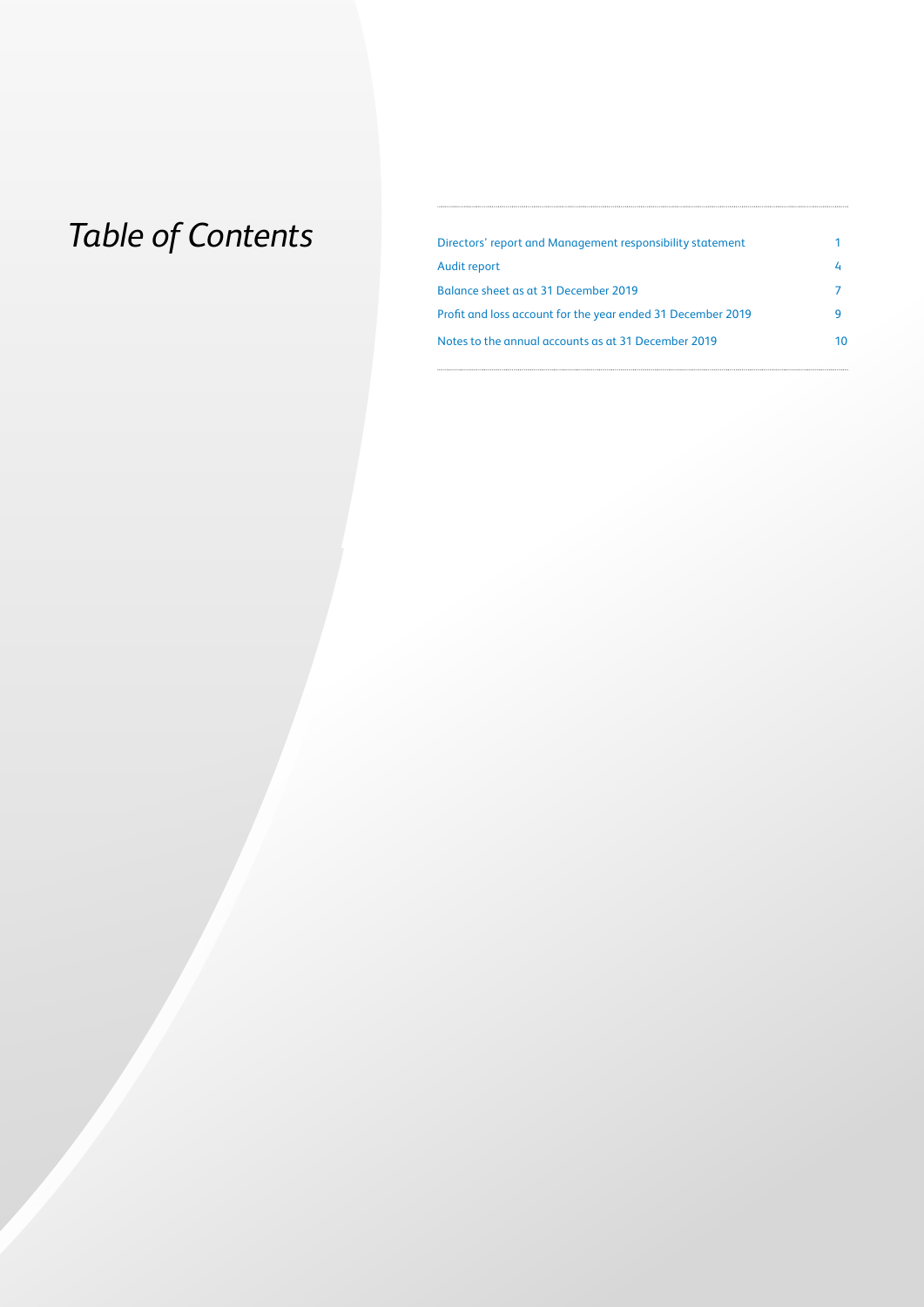## *Directors' report and Management responsibility statement*

## Principal activities and background

Millicom International Cellular S.A. (the "Company" or "MIC SA"), a Luxembourg Société Anonyme, and its subsidiaries, joint ventures and associates (the "Group" or "Millicom") is an international telecommunications and media group providing digital lifestyle services in emerging markets, through mobile and fixed telephony, cable, broadband, internet, TV (incl. DTH and PayTV) and investments in online businesses in Latin America (Latam) and Africa.

Millicom operates its mobile businesses in Latin America (Bolivia, Colombia, El Salvador, Guatemala, Honduras, Nicaragua, Panama and Paraguay), and in Africa (Ghana and Tanzania).

Millicom operates various cable and fixed line businesses in Latin America (Bolivia, Colombia, Costa Rica, El Salvador, Guatemala, Honduras, Nicaragua, Panama and Paraguay). Millicom also provides direct to home satellite service in most of its Latam countries.

Millicom holds investments in online/e-commerce businesses in several countries in Africa (Jumia), in a tower infrastructure company in Africa (Helios Towers), as well as other small minority investments in other businesses such as microinsurance (Milvik).

The Company's shares are traded as Swedish Depositary Receipts on the Stockholm stock exchange under the symbol TIGO SDB (formerly MIC SDB) and, since 9 January 2019, on the Nasdaq Stock Market in the U.S. under the ticker symbol TIGO.

On November 14, 2019, Millicom's historical principal shareholder, Kinnevik AB, distributed its entire shareholding (approximately 37% of Millicom's outstanding shares) in Millicom to its own shareholders through a share redemption plan. Since that date, Kinnevik is no longer a related party or shareholder in Millicom.

The Company has its registered office at 2, Rue du Fort Bourbon, L-1249 Luxembourg, Grand Duchy of Luxembourg and is registered with the Luxembourg Register of Commerce under the number RCS B 40 630.

#### Group performance

In 2019, total revenue for the Group was \$4,336 million and the gross profit was \$3,135 million. This represents a margin of 72.3 percent.

Operating expenses represented 37% of revenue, a decrease compared to last year, mainly due to the adoption of a new accounting policy for leases, which reduced operating expenses by \$149 million. The effect was partially offset by the additions of our acquisitions in Panama and Nicaragua.

Our operating profit amounted to \$575 million, representing a 13.3 percent margin. For 2019, this was impacted negatively mainly through lower gains on the tower deals in El Salvador, Colombia, and Paraguay, higher amortization expenses due to acquisitions, as well as the impact of IFRS 16 (additional depreciation expense of \$124 million).

Net financial expenses were \$544 million, \$198 million higher compared to last year. This is mainly due to higher levels of gross debt to fund recent acquisitions and also related to the IFRS 16 adoption.

Profit before taxes at \$218 million included the effects of the decrease in operating profit and interest expense described above. On the positive side, there was an increase in the value of our equity investment in Helios Towers.

The Group net tax charge in 2019 was \$120 million, resulting in a net gain for the year from continuing operations of \$97 million. The gain of \$57 million from discontinued operations was mainly triggered by the disposal of our business in Chad.

As a result, the net profit for the year was \$154 million. The share of gains of non-controlling interests was \$5 million reflecting our partners' share of net results in the subsidiaries in Colombia and Panama.

The net profit for the year attributable to the Millicom owners was \$149 million. Earnings per share was \$1.48.

## Share Capital

At 31 December 2019, Millicom had 101.7 million issued and paid up common shares of par value US\$ 1.50 each, of which 580,143 were held by the Company as treasury shares (2018: 913,583). During the year, the Company acquired approximately 132,162 shares and issued around 445,598 shares to management and employees under the LTIP remuneration plans and approximately 19,483 shares to Directors as part of their annual remuneration.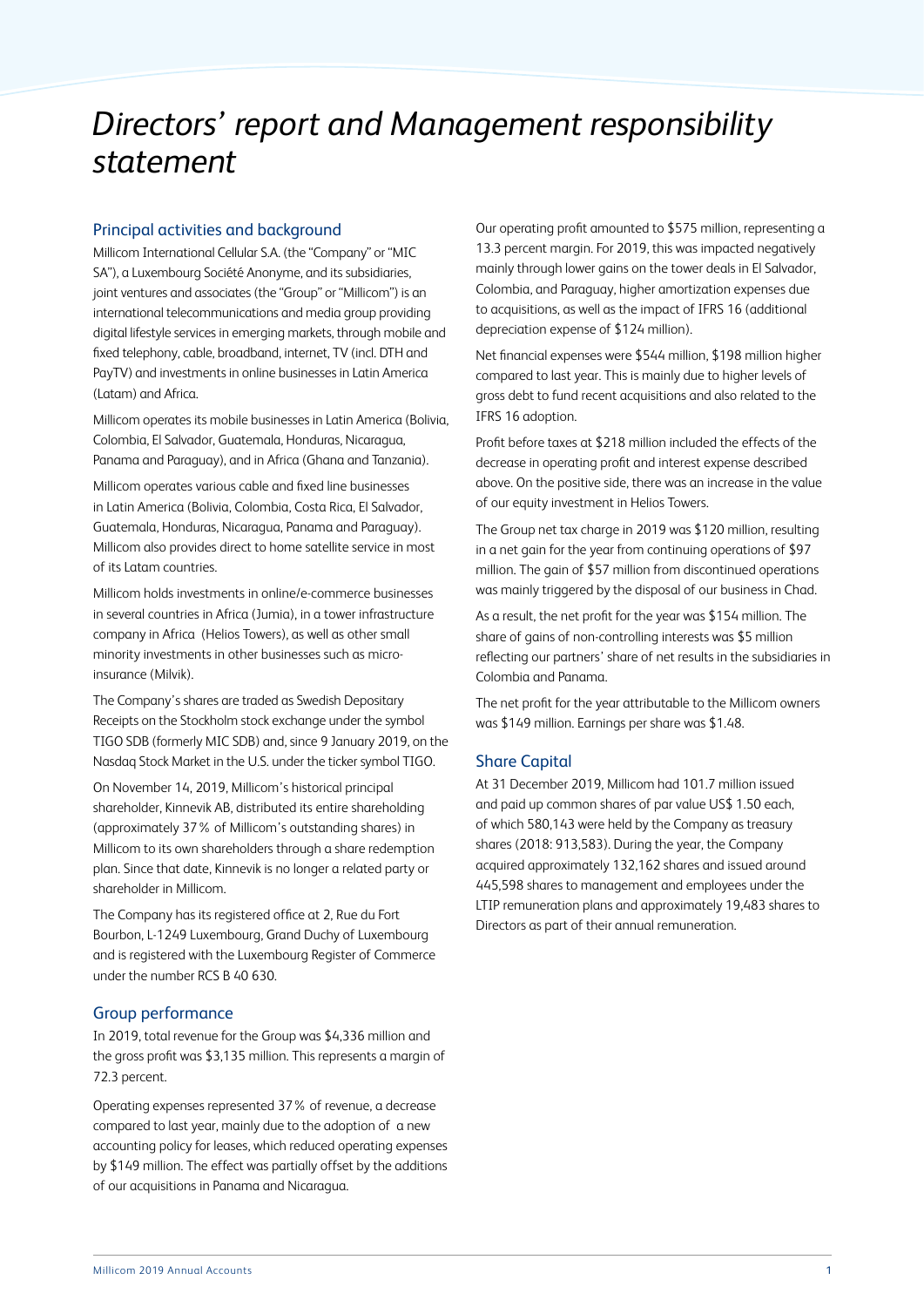## *Directors' report and Management responsibility statement*

## Distribution to Shareholders and Proposed **Distributions**

On 2 May 2019, at the Annual General Meeting of shareholders, a dividend distribution of US\$ 2.64 per share was approved, and subsequently paid to the Shareholders during May and November.

On February 24, 2020, Millicom's Board approved to the Annual General Meeting of the shareholders a share buyback program to repurchase at least US\$500 million over the next three years. The current shareholder authorization, which expires on May 5, 2020, allows for the repurchase of up to 5% of the outstanding share capital. In addition, the Board approved to the Annual General Meeting of the shareholders a dividend distribution of US\$1.00 per share to be paid in 2020. The Annual General Meeting to vote these matters is scheduled to May 5, 2020.

On February 25, 2020, Millicom announced a three year \$500 million share repurchase plan and on 28th February 2020 it initiated the first phase of this program comprising the purchase of not more than 350,000 shares and not more than a maximum total amount of SEK 107 million (approximately \$11 million). The purpose of the repurchase program is to reduce Millicom's share capital , or to use the repurchased shares for meeting obligations arising under Millicom´s employee share based incentive programs. The repurchase program may take place during the period between February 28, 2020 and May 5, 2020. Payment for the shares will be made in cash.

#### Risks and Uncertainty Factors

The Group operates in an industry and in markets which are characterized by rapid change and subject to macroeconomic, competitive and political uncertainty. This change creates both opportunities and at the same time a degree of risk. Many of the inherent underlying risks in these markets, including regulatory change (including tariff controls and taxation), currency fluctuations and underlying macroeconomic conditions, impact on the level of disposable income and consumers' attitudes and demand of products and services.

Further information on these and other key risks faced by the Group are set out in the Risk Management section on pages 22–25 in the Group Annual Report.

#### Financial Risk Management Objectives and Policies

Millicom's financial risk management policies and objectives, together with a description of the various risks and hedging activities undertaken by the Group, are set out in Section D financial risk management of the consolidated financial statements in the Group Annual Report.

Internal controls and additional information on the preparation of the Annual Report are set out in the Corporate Governance section of the Group Annual Report.

## Non-Financial Information

Non-financial information, such as environmental, social, human rights and the fight against corruption, are integrated in the section of the Corporate Responsibility Performance Review. The composition of administrative. management and supervisory bodies (including their committees) and the way in which these bodies operate, are described in the Group Annual Report.

#### Management and Employees

During recent years, the Group has developed many key functions and improved support to local operations, including the areas of procurement, network development, marketing, IT, HR, compliance and finance. Since 2017, the Executive Management Team is complete.

At 31 December 2019, the Group's headcount from continuing operations reached approximately 22,000 up from almost 21,000 at 31 December 2018. This increase is mainly attributable to recent acquisitions.

#### Outlook for the Group

Although many of the macroeconomic and competitive challenges we faced in 2019 will continue to impact our performance in the near term, we are committed to further invest in order to capture the long term growth opportunities presented to us. In 2020, we expect to make significant progress towards our medium term goals to deliver mid-singledigit organic service revenue growth, mid-to-high single-digit organic EBITDA growth, and around 10% OCF (EBITDA less Capex) organic growth for the Latam segment.

#### Subsequent events

On January 28, 2020, Millicom's wholly-owned subsidiary Telefónica Celular del Paraguay S.A.E ("Telecel"), closed a \$250 million re-tap to its senior unsecured notes due 2027, representing an additional issuance of Telecel's outstanding \$300 million 5.875% Senior Notes due 2027 issued on April 5, 2019. The New notes will be treated as a single class with the Initial Notes, and they were priced at 106.375 for an implied yield to maturity of 4.817%.

#### José Antonio Ríos García

*Chairman of the Board of Directors* L*uxembourg, 28 February 2020*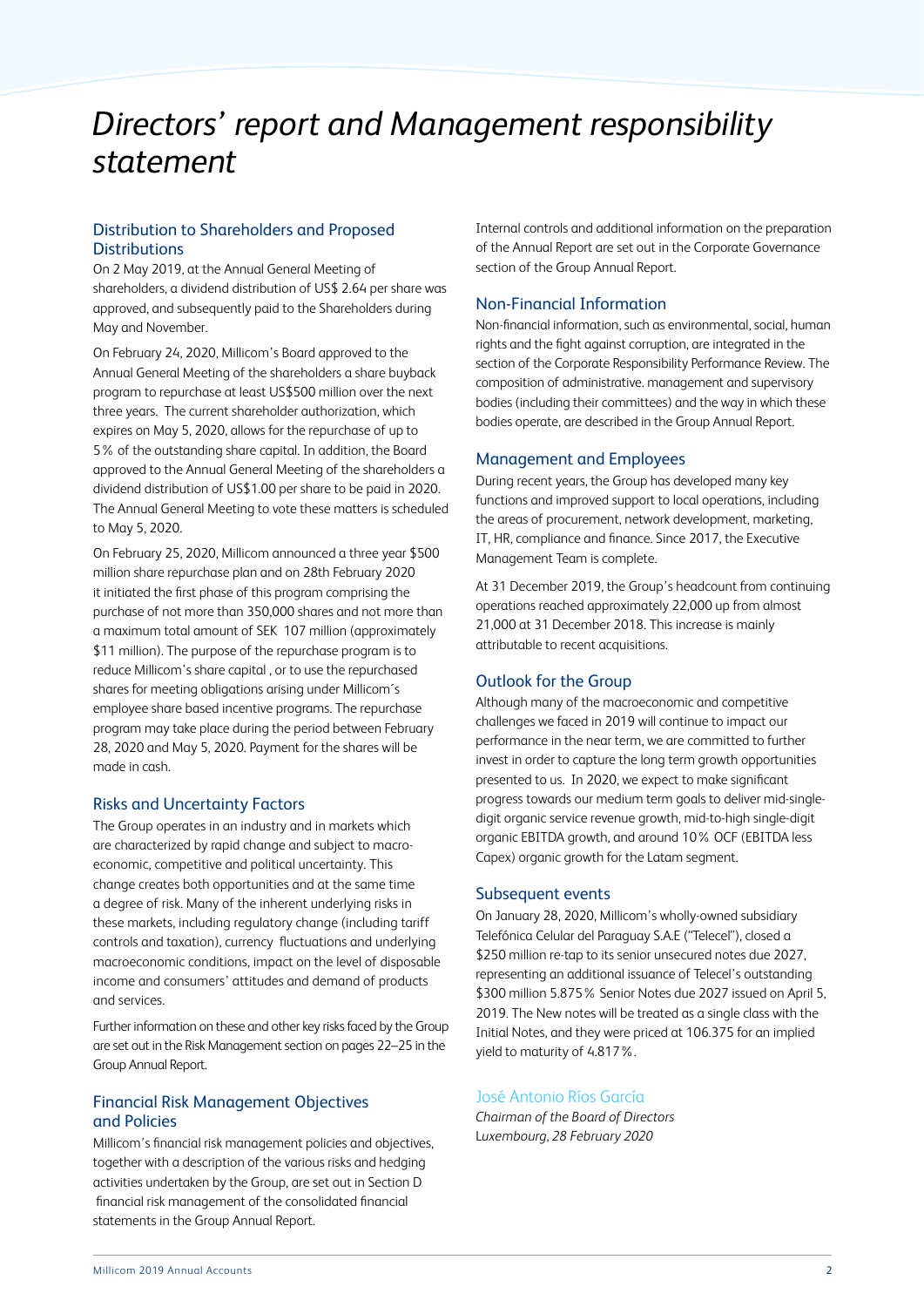## MANAGEMENT RESPONSIBILITY STATEMENT

We, Mauricio Ramos, Chief Executive Officer and Tim Pennington, Chief Financial Officer, confirm, to the best of our knowledge, the accompanying financial statements give a true and fair view of the financial position of the Company as at 31 December 2019, and of the results of its operations for the year then ended in accordance with Luxembourg legal and regulatory requirements relating to the preparation and presentation of the financial statements, and that the Directors' report includes a fair review of the development and performance of the business and the position of Millicom International Cellular S.A., together with a description of the principal risks and uncertainties that Millicom International Cellular S.A. faces.

Luxembourg, 28 February 2020

Mauricio Ramos *President and Chief Executive Officer*

Tim Pennington *Chief Financial Officer*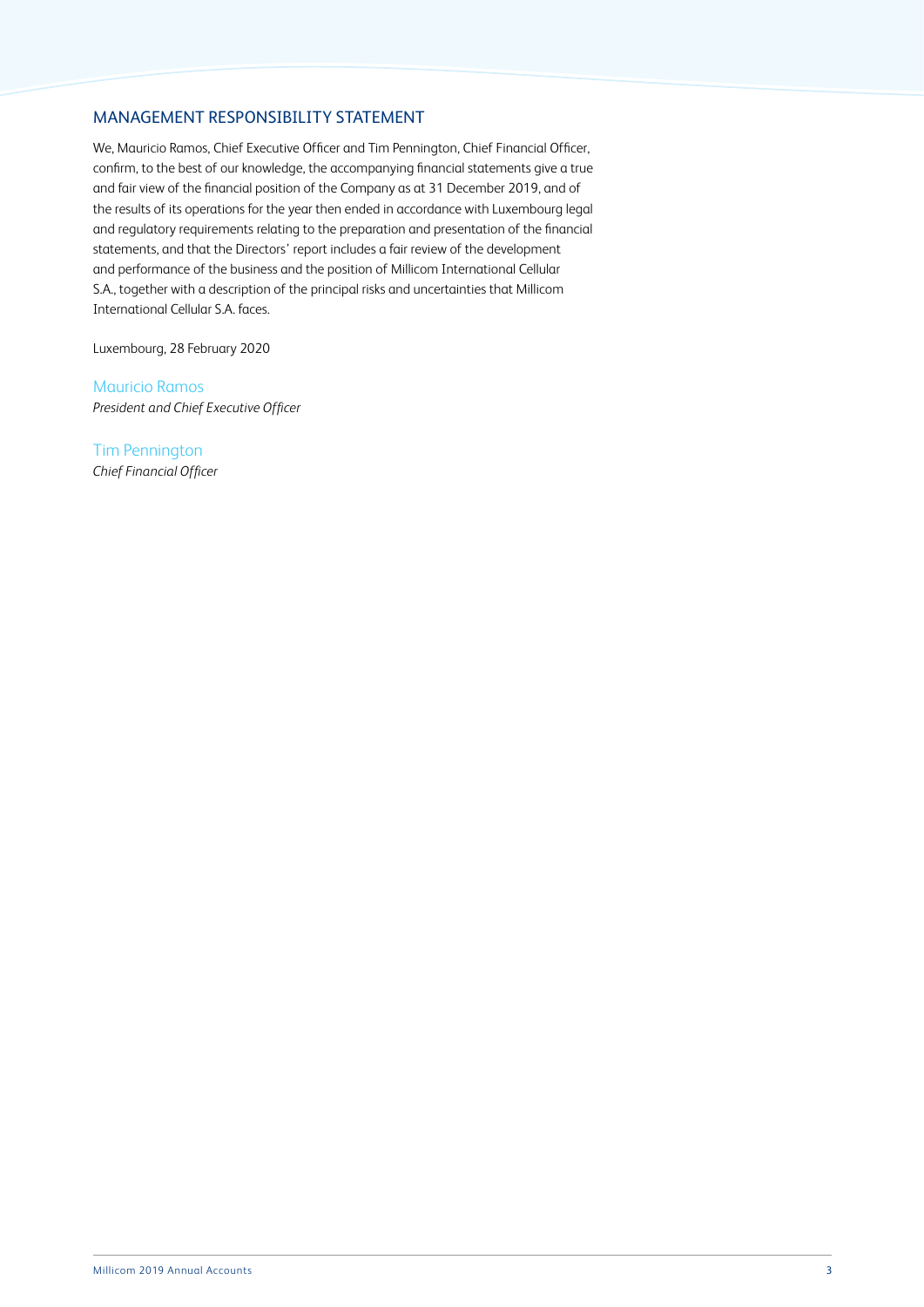### Independent auditor's report

To the Shareholders of Millicom International Cellular S.A. 2, rue du Fort Bourbon L-1249 Luxembourg

## Report on the audit of the financial statements

#### **Opinion**

We have audited the financial statements of Millicom International Cellular S.A. ("the Company"), which comprise the balance sheet as at 31 December 2019, and the profit and loss account for the year then ended, and the notes to the financial statements, including a summary of significant accounting policies.

In our opinion, the accompanying financial statements give a true and fair view of the financial position of the Company as at 31 December 2019, and of the results of its operations for the year then ended in accordance with Luxembourg legal and regulatory requirements relating to the preparation and presentation of the financial statements.

#### **Basis for opinion**

We conducted our audit in accordance with EU Regulation N° 537/2014, the Law of 23 July 2016 on the audit profession (the "Law of 23 July 2016") and with International Standards on Auditing ("ISAs") as adopted for Luxembourg by the "Commission de Surveillance du Secteur Financier" ("CSSF"). Our responsibilities under those Regulation, Law and standards are further described in the « Responsibilities of the "réviseur d'entreprises agréé" for the audit of the financial statements » section of our report. We are also independent of the Company in accordance with the International Ethics Standards Board for Accountants' Code of Ethics for Professional Accountants ("IESBA Code") as adopted for Luxembourg by the CSSF together with the ethical requirements that are relevant to our audit of the financial statements, and have fulfilled our other ethical responsibilities under those ethical requirements. We believe that the audit evidence we have obtained is sufficient and appropriate to provide a basis for our opinion.

#### **Key audit matters**

Key audit matters are those matters that, in our professional judgment, were of most significance in our audit of the financial statements of the current period. These matters were addressed in the context of the audit of the financial statements as a whole, and in forming our opinion thereon, and we do not provide a separate opinion on these matters.

*1. Impairment of Shares in affiliated undertakings and impairment of Loans owed by Affiliated Undertakings*

#### *Risk identified*

Millicom International Cellular S.A., as ultimate holding of the group, holds a number of shares in and loans to affiliated undertakings, which are operating mainly in emerging markets in the telecommunication sector. As described in Note 5 and Note 6, shares in affiliated undertakings and loans to affiliated undertakings are valued at cost less any durable impairment in value. At least annually, the Company evaluates the carrying value of the investments and the nominal value of the loans. Impairment losses are measured and recorded based on the difference between the estimated recoverable amount and the carrying amount of the asset. Impairment of shares in and loans to affiliated undertakings is considered a significant risk due to historical impairment, business industry and locations of these investments.

#### *Our answer*

Our audit procedures over the valuation of the shares in affiliated undertakings included, among others:

- Obtaining the latest capital call to which Millicom subscribed or the shareholders' agreements to confirm the acquisition cost of each investment and the movement of the year.
- Obtaining and reading the latest financial statements of each investment in order to identify whether any going concern issue or liquidity issue exist at the investment level and ultimately if the investment is recoverable.
- Assessing the valuation model prepared by Management and its impairment test for the determination of the recoverable amount of the investments.
- Recomputing the fair value of equity interests of the investments prepared by Management and comparing the carrying value of the investments to the fair market value of equity interests in order to determine whether an impairment exists.
- Assessing the valuation of guarantees provided by the Company to direct or indirect affiliated companies

Our audit procedures over the valuation of the loans granted to affiliated undertakings included, among others:

- Obtaining the loan agreements to confirm the nominal value of the loans and the movement of the year.
- Obtaining and reading the latest financial statements of each affiliated undertaking in order to identify whether any going concern issue or liquidity issue exist and ultimately if the loan is recoverable.
- Assessing the valuation model prepared by Management for the determination of the recoverable amount of the loans.
- Recomputing the recoverable amount of the loans prepared by Management and comparing the carrying value of the loans to their recoverable value in order to determine whether an impairment exists.

We also assessed the adequacy of the Company's disclosures in respect of the accounting policies on impairment as disclosed in Note 2.3.6 of the financial statements.

#### **Other information**

The Board of Directors is responsible for the other information. The other information comprises the information included in the management report but does not include the financial statements and our report of "réviseur d'entreprises agréé" thereon.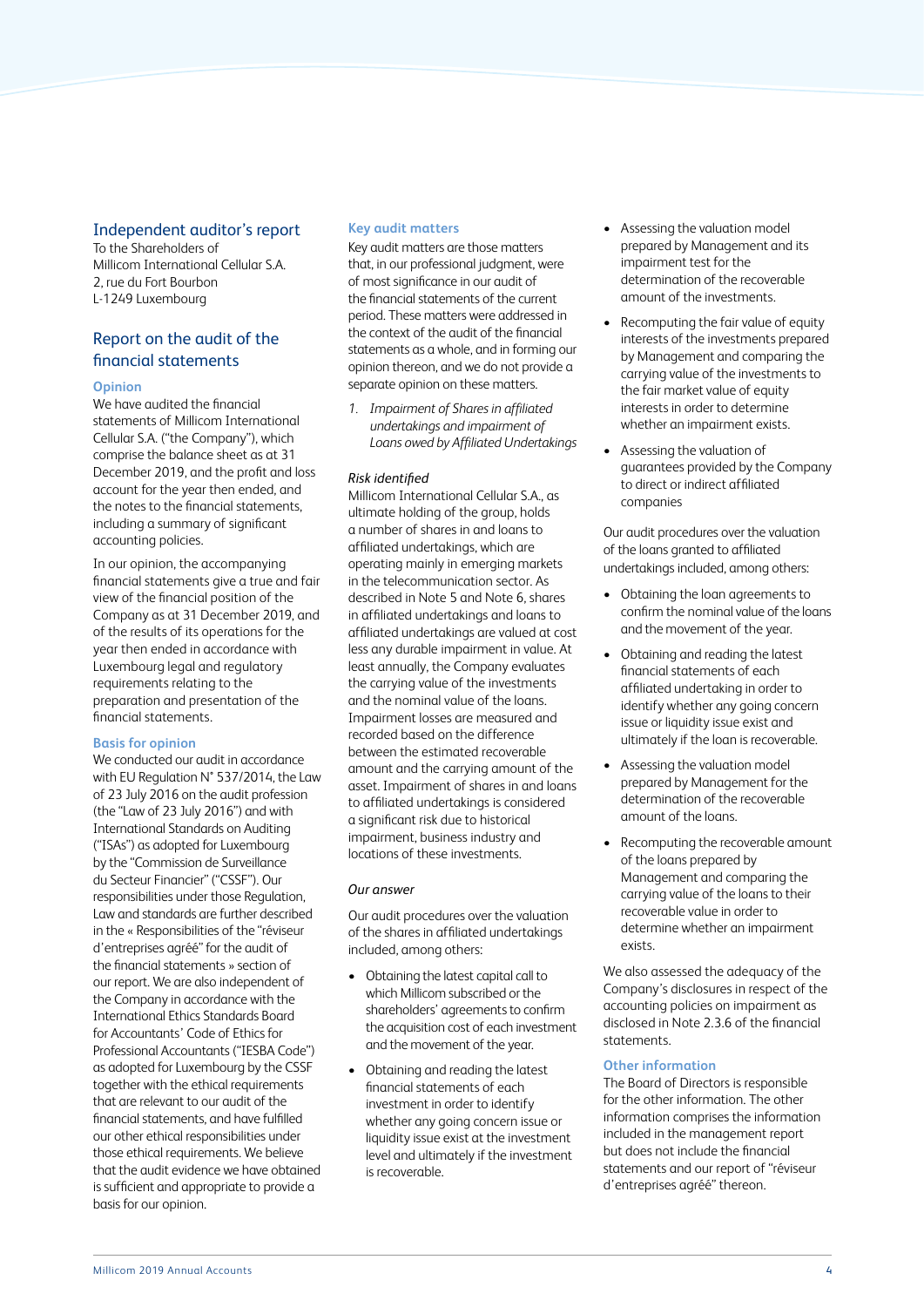Our opinion on the financial statements does not cover the other information and we do not express any form of assurance conclusion thereon.

In connection with our audit of the financial statements, our responsibility is to read the other information and, in doing so, consider whether the other information is materially inconsistent with the financial statements or our knowledge obtained in the audit or otherwise appears to be materially misstated. If, based on the work we have performed, we conclude that there is a material misstatement of this other information, we are required to report this fact. We have nothing to report in this regard.

#### **Responsibilities of the Board of Directors and of those charged with governance for the financial statements**

The Board of Directors is responsible for the preparation and fair presentation of the financial statements in accordance with Luxembourg legal and regulatory requirements relating to the preparation and presentation of the financial statements, and for such internal control as the Board of Directors determines is necessary to enable the preparation of financial statements that are free from material misstatement, whether due to fraud or error.

In preparing the financial statements, the Board of Directors is responsible for assessing the Company's ability to continue as a going concern, disclosing, as applicable, matters related to going concern and using the going concern basis of accounting unless the Board of Directors either intends to liquidate the Company or to cease operations, or has no realistic alternative but to do so.

Those charged with governance are responsible for overseeing the Company's financial reporting process.

#### **Responsibilities of the "réviseur d'entreprises agréé" for the audit of the financial statements**

The objectives of our audit are to obtain reasonable assurance about whether the financial statements as a whole are free from material misstatement, whether due to fraud or error, and to issue a report of the "réviseur d'entreprises

agréé" that includes our opinion. Reasonable assurance is a high level of assurance, but is not a guarantee that an audit conducted in accordance with EU Regulation N° 537/2014, the Law of 23 July 2016 and with the ISAs as adopted for Luxembourg by the CSSF will always detect a material misstatement when it exists. Misstatements can arise from fraud or error and are considered material if, individually or in the aggregate, they could reasonably be expected to influence the economic decisions of users taken on the basis of these financial statements.

As part of an audit in accordance with EU Regulation N° 537/2014, the Law of 23 July 2016 and with ISAs as adopted for Luxembourg by the CSSF, we exercise professional judgment and maintain professional skepticism throughout the audit. We also:

- Identify and assess the risks of material misstatement of the financial statements, whether due to fraud or error, design and perform audit procedures responsive to those risks, and obtain audit evidence that is sufficient and appropriate to provide a basis for our opinion. The risk of not detecting a material misstatement resulting from fraud is higher than for one resulting from error, as fraud may involve collusion, forgery, intentional omissions, misrepresentations, or the override of internal control.
- Obtain an understanding of internal control relevant to the audit in order to design audit procedures that are appropriate in the circumstances, but not for the purpose of expressing an opinion on the effectiveness of the Company's internal control.
- Evaluate the appropriateness of accounting policies used and the reasonableness of accounting estimates and related disclosures made by the Management.
- Conclude on the appropriateness of Management's use of the going concern basis of accounting and, based on the audit evidence obtained, whether a material uncertainty exists related to events or conditions that may cast significant doubt on the

Company's ability to continue as a going concern. If we conclude that a material uncertainty exists, we are required to draw attention in our report of the "réviseur d'entreprises agréé" to the related disclosures in the financial statements or, if such disclosures are inadequate, to modify our opinion. Our conclusions are based on the audit evidence obtained up to the date of our report of the "réviseur d'entreprises agréé". However, future events or conditions may cause the Company to cease to continue as a going concern.

• Evaluate the overall presentation, structure and content of the financial statements, including the disclosures, and whether the financial statements represent the underlying transactions and events in a manner that achieves fair presentation.

We communicate with those charged with governance regarding, among other matters, the planned scope and timing of the audit and significant audit findings, including any significant deficiencies in internal control that we identify during our audit.

We also provide those charged with governance with a statement that we have complied with relevant ethical requirements regarding independence, and to communicate with them all relationships and other matters that may reasonably be thought to bear on our independence, and where applicable, related safeguards.

From the matters communicated with those charged with governance, we determine those matters that were of most significance in the audit of the financial statements of the current period and are therefore the key audit matters. We describe these matters in our report unless law or regulation precludes public disclosure about the matter.

#### **Report on other legal and regulatory requirements**

We have been appointed as "réviseur d'entreprises agréé" by the General Meeting of the Shareholders on May 4, 2018 and the duration of our uninterrupted engagement, including previous renewals and reappointments, is seven years.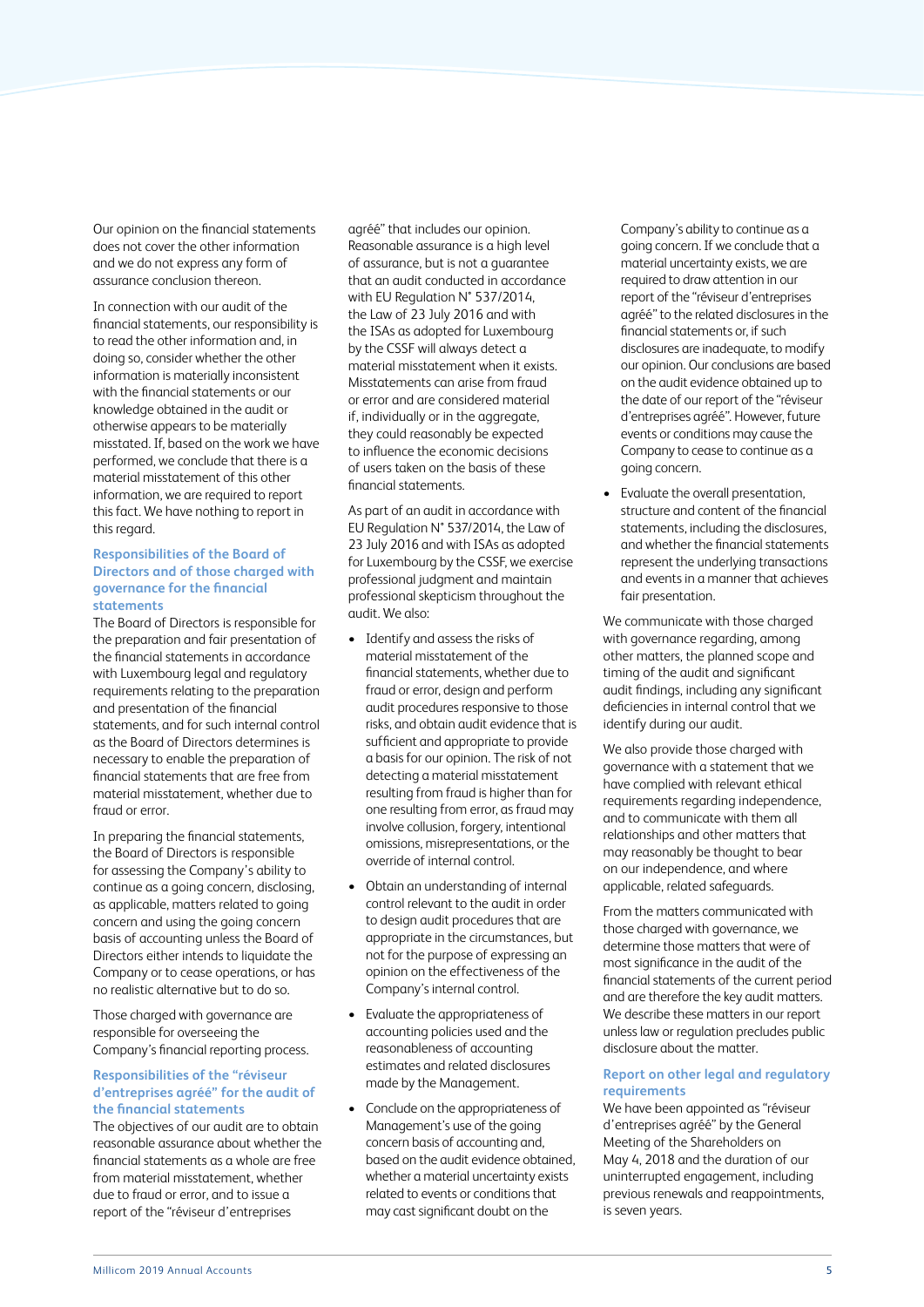The management report, which is disclosed from pages 1 to 4 and which is the responsibility of the Board of Directors, is consistent with the financial statements and has been prepared in accordance with applicable legal requirements.

The corporate governance statement, as published on the Company's website [http://www.millicom.com/our](http://www.millicom.com/our-responsibility/)[responsibility/](http://www.millicom.com/our-responsibility/), is the responsibility of the Board of Directors. The information required by article 68ter paragraph (1) letters c) and d) of the law of 19 December 2002 on the commercial and companies register and on the accounting records and annual accounts of undertakings, as amended, is consistent, at the date of this report, with the financial statements and has been prepared in accordance with applicable legal requirements.

We confirm that the audit opinion is consistent with the additional report to the audit committee or equivalent.

We confirm that the prohibited non-audit services referred to in EU Regulation No 537/2014 were not provided and that we remained independent of the Company in conducting the audit.

#### **Other matter**

Th corporate governance statement includes the information required by article 68ter paragraph (1) of the law of 19 December 2002 on the commercial and companies register and on the accounting records and annual accounts of undertakings, as amended.

Ernst & Young

Société anonyme

Cabinet de révision agréé

Bruno di Bartholomeo

Luxembourg, 28 February 2020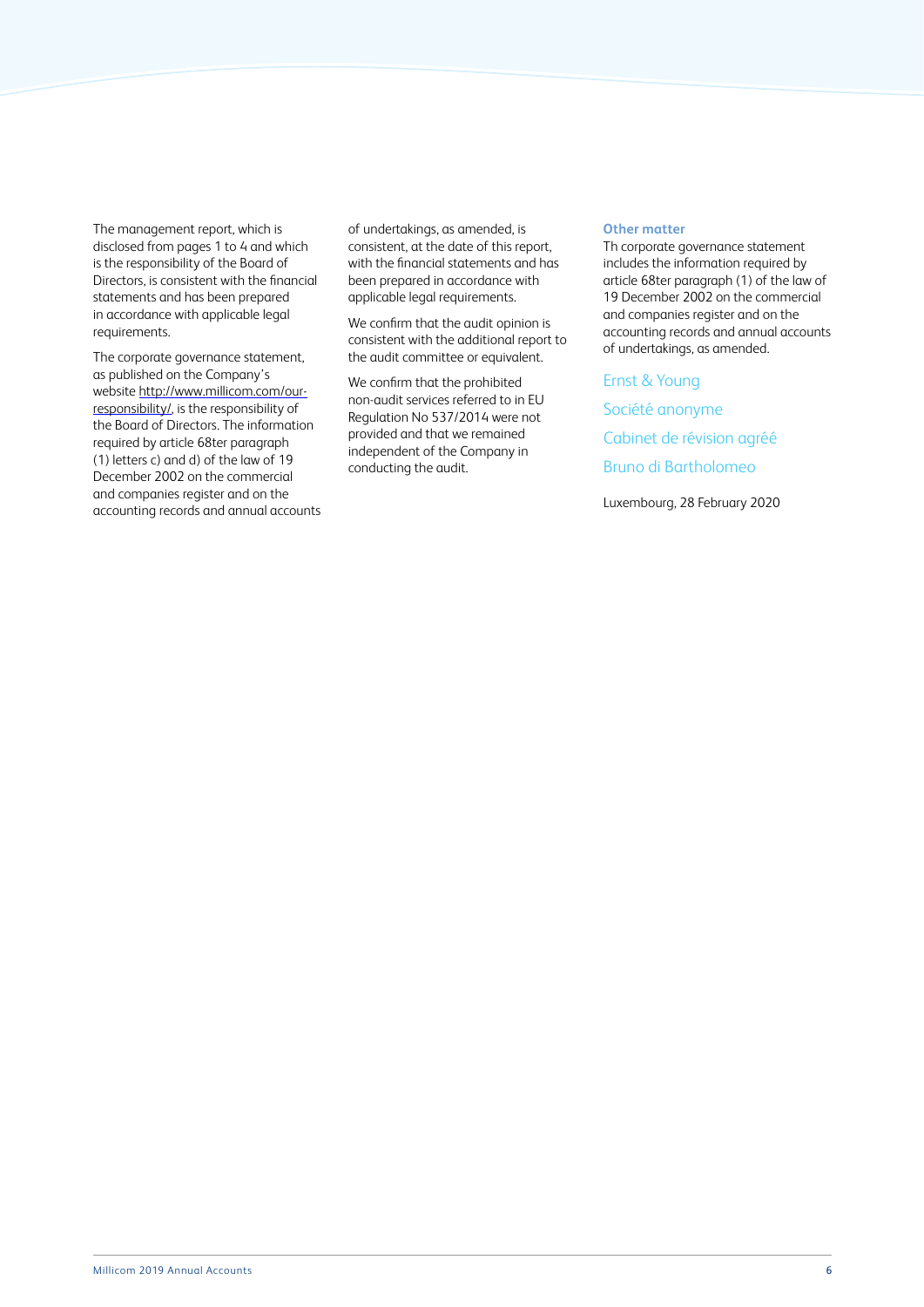## MILLICOM INTERNATIONAL CELLULAR S.A. BALANCE SHEET AS AT 31 DECEMBER 2019

| <b>ASSETS</b><br><b>Notes</b>                                                                                                                                       | 31-Dec<br>2019<br><b>USD</b> | 31-Dec<br>2018<br><b>USD</b> |
|---------------------------------------------------------------------------------------------------------------------------------------------------------------------|------------------------------|------------------------------|
| <b>Fixed assets</b>                                                                                                                                                 |                              |                              |
| Intangible assets<br>3                                                                                                                                              |                              |                              |
| Concessions, patents, licenses, trade marks and similar rights and assets,<br>if they were acquired for valuable consideration and need not be shown<br>under C.I.3 | 17,606,131                   | 17,295,899                   |
| Payments on account and intangible fixed assets under development                                                                                                   | 5,968,784                    | 289,136                      |
| Tangible assets<br>4                                                                                                                                                |                              |                              |
| Other fixtures and fittings, tools and equipment                                                                                                                    | 1,524,705                    | 184,186                      |
| Payments on account and tangible assets in the course of construction                                                                                               | 1,514,573                    | 667,568                      |
| 5<br>Financial assets                                                                                                                                               |                              |                              |
| Shares in affiliated undertakings                                                                                                                                   | 4,709,430,681                | 3,753,597,770                |
| Participating interest                                                                                                                                              |                              | 49,924,772                   |
| Other loans                                                                                                                                                         | 40,000,000                   | 58,279,843                   |
|                                                                                                                                                                     | 4,776,044,874                | 3,880,239,174                |
| <b>Current assets</b>                                                                                                                                               |                              |                              |
| Debtors<br>6                                                                                                                                                        |                              |                              |
| Amounts owed by affiliated undertakings                                                                                                                             |                              |                              |
| becoming due and payable within one year (1)                                                                                                                        | 63,260,038                   | 968,204,646                  |
| becoming due and payable after more than one year (2)                                                                                                               | 418,749,540                  |                              |
| Amounts owed by undertakings with which the company is linked by virtue of<br>participating interests (3)                                                           |                              |                              |
| becoming due and payable within one year                                                                                                                            | 12,311,352                   | 8,219,826                    |
| Other debtors                                                                                                                                                       | 23,336,609                   | 2,414,637                    |
| Investments                                                                                                                                                         |                              |                              |
| Own shares<br>7                                                                                                                                                     | 27,980,297                   | 57,938,121                   |
| 5<br>Other investments                                                                                                                                              | 32,435,000                   |                              |
| Cash at bank and in hand                                                                                                                                            | 665,826,991                  | 115,334,143                  |
|                                                                                                                                                                     | 1,243,899,827                | 1,152,111,373                |
| 8<br>Prepayments                                                                                                                                                    | 37,136,714                   | 26,472,794                   |
| <b>TOTAL ASSETS</b>                                                                                                                                                 | 6,057,081,415                | 5,058,823,341                |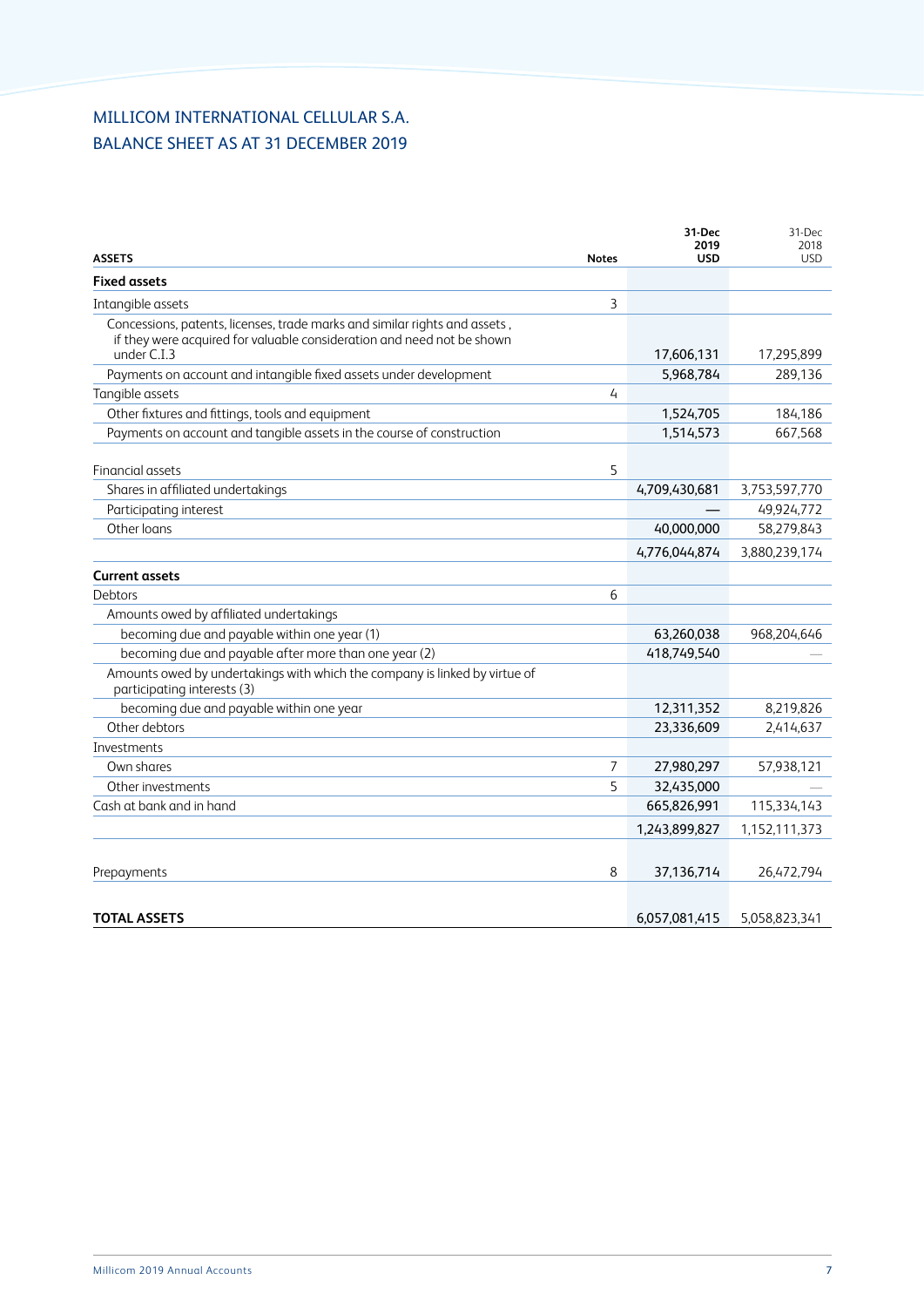## MILLICOM INTERNATIONAL CELLULAR S.A. BALANCE SHEET AS AT 31 DECEMBER 2019—*Continued*

| <b>EQUITY AND LIABILITIES</b>                                                                         | <b>Notes</b> | 31-Dec<br>2019<br><b>USD</b> | 31-Dec<br>2018<br><b>USD</b> |
|-------------------------------------------------------------------------------------------------------|--------------|------------------------------|------------------------------|
|                                                                                                       |              |                              |                              |
| <b>Capital and reserves</b>                                                                           | 7            |                              |                              |
| Subscribed capital                                                                                    |              | 152,608,826                  | 152,608,826                  |
| Share premium account                                                                                 |              | 428,282,120                  | 398,324,314                  |
| Reserves                                                                                              |              |                              |                              |
| Cash flow hedge reserve                                                                               |              | (6, 124, 690)                | (27, 671)                    |
| Legal reserve                                                                                         |              | 16,357,968                   | 16,357,968                   |
| Reserve for own shares                                                                                |              | 27,980,315                   | 57,938,121                   |
| Profit or (loss) brought forward                                                                      |              | 957,344,859                  | 313,729,150                  |
| Profit or (loss) for the financial year                                                               |              | 708,920,835                  | 910,552,729                  |
|                                                                                                       |              | 2,285,370,233                | 1,849,483,435                |
| <b>TOTAL EQUITY</b>                                                                                   |              |                              |                              |
| Provisions                                                                                            | 9            |                              |                              |
| Other provisions                                                                                      |              | 18,384,989                   | 19,797,371                   |
| Creditors                                                                                             |              |                              |                              |
| Debenture loans                                                                                       |              |                              |                              |
| Non-convertible loans                                                                                 |              |                              |                              |
| becoming due and payable within one year                                                              | 10           |                              | 250,000,000                  |
| becoming due and payable after more than one year                                                     | 11           | 2,813,561,132                | 1,550,000,000                |
| Amounts owed to affiliated undertakings                                                               | 12           |                              |                              |
| becoming due and payable within one year                                                              |              | 695,583,803                  | 1,309,620,686                |
| becoming due and payable after more than one year                                                     |              | 149,400,000                  | 900,000                      |
| Amounts owed to undertakings with which the company is linked<br>by virtue of participating interests |              |                              |                              |
| becoming due and payable within one year                                                              | 13           | 1,011,126                    | 214,523                      |
| Other creditors                                                                                       |              |                              |                              |
| Tax authorities                                                                                       |              |                              | 9,189                        |
| Social security authorities                                                                           |              | 97,735                       | 4,100,587                    |
| Other creditors                                                                                       | 14           |                              |                              |
| becoming due and payable within one year                                                              |              | 91,751,865                   | 73,929,797                   |
| becoming due and payable after more than one year                                                     |              | 1,238,084                    |                              |
|                                                                                                       |              | 3,752,643,745                | 3,188,774,782                |
| Deferred income                                                                                       |              | 682,448                      | 767,754                      |
| <b>TOTAL LIABILITIES</b>                                                                              |              | 3,771,711,182                | 3,209,339,907                |
| TOTAL EQUITY AND LIABILITIES                                                                          |              | 6,057,081,415                | 5,058,823,341                |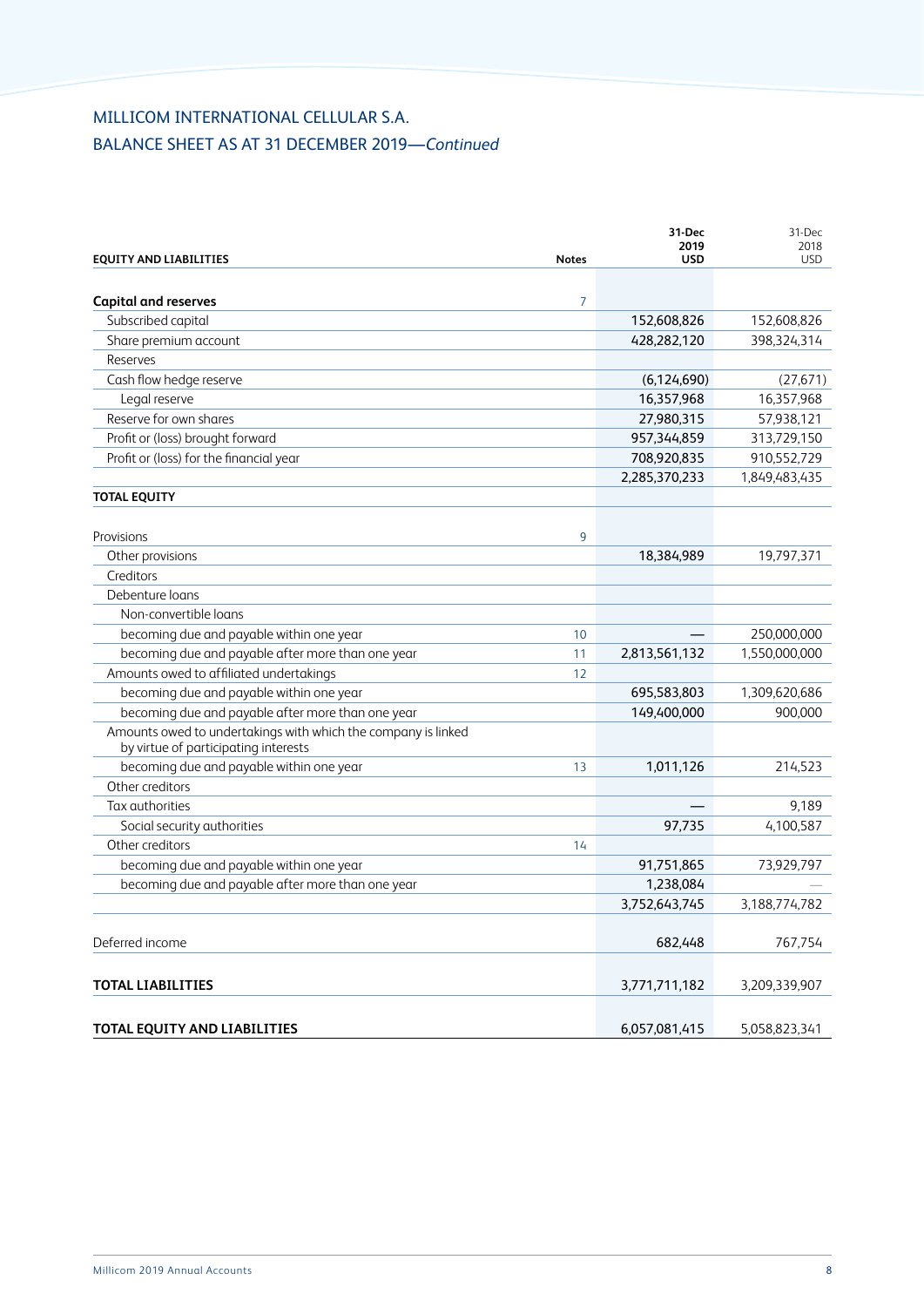## MILLICOM INTERNATIONAL CELLULAR S.A. PROFIT AND LOSS ACCOUNT FOR THE YEAR ENDED 31 DECEMBER 2019

|                                                                                               |              | 31-Dec<br>2019  | 31-Dec<br>2018  |
|-----------------------------------------------------------------------------------------------|--------------|-----------------|-----------------|
|                                                                                               | <b>Notes</b> | <b>USD</b>      | <b>USD</b>      |
| Other operating income                                                                        | 15           | 160,482,005     | 436,824,958     |
| Staff costs                                                                                   | 16           |                 |                 |
| Wages and salaries                                                                            |              | (39,661,274)    | (38, 398, 316)  |
| Social Security costs                                                                         |              | (869, 154)      | (1,024,499)     |
| Other staff costs                                                                             |              | (12,710)        | (1,832,983)     |
| Value adjustments                                                                             |              |                 |                 |
| In respect of formation expenses and of tangible and intangible assets                        | 3,4          | (5,178,109)     | (3,502,103)     |
| In respect of current assets                                                                  | 6            | (53,350)        | (493, 442)      |
| Other operating charges                                                                       | 17           | (218, 936, 057) | (206, 357, 270) |
| Income from participating interests                                                           | 18           |                 |                 |
| derived from affiliated undertakings                                                          |              | 996,147,000     | 813,989,863     |
| Other interest and similar income                                                             |              |                 |                 |
| derived from affiliated undertakings                                                          |              | 20,695,237      | 6,205,460       |
| other interest and similar income                                                             | 19           | 10,458,572      | 18,780,519      |
| Value adjustments in respect of financial assets and of investments held<br>as current assets | 20           | (26, 205, 849)  | (17,925,959)    |
| Adjustments of other taxes and duties                                                         |              | 152,830         | 495,763         |
| Interest payable and similar expenses                                                         |              |                 |                 |
| Concerning affiliated undertakings                                                            |              | (8,782,710)     | (1,795,111)     |
| Other interest and similar expenses                                                           | 21           | (172, 387, 807) | (90,525,042)    |
| Tax on profit or loss                                                                         | 22           | (6,927,789)     | (3,889,108)     |
| Gain/(Loss) after taxation                                                                    |              | 708,920,835     | 910,552,729     |
| Gain/(Loss) for the financial year                                                            |              | 708,920,835     | 910,552,729     |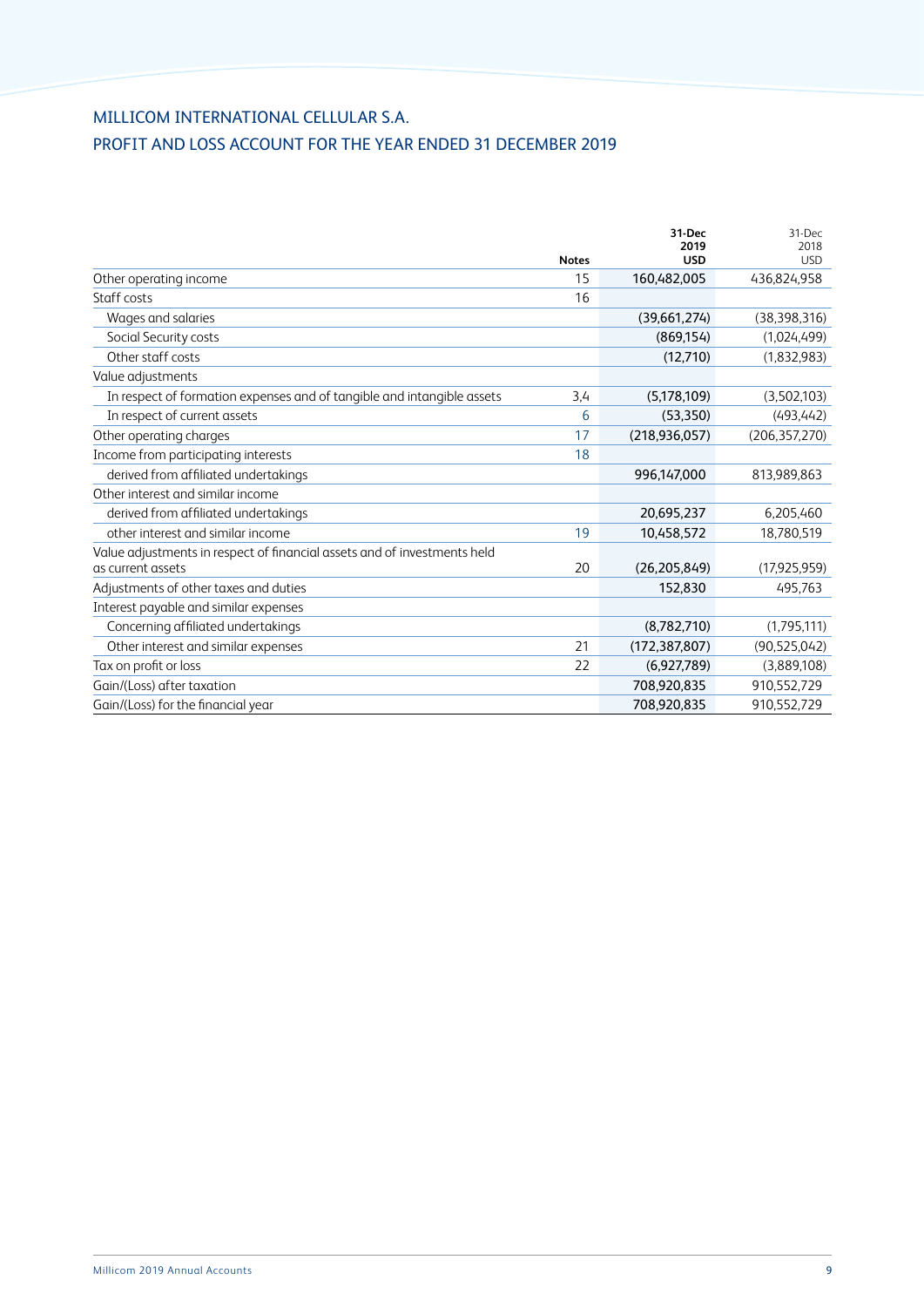## MILLICOM INTERNATIONAL CELLULAR S.A. NOTES TO THE ANNUAL ACCOUNTS AS AT 31 DECEMBER 2019

## NOTE 1— GENERAL INFORMATION

Millicom International Cellular S.A. (the "Company" or "MIC SA"), a Luxembourg Société Anonyme governed by the Luxembourg Law of August 10, 1915 on Commercial Companies (as amended), was incorporated on June 16, 1992. Millicom International Cellular S.A. and its subsidiaries, joint ventures and associates (the "Group" or "Millicom") is an international telecommunications and media group providing digital lifestyle services in emerging markets, through mobile and fixed telephony, cable, broadband, internet, TV (incl. DTH and PayTV) and investments in online businesses in Latin America (Latam) and Africa.

Millicom operates its mobile businesses in Latin America (Bolivia, Colombia, El Salvador, Guatemala, Honduras, Nicaragua, Panama and Paraguay), and in Africa (Ghana and Tanzania).

Millicom operates various cable and fixed line businesses in Latin America (Bolivia, Colombia, Costa Rica, El Salvador, Guatemala, Honduras, Nicaragua, Panama and Paraguay). Millicom also provides direct to home satellite service in most of its Latam countries.

Millicom holds investments in online/ e-commerce businesses in several countries in Africa (Jumia), in a tower infrastructure company in Africa (Helios Towers), as well as other small minority investments in other businesses such as micro-insurance (Milvik).

The Company's shares are traded as Swedish Depositary Receipts on the Stockholm stock exchange under the symbol TIGO SDB (formerly MIC SDB) and, since 9 January 2019, on the Nasdaq Stock Market in the U.S. under the ticker symbol TIGO.

On November 14, 2019, Millicom's historical principal shareholder, Kinnevik AB, distributed its entire shareholding

(approximately 37% of Millicom's outstanding shares) in Millicom to its own shareholders through a share redemption plan. Since that date, Kinnevik is no longer a related party or shareholder in Millicom.

To reflect increased operational activities in the US, a MICSA branch was incorporated (in the US) during 2019. In recent years, Millicom management adopted a transition plan to gradually increase the presence of the Millicom group in the US, with the creation of the majority of the senior leadership positions being based out of Miami. The objective thereof is/was to better service the markets in Latam.

In order to mirror the growth of the Millicom operations in the US, the group's transfer pricing strategy and intercompany charges model needed to be adjusted to mitigate a potential US tax risk. To mitigate this risk and to adapt the structure to the actual organizational framework, Millicom formalized the implementation of an IP Branch of MICSA in the US by 30 June 2019 with the transfer of 12 employees into it.

The Company has its registered office at 2, Rue du Fort Bourbon, L-1249 Luxembourg, Grand Duchy of Luxembourg and is registered with the Luxembourg Register of Commerce under the number RCS B 40 630.

The Company prepares consolidated annual accounts, which are published in Luxembourg and are available at the registered office of the Company.

## NOTE 2—SUMMARY OF SIGNIFICANT ACCOUNTING POLICIES

#### **2.1 Change in accounting policies** Millom Group adopted new accounting policy for 'Leases' from 1 January 2019. As there are no defined rules for the accounting treatment of leases

under Luxembourg legal and regulatory requirements, management decided to apply these rules in the preparation of these annual accounts. Should the Company have kept applying previous accounting principles, management determined that the impact on the profit and loss account would have been immaterial.

The Company adopted the new accounting policy for leases using the modified retrospective approach with the cumulative effect of applying the new Standard recognized in retained profits as of 1 January 2019. Its application had no significant impact on the Company's retained profits. Comparatives for the 2018 financial statements were not restated.

On adoption, the Company recognized lease liabilities in relation to leases which had previously been classified as 'operating leases' under the old accounting policies of the Group. These liabilities were measured at the present value of the remaining lease payments, discounted using the lessee's incremental borrowing rate as of 1 January 2019.

The right-of-use asset was measured at an amount equal to the lease liability, adjusted by the amount of any prepaid or accrued lease payments relating to the leases recognized in the balance sheet immediately before the date of initial application.

The weighted average incremental borrowing rate applied to the lease liabilities on 1 January 2019 was 1.91%. Each lease commitment was individually discounted using a specific incremental borrowing rate, following a build-up approach including: risk-free rates, industry risk, country risk, credit risk at cash generating unit level, currency risk and commitment's maturity.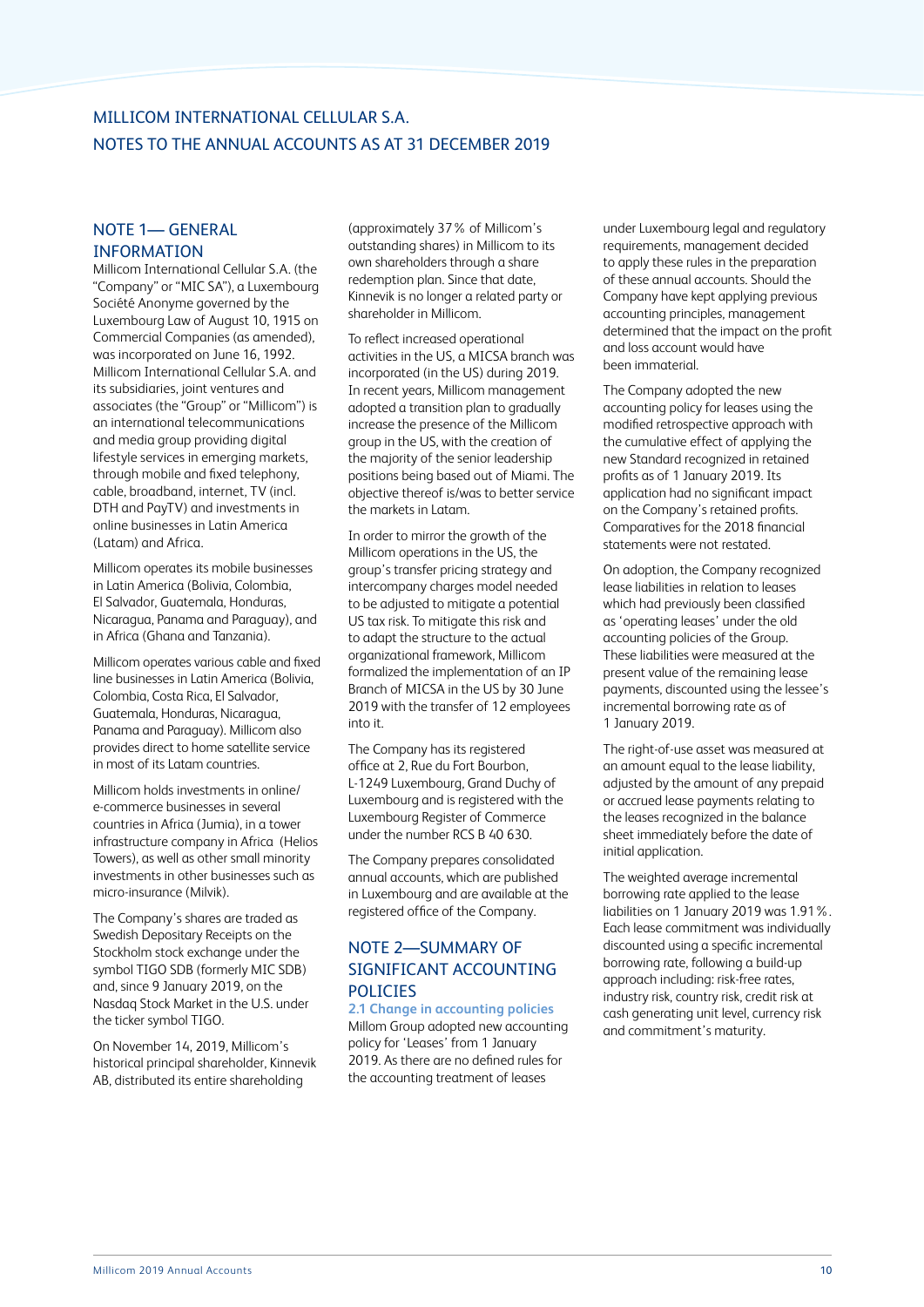| \$USD                                                                                           |             |
|-------------------------------------------------------------------------------------------------|-------------|
| Operating lease commitments disclosed as at 31 December 2018                                    | 3,213,000   |
| (Less): Short term leases recognized on a straight line basis as an expense                     | (1,573,587) |
| (Less): Low value leases recognized on a straight line basis as an expense                      | (4,901)     |
| (Plus/Less): Other                                                                              | 900         |
| <b>Gross lease liabilities</b>                                                                  |             |
| Discounted using the lessee's incremental borrowing rate at the date of the initial application | (13, 207)   |
| Lease liabilities recognized at 1 January 2019                                                  | 1,622,205   |
|                                                                                                 |             |

| Of which are:                 |         |
|-------------------------------|---------|
| Current lease liabilities     | 842924  |
| Non-current lease liabilities | 779.286 |

The application of new lease rules affected the following items in the statement of financial position on 1 January 2019:

| \$USD                                                             | 1 January<br>2019 before<br>application | <b>Effect of</b><br>adoption of<br>new lese rules | 1 January<br>2019 after<br>application | Reason for<br>the change |
|-------------------------------------------------------------------|-----------------------------------------|---------------------------------------------------|----------------------------------------|--------------------------|
| <b>ASSETS</b>                                                     |                                         |                                                   |                                        |                          |
| Intangible assets                                                 | 17,295,899                              | 1,622,205                                         | 18,918,104                             | (1)                      |
| <b>LIABILITIES</b>                                                |                                         |                                                   |                                        |                          |
| Other creditors becoming due and payable within one year          | 73,929,797                              | 779.284                                           | 74,772,719                             | (2)                      |
| Other creditors becoming due and payable after more than one year |                                         | 842.922                                           | 779.284                                | (2)                      |

*(1) Initial recognition of Right-of-Use assets, included as Intangible Assets, transfers of previously recognized finance leases and of lease prepayments being part of the Right- of-Use asset cost at transition.*

*(2) Initial recognition of lease liabilities.*

In applying the new lease rules as per the Group accounting policies for the first time, the Company has used the following practical provisions permitted by the standard:

- the use of a single discount rate to a portfolio of leases with reasonably similar characteristics,
- reliance on previous assessments on whether leases are onerous,
- the accounting for operating leases with a remaining lease term of less than 12 months as at January 1, 2019 as short-term leases,
- the exclusion of initial direct costs for the measurement of the right-of-use asset at the date of initial application, and
- the use of hindsight in determining the lease term where the contract contains options to extend or terminate the lease.

#### **2.2 Basis of preparation**

The annual accounts have been prepared in accordance with Luxembourg legal and regulatory requirements under the historical cost convention, except for the use of the fair value option for financial derivative instruments and transferable securities.

Accounting policies and valuation rules are, besides those prescribed by the Law of December 19th, 2002, as amended subsequently, determined and applied by the Board of Directors. The preparation of annual accounts requires the use of certain critical accounting estimates. It also requires the Management to exercise its judgment in the process of applying the accounting policies. Changes in assumptions may have a significant impact on the annual accounts in the period in which the assumptions changed.

Management believes that the underlying assumptions are appropriate and that the annual accounts therefore present the financial position and results fairly.

The Company makes estimates and assumptions that affect the reported amounts of assets and liabilities in the next financial year. Estimates and judgments are continually evaluated and are based on historical experience and other factors, including expectations of future events that are believed to be reasonable under the circumstances.

#### **2.3 Significant accounting policies**

The principal accounting policies applied in the preparation of these annual accounts are set out below. These policies have been consistently applied to all years presented.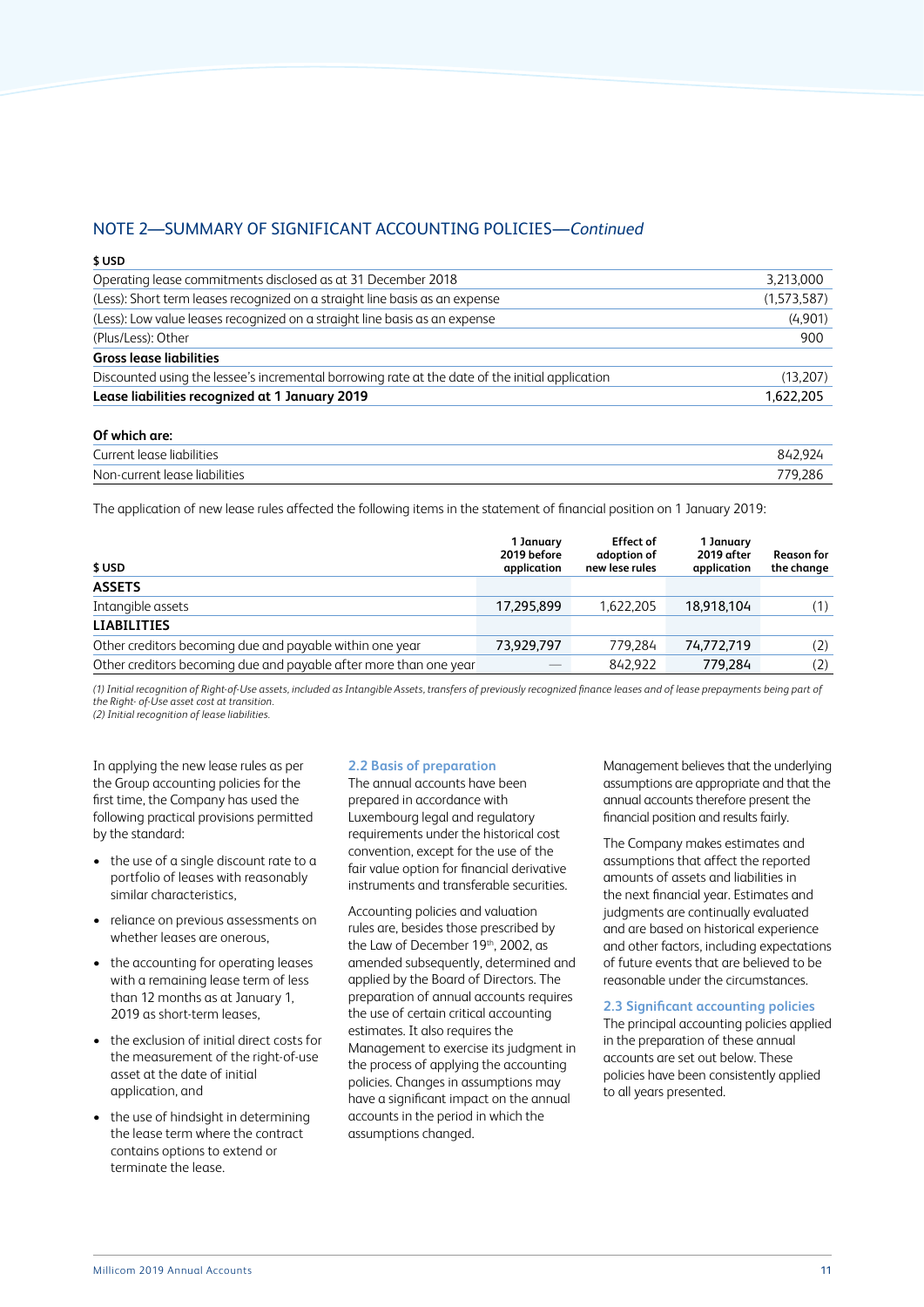#### *2.3.1 Going concern*

Management is not aware of anything that would prevent the company from continuing as a going concern. Therefore, the going concern basis of accounting is applied in preparing these annual accounts (See also Note 12).

*2.3.2 Foreign currency translation*

These annual accounts are expressed in US Dollars (\$). The translation at the balance sheet is made according to the following principles:

Monetary items are converted at the exchange rates effective at the balance sheet date whereas non-monetary items are converted at the exchange rate effective at the time of the transaction. The realized and unrealized exchange losses are recorded in the profit and loss account, whereas the realized exchange gains are recorded in the profit and loss account at the moment of their realization. Unrealized gains resulting from the fair valuation of derivatives held for trading are recognized under the caption "other interest and similar income".

Financial liabilities and assets, which are hedged by derivative instruments are translated at closing rate.

#### *2.3.3 Intangible assets*

Intangible fixed assets are valued at purchase price including the expenses incidental thereto. Intangible fixed assets are depreciated over their estimated useful economic lives, as follows:

- Licenses and trademarks rights 5 years or the contract term if less
- Rights of use (IRUs) (note 2.2.4) 12 or 13 years term of the underlying contract
- **Software** 3 years or the contract term if less

Depreciation is calculated on a straight line basis.

Where the Company considers that an intangible fixed asset has suffered a durable depreciation in value, an additional write-down is recorded to reflect this loss. These value adjustments are not continued if the reasons for which the value adjustments were made have ceased to apply.

## *2.3.4 Indefeasible rights of use*

There is no universally-accepted definition of an indefeasible rights of use (IRU). These agreements come in many forms. However, the key characteristics of a typical arrangement include:

- The right to use specified network infrastructure or capacity;
- For a specified term (often the majority of the useful life of the
- relevant assets); • Legal title is not transferred;
- A number of associated service agreements including operations and maintenance (O&M) and co-location agreements. These are typically for the same term as the IRU; and
- Any payments are usually made in advance.

IRUs are accounted for either as a lease, or service contract based on the substance of the underlying agreement.

IRU arrangements will qualify as a lease if, and when:

- The purchaser has an exclusive right for a specified period and has the ability to resell (or sublet) the capacity; and
- The capacity is physically limited and defined; and
- The purchaser bears all costs related to the capacity (directly or not) including costs of operation, administration and maintenance; and
- The purchaser bears the risk of obsolescence during the contract term.

If all of these criteria are not met, the IRU is treated as a service contract.

An IRU of network infrastructure (cables or fiber) is accounted for as a right of use asset (see E.4.), while capacity IRU (wavelength) is accounted for as an intangible asset.

The costs of an IRU recognized as service contract is recognized as prepayment and amortized in the statement of income as incurred over the duration of the contract.

Usage of the Company's controlled IRUs is charged to the Operations on a monthly basis including a markup of 1.5%. Company's profit and loss shows these recharges as revenues for the amount net of withholding tax under the caption "Other operating income".

#### *2.3.5 Tangible assets*

Tangible fixed assets are valued at purchase price including the expenses incidental thereto. Tangible fixed assets are depreciated over their estimated useful economic lives. All repairs and maintenance expenditures are expensed as incurred.

The depreciation rates and methods applied are as follows:

- Computer equipment: 3 years
- Other equipment: 4 to 10 years

Depreciation is calculated on a straightline basis.

Where the Company considers that a tangible fixed asset has suffered a durable depreciation in value, an additional write-down is recorded to reflect this loss. These value adjustments are not continued if the reasons for which the value adjustments were made have ceased to apply.

#### *2.3.6 Financial assets*

Shares in affiliated undertakings, participating interest and loans to affiliated undertakings are valued at purchase price and at nominal value including the expenses incidental thereto, less any durable impairment in value.

The recoverability of the Company's shares in affiliated undertakings, participating interest and loans to affiliated undertakings is subject to the future profitability of the underlying operations and the evolution of the business in accordance with plans. In evaluating the recoverability of its assets, the value and future benefits of the underlying operations are periodically reviewed by management based on technological, regulatory and market conditions.

Annually, or when certain operational and financial factors indicate an impairment of value, the Company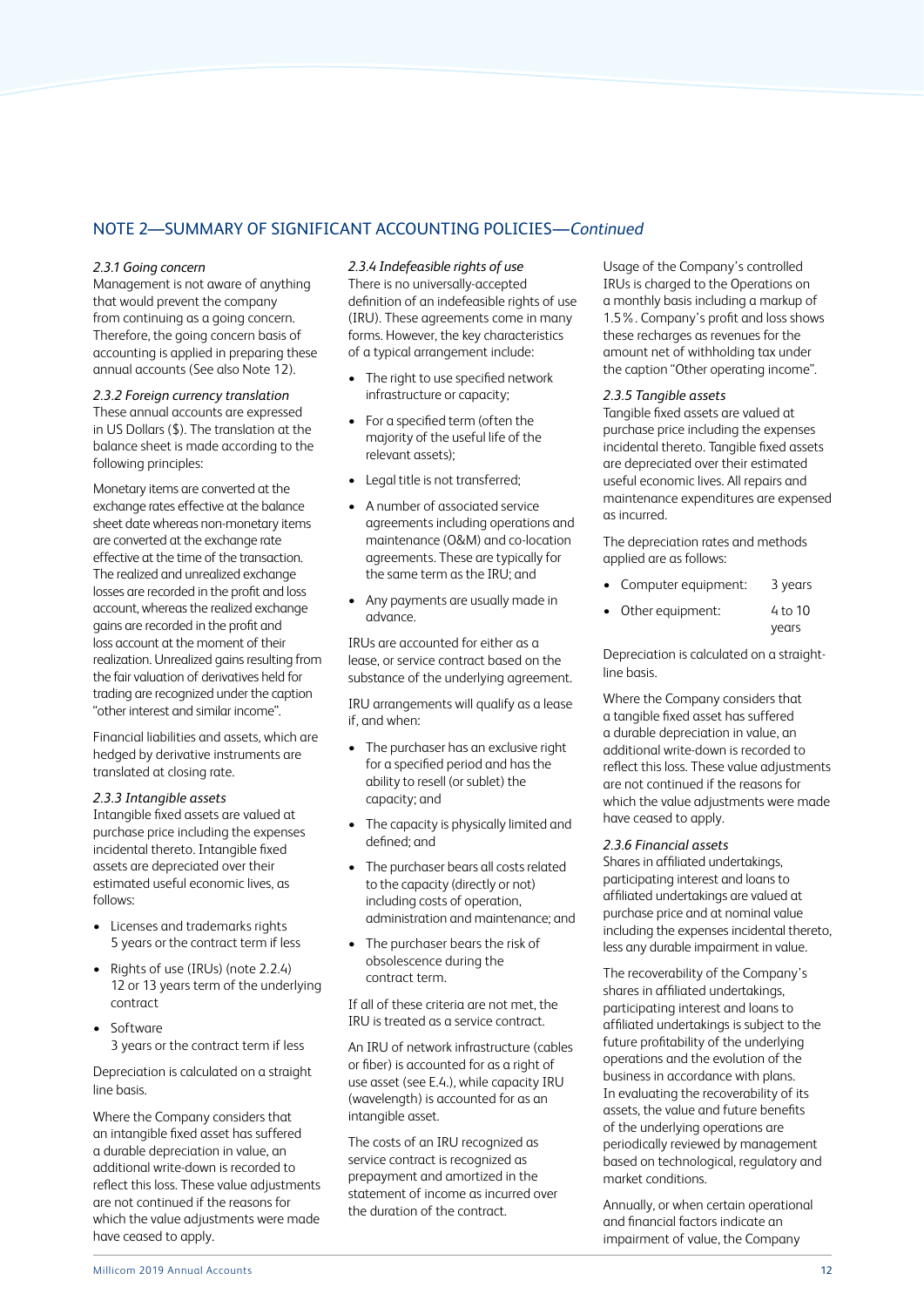evaluates the carrying value of the investments and the nominal value of the loans, in relation to the operating performance and future cash flows of the underlying assets. When indicated, the impairment losses are measured based on the difference between the estimated recoverable amount and the carrying amount of the asset. Management's estimates of recoverable amounts are based on the net present values of estimated future cash flows and valuations based on market transactions in similar circumstances. Impairment losses are reversed when the reasons for which the impairment has been created no longer exist.

#### *2.3.7 Debtors*

Debtors are valued at their nominal value. They are subject to value adjustments when their recovery is compromised.

#### *2.3.8 Prepayments*

Prepayments include expenditures incurred during the current year but relating to a subsequent financial year, as well as debenture loans origination and further amendments costs which are amortized on a straight line basis over remaining estimated debt periods based on the maturity of the financing agreements.

#### *2.3.9 Debenture Loans*

Debenture loans are recorded at their reimbursement value. The debt origination and further amendments costs are included in prepayments (note 2.2.8).

#### *2.3.10 Cash at bank and in hand*

Highly liquid investments with an original maturity of three months or less are considered to be cash at bank and in hand.

#### *2.3.11 Provisions*

Provisions are intended to cover losses or debts, the nature of which is clearly defined and which, at the date of the balance sheet, are either likely to be incurred or certain to be incurred but uncertain as to their amount or the date on which they will arise. See also note 2.2.16.

Provisions may also be created to cover charges which originate in the financial year under review or in a previous

financial year, the nature of which is clearly defined and which at the date of the balance sheet are either likely to be incurred or certain to be incurred but uncertain as to their amount or the date on which they will arise.

Provisions for taxation corresponding to the difference between the tax liability estimated by the Company and the advance payments for the financial years for which the tax return has not yet been filed are recorded under the caption "Tax authorities".

#### *2.3.12 Share based compensation*

Share awards under Long-Term Incentive Plans (LTIP) are granted to the directors, management and key employees. The cost of the LTIP awards is recognized on the date of issuance of the shares to the employees together with a corresponding increase in share premium. The cost is based on the market value of the shares at grant date. If shares are issued from treasury shares, the difference between the value of the shares issued and the acquisition cost of the treasury shares is recorded in the profit and loss account as an adjustment to the value of the treasury shares. Value of the shares issued are reported in the "Wages and Salaries" caption upon issuance of the shares related to the share awards plans.

#### *2.3.13 Expense recognition*

Expenses are charged in the year they are incurred and they are stated on an accrual basis.

#### *2.3.14 Other operating income*

The Company's income is disclosed gross of withholding tax and principally comprises of consultancy, royalty and technical fees charged to affiliated companies. The Company is financing its various subsidiaries and also charging them for business support services, brand fees, management fees and recharging certain costs incurred on behalf of these subsidiaries. Income is recognized as earned.

#### *2.3.15 Leases* Until 31 December 2018

Operating lease rentals are charged to the profit and loss account on a straightline basis over the life of the lease.

Finance leases, which transfer substantially all risks and benefits incidental to ownership of the leased item to the lessee, are capitalized at the inception of the lease at the fair value of the leased asset or, if lower at the present value of the minimum lease payments. Lease payments are apportioned between finance charges and reduction of the lease liability so as to achieve a constant rate of interest on the remaining balance of the liability.

#### From 1 January 2019

As a consequence of the application of the new Group accounting policy for 'leases', from 1 January 2019, leases are recognized as a right-of-use asset and a corresponding liability at the date at which the leased asset is available for use by the Company. Each lease payment is allocated between the reduction of the liability and finance cost. The finance cost is charged to the profit and loss account over the lease period so as to produce a constant periodic rate of interest on the remaining balance of the liability for each period. The rightof-use are recognized under caption "intangible assets" in the balance sheet and is depreciated over the shorter of the asset's useful life and the lease term on a straight-line basis.

Assets and liabilities arising from a lease are initially measured on a present value basis. Lease liabilities include the net present value of the following lease payments:

- fixed payments (including insubstance fixed payments), less any lease incentives receivable,
- variable lease payment that are based on an index or a rate,
- amounts expected to be payable by the lessee under residual value guarantees,
- the exercise price of a purchase option if the lessee is reasonably certain to exercise that option, and
- payments of penalties for terminating the lease, if the lease term reflects the lessee exercising that option.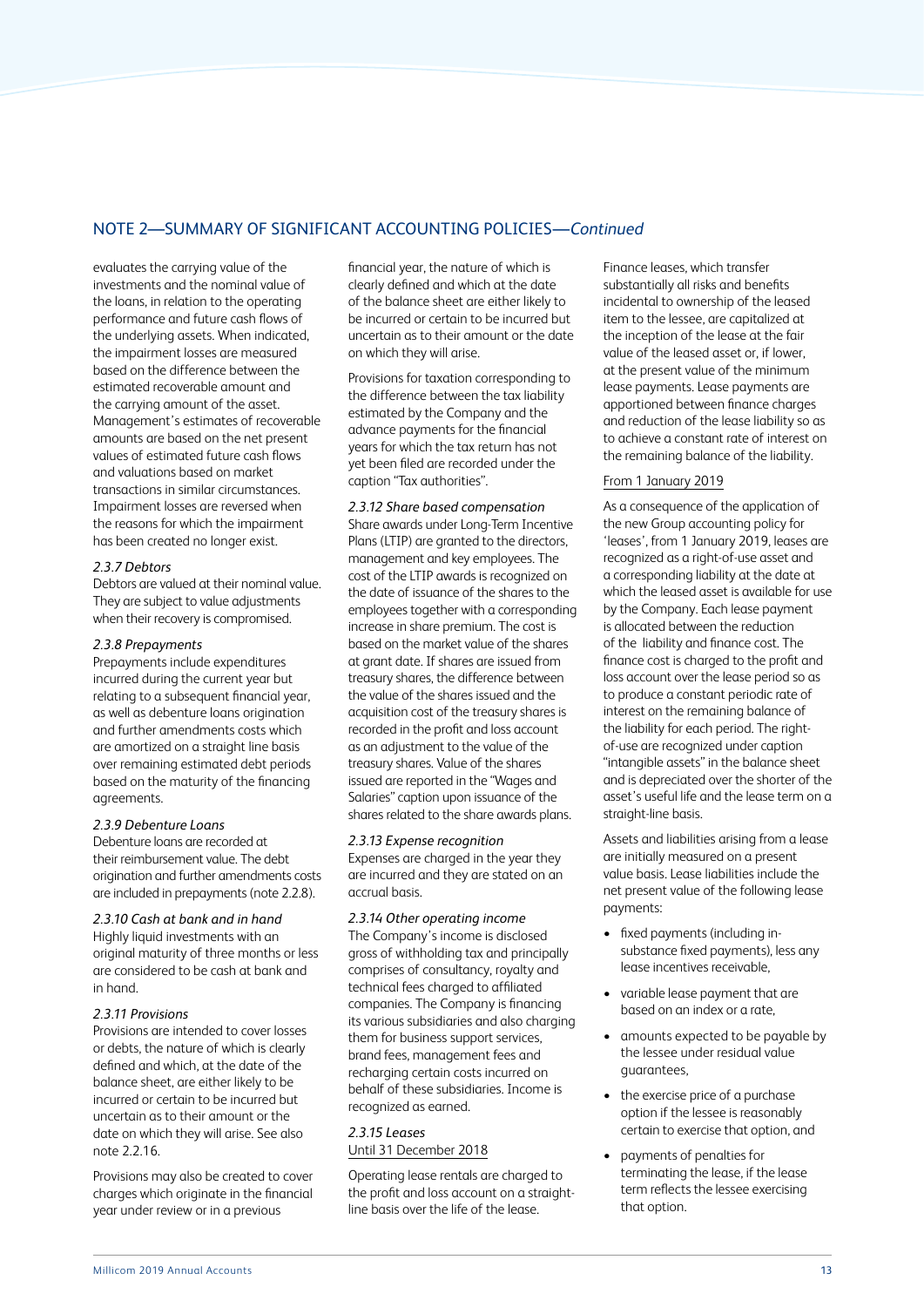The lease payments are discounted using the interest rate implicit in the lease. As it is generally impracticable to determine that rate, the Company uses the lessee's incremental borrowing rate, being the rate that the lessee would have to pay to borrow the funds necessary to obtain an asset of similar value in a similar economic environment with similar terms and conditions. The incremental borrowing rate applied can have a significant impact on the net present value of the lease liability recognized under the new accounting policy for leases.

The Company determines the incremental borrowing rate by country and by considering the risk-free rate, the country risk, the industry risk, the credit risk, the currency risk and the asset specific risk, as well as the lease and payment terms and dates.

The Company is also exposed to potential future increases in variable lease payments based on an index or rate, which are not included in the lease liability until they take effect. When adjustments to lease payments based on an index or rate take effect, the lease liability is adjusted against the rightof-use asset by discounting the revised lease payments using either the initial discount rate or a revised discount rate. The initial discount rate is used if future lease payments are reflecting market or index rates or if they are in substance fixed. The discount rate is revised, if a change in floating interest rates occurs.

The Company reassess the variable payment only when there is a change in cash flows resulting from a change in the reference index or rate and not at each reporting date.

According to the new accounting policy for leases, the lease term is defined as the non-cancellable period for which a lessee has the right to use an underlying asset, together with both: (a) periods covered by an option to extend the lease if the lessee is reasonably certain to exercise that option; and (b) periods covered by an option to terminate if the lessee is reasonably certain not to exercise that option. The assessment of such options is performed at the

commencement of a lease. As part of the assessment, Millicom introduced the 'time horizon concept': the reasonable term under which the company expects to use a leased asset considering economic incentives, management decisions, business plans and the fast-paced industry Millicom operates in. The assessment must be focused on the economic incentives for Millicom to exercise (or not) an option to early terminate/extend a contract. The Company has decided to work on the basis that the lessor will generally accept a renewal/forego on the early termination of a contract, as there is an economic incentive to maintain the contractual relationship.

Millicom has considered the specialized nature of most of its assets under lease, the remote likelihood that the lessor can find a third party to substitute Millicom as a lessee and past practice to conclude that, the lease term can go beyond the notice period when there is more than an insignificant penalty for the lessor not to renew the lease. This analysis requires judgment and has a significant impact on the lease liability recognized under the new accounting policy for leases.

Millicom has elected not to recognize a lease liability for short term leases (leases with an expected term of 12 months or less) or for leases of low value assets. Payments associated with short-term leases of equipment and vehicles and all leases of lowvalue assets are rather recognized on a straight-line basis as an expense in the statement of income. Short-term leases are leases with a lease term of 12 months or less. Low-value assets comprise IT equipment and small items of office furniture. In addition, certain variable lease payments are not permitted to be recognized as lease liabilities and are expensed as incurred.

Right-of-use assets are measured at cost comprising the following:

- the amount of the initial measurement of lease liability,
- any lease payments made at or before the commencement date less any lease incentives received,
- any initial direct costs, and
- restoration costs

Finally, the Company has taken the additional following decisions when adopting the Group accounting policy on leases:

- Non-lease components are capitalized
- Intangible assets are out of scope for the new lease rules.

*2.3.16 Derivative financial instruments* The Company may enter from time to time into derivative financial instruments in order to hedge certain financial risk at Company or Group level.

Since 1 January 2016, the Company opted to use the fair value model as described by the Law of 19 December 2002, as amended subsequently, art. 64bis. Derivative financial instruments used for hedging purposes are measured at fair value based on their market value (Mark to Market) at the reporting date and they are recorded under either 'other provisions' (when fair value is negative) or 'other debtors' (when fair value is positive). The profit and loss impact is presented under "other interests and similar income" (unrealized gain) or in "other interests and similar expenses" (unrealized losses).

For hedge accounting purposes, hedges are classified as either:

- Fair value hedges, when they hedge exposure to a change in the fair value of a recognized asset or liability, or of a firm commitment (except for currency risk); or
- Cash-flow hedges, when they hedge exposure to a change in cash flow arising from a specific risk associated with a recognized asset or liability, a highly probable future transaction or a currency risk on a firm commitment.

The "effective" part of the cash flow hedge instrument is recognized in "cash flow reserve" in equity, while the "non-effective" part is recognized in the profit and loss account under the caption "other interests and similar expenses" (loss) or under the caption "other interest and similar income"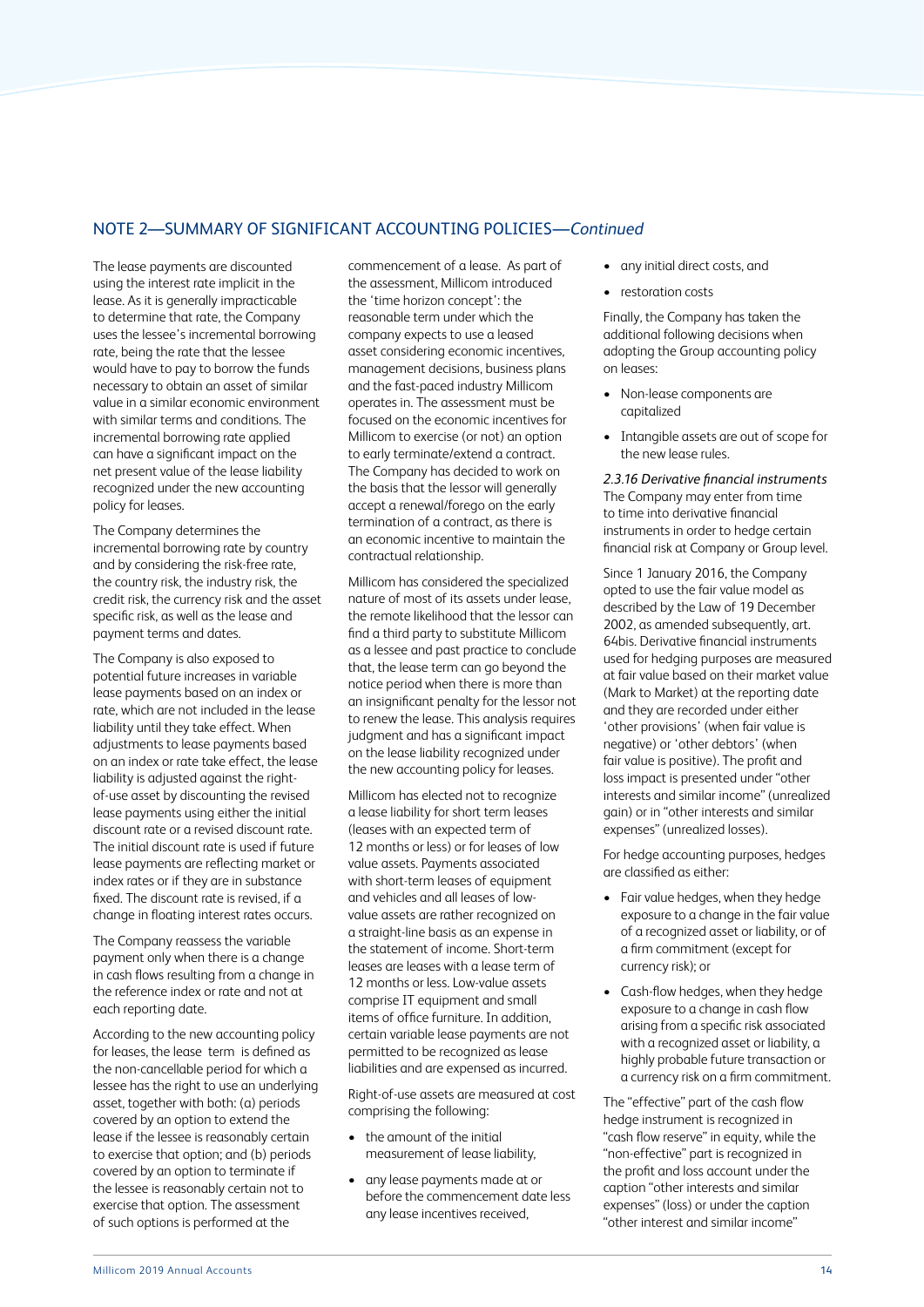(gain). Amounts accumulated in equity are reclassified to the income statement in the periods when the hedged item affects profit and loss. The cash flow hedge reserve is non-distributable.

To avoid any accounting mismatch, unrealized exchange losses and/or gains on financial assets and liabilities, being hedged with these derivative financial instruments, are also recognized in the profit and loss account.

Changes in the fair value of derivatives that are designated and qualify as fair value hedge are recorded in the profit

and loss account, together with any changes in the fair value of the hedged asset or liability that are attributable to the hedged risk.

#### *2.3.17 Own shares*

Own shares are initially measured at acquisition cost and recognized as an asset with a corresponding nondistributable reserve created from share premium and retained earnings. Own shares are subsequently re-measured at the lower of cost or market value using the average cost. Transferred or cancelled shares are valued using the

average cost method. They are subject to value adjustments where their recovery is compromised. These value adjustments are reversed when the reasons for which the value adjustments were made have ceased to apply.

#### *2.3.18 Other investments (transferable securities)*

Transferable securities are valued at fair value. The fair value of these financial instruments corresponds to the latest available quote. The changes in fair value of transferable securities are recorded in the profit and loss account.

#### NOTE 3—INTANGIBLE ASSETS

The movements of the year in intangible fixed assets are as follows:

|                                          |              |                |            | Work in            |              |  |
|------------------------------------------|--------------|----------------|------------|--------------------|--------------|--|
|                                          | Software     | IRU's          | Other      | <b>Progress</b>    | Total        |  |
|                                          | US\$         | US\$           | US\$       | USS <sup>(2)</sup> | US\$         |  |
| As at 1 January 2019                     |              |                |            |                    |              |  |
| Cost                                     | 16,941,484   | 18,217,401     | 1,575,623  | 289,136            | 37,023,644   |  |
| Accumulated amortisation                 | (10,766,412) | (8,258,761)    | (413, 436) |                    | (19,438,609) |  |
| Carrying amount                          | 6,175,072    | 9,958,640      | 1,162,187  | 289,136            | 17,585,035   |  |
| Additions                                | 72,876       |                |            | 10,156,626         | 10,229,502   |  |
| <b>Disposals</b>                         |              |                |            |                    |              |  |
| Category transfers <sup>(1)</sup>        | 4,877,136    |                | (400, 159) | (4,476,977)        |              |  |
| Transfers from Tangible Assets           | 206,152      |                |            |                    | 206,152      |  |
| Amortisation                             | (2,534,093)  | (1,855,626)    | (56,055)   |                    | (4,445,774)  |  |
| – Amortization on in use assets          | (2,499,476)  | (1,855,626)    | (90, 672)  |                    | (4,445,774)  |  |
| – Amortization on the transfer of assets | (34,617)     |                | 34,617     |                    |              |  |
| Cost                                     | 22,097,648   | 18,217,401     | 1,175,464  | 5,968,785          | 47,459,298   |  |
| Accumulated amortisation                 | (13,300,505) | (10, 114, 387) | (469, 491) |                    | (23,884,383) |  |
| Carrying amount as at 31 December 2019   | 8,797,143    | 8,103,014      | 705,973    | 5,968,785          | 23,574,915   |  |

Intangible assets include software licenses and indefeasible rights of use (IRU) related to telecommunications capacity contracts which the Company purchases centrally and resells capacity to certain of its operating subsidiaries.

(1) During 2019, significant transfers from work in progress (WIP) to cost, comprise \$1.3 million for the new leasing solution 'Sigma' and \$1.1 million for the BTO project. The remaining transfers were related to the several system upgrades, eBS and HFM migrations, development of new treasury management system, etc. (2) As of 31 December 2019, the work in progress is related to several projects including RFC Solutions for B2C (\$1.6 million), Riskconnect/SOX projects (\$2.3 million),

BTO project (\$0.6 million), etc..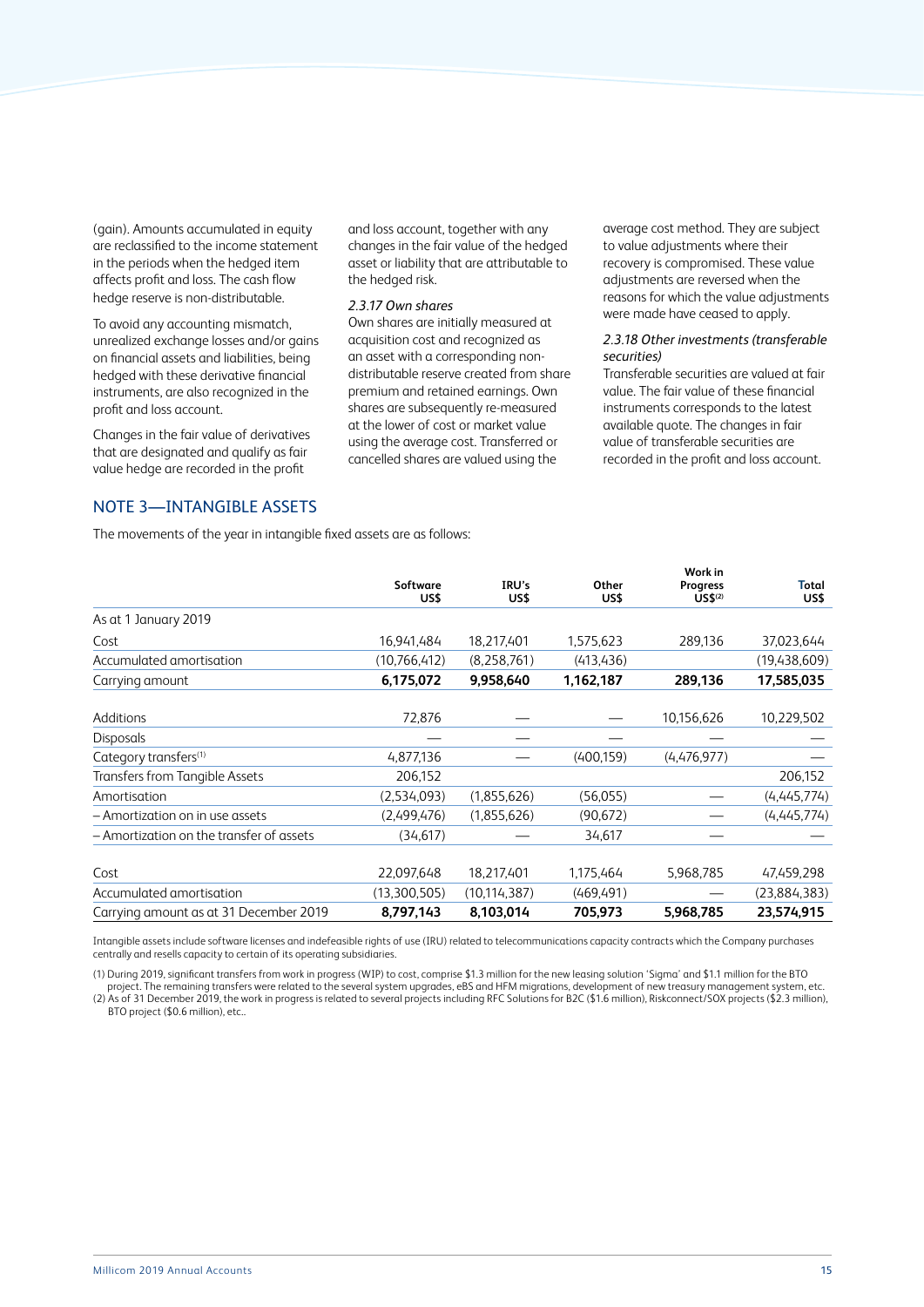## NOTE 4—TANGIBLE ASSETS

The movements of the year in tangible fixed assets are as follows:

|                                               | Leaseholds<br>improvements<br>US\$ | <b>Other PPE</b><br>US\$ | <b>Right of use</b><br>asset US\$ <sup>(1)</sup> | Work in<br><b>Progress</b><br>US\$ | Total<br>US\$            |
|-----------------------------------------------|------------------------------------|--------------------------|--------------------------------------------------|------------------------------------|--------------------------|
| As at 1 January 2019                          |                                    |                          |                                                  |                                    |                          |
| Cost                                          | 98,318                             | 4,875,469                |                                                  | 667,569                            | 5,641,356                |
| Accumulated depreciation                      | (52,760)                           | (4,736,840)              |                                                  |                                    | (4,789,600)              |
| Carrying amount                               | 45,558                             | 138,629                  |                                                  | 667,569                            | 851,756                  |
| Additions                                     | (98, 318)                          | (2,283,572)              | 1,419,623                                        | 1,171,713                          | 2,591,336<br>(2,381,890) |
| <b>Disposals</b><br>Transfers                 |                                    | 118,557                  |                                                  | (324,710)                          | (206, 153)               |
| Depreciation                                  | 52,760                             | 2,170,903                | (39,434)                                         |                                    | 2,184,229                |
| - Depreciation on in use assets               | (17,984)                           | (92, 926)                | (39,434)                                         |                                    | (150, 344)               |
| - Reversal of Depreciation of Disposal assets | 70,744                             | 2,263,829                |                                                  |                                    | 2,334,573                |
| As at 31 December 2019                        |                                    |                          |                                                  |                                    |                          |
| Cost                                          |                                    | 2,710,454                | 1,419,623                                        | 1,514,572                          | 5,644,649                |
| Accumulated depreciation                      |                                    | (2,565,937)              | (39,434)                                         |                                    | (2,605,371)              |
| Carrying amount                               |                                    | 144,517                  | 1,380,189                                        | 1,514,572                          | 3,039,278                |

Tangible assets include IT equipment and office furniture.

(1) The right of use asset represents the amount recorded due to the adoption of the new group accounting policy (see note 2.1)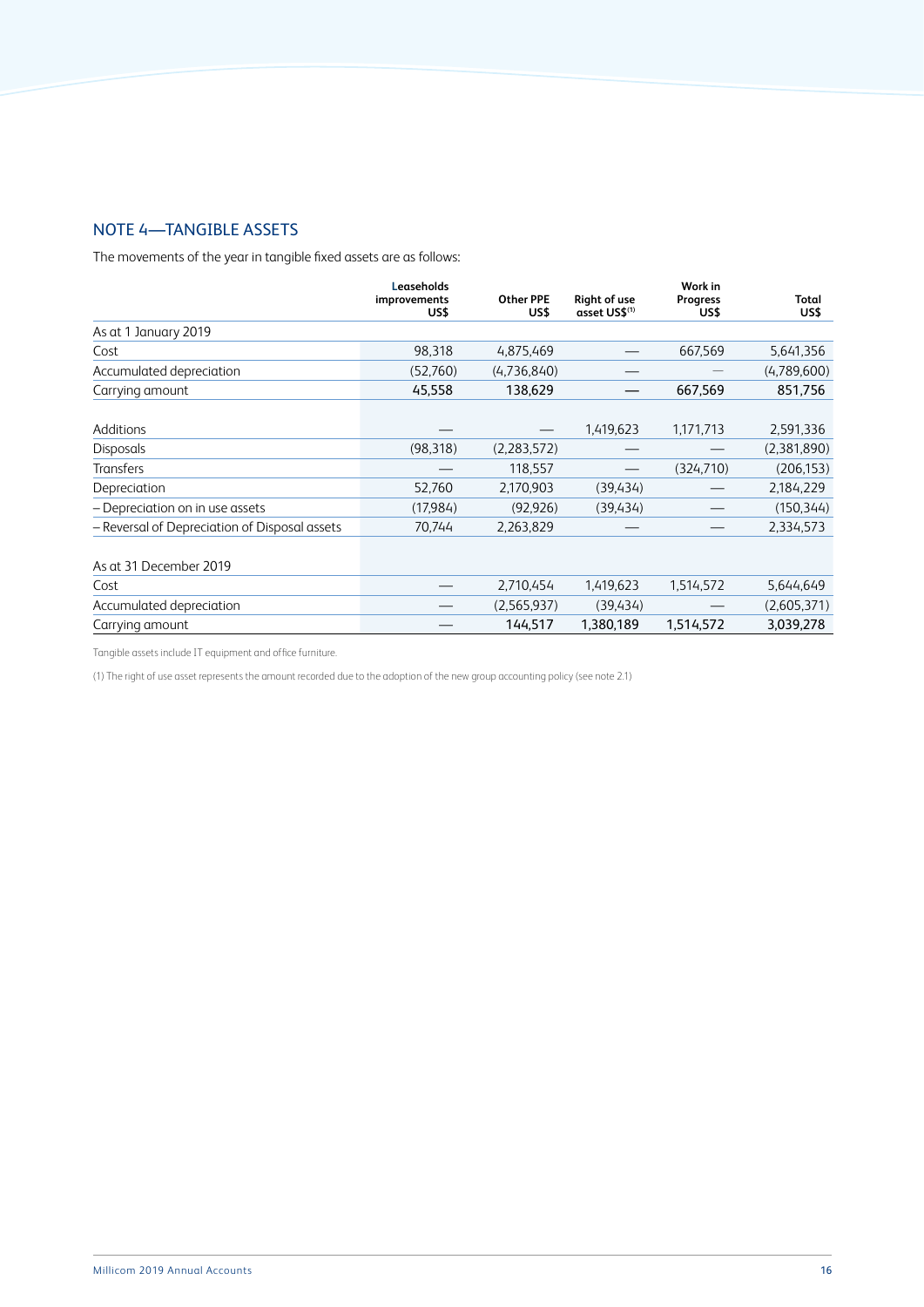## NOTE 5—FINANCIAL ASSETS

#### **5.1 Shares in affiliated undertakings, participating interest and other loans**

The movements for the year on shares in affiliated undertakings, participating interest and other loans were as follows:

|                                       |                                                |                                               | <b>Total 31 December 2019</b><br>US\$ |                                         | Total December 31, 2018<br>US\$        |                 |
|---------------------------------------|------------------------------------------------|-----------------------------------------------|---------------------------------------|-----------------------------------------|----------------------------------------|-----------------|
|                                       | <b>Shares</b> in<br>affiliated<br>undertakings | <b>Shares in</b><br>participating<br>interest | <b>Other loans</b>                    | Shares in<br>affiliated<br>undertakings | Shares in<br>participating<br>interest | Other loans     |
| Cost                                  |                                                |                                               |                                       |                                         |                                        |                 |
| Opening balance                       | 3,762,889,088                                  | 173,574,180                                   | 58,279,843                            | 3,843,464,877                           | 173,574,180                            | 200,864,346     |
| Additions <sup>(1)</sup>              | 955,832,912                                    |                                               |                                       | 991,529,210                             |                                        | 18,279,843      |
| Disposals/repayments                  |                                                |                                               |                                       | (1,072,104,999)                         |                                        | (160, 864, 346) |
| Transfers <sup>(2)</sup>              |                                                | (49, 924, 772)                                | (18, 279, 843)                        |                                         |                                        |                 |
| Closing balance                       | 4,718,722,000                                  | 123,649,408                                   | 40,000,000                            | 3,762,889,088                           | 173,574,180                            | 58,279,843      |
| Value adjustments                     |                                                |                                               |                                       |                                         |                                        |                 |
| Opening balance                       | (9,291,318)                                    | (123, 649, 408)                               |                                       | (77, 673, 000)                          | (123, 649, 408)                        |                 |
| Impairment of the year <sup>(3)</sup> |                                                |                                               |                                       | (8,891,318)                             |                                        |                 |
| Disposals                             |                                                |                                               |                                       | 77,273,000                              |                                        |                 |
| Transfers                             |                                                |                                               |                                       |                                         |                                        |                 |
| Closing balance                       | (9,291,318)                                    | (123, 649, 408)                               |                                       | (9,291,318)                             | (123, 649, 408)                        |                 |
| Net book value                        |                                                |                                               |                                       |                                         |                                        |                 |
| Opening balance                       | 3,753,597,770                                  | 49,924,772                                    | 58,279,843                            | 3,765,791,877                           | 49,924,772                             | 200,864,346     |
| Closing balance                       | 4,709,430,682                                  |                                               | 40,000,000                            | 3,753,597,770                           | 49,924,772                             | 58,279,843      |

.1) On 29 November 2019, the Company increased its investments in Millicom International Operations S.A.. The Company contributed all of its shares in Millicom<br>. International Operations B.V. amounting to US\$ 955.6 million (2) Shares on participating interests: During Q1 2019, our investment in Jumia (formelry AIH) was reclassified from Financial Assets to Other Investments (see

notes 5.3 and 20). Other loans: Loan receivable from Bharti Airtel Limited was transferred to short term (see notes 5.4 and 6)

#### **5.2 Shares in affiliated undertakings**

The carrying values of the shares in affiliated undertakings and the related value adjustments are as follows:

|                                                             |                   | Percent<br>shares<br>held | Opening<br>carrying value | Additions/<br>Disposals  | <b>Closing carrying</b><br>value | Opening value Charge/<br>adjustments Reversal |      | <b>Closing value</b><br>adjustments | <b>Closing Net</b><br>book value | Percent<br>shares<br>held |
|-------------------------------------------------------------|-------------------|---------------------------|---------------------------|--------------------------|----------------------------------|-----------------------------------------------|------|-------------------------------------|----------------------------------|---------------------------|
|                                                             |                   | 2018                      | 2018                      |                          | 2019                             | 2018                                          |      | 2019                                | 2019                             | 2019                      |
| Name of the Company                                         | Country           | %                         | US\$                      | US\$                     | US\$                             | US\$                                          | US\$ | US\$                                | US\$                             | %                         |
| Millicom International<br>Operations S.A.                   | Luxembourg        | 100                       | 2,726,674,093             | 955.832.911              | 3,682,507,004                    |                                               |      |                                     | 3,682,507,004                    | 100                       |
| Millicom Spain S.L.                                         | Spain             | 100                       | 1,024,483,966             | $\overline{\phantom{0}}$ | 1,024,483,966                    |                                               |      |                                     | 1,024,483,966                    | 100                       |
| Millicom Global<br>Employment Company Luxembourg<br>S.àr.I. |                   | 100                       | 11.019.887                |                          | 11,019,887                       | (8.891, 319)                                  |      | (8,891,319)                         | 2,128,568                        | 100                       |
| Millicom International IX<br>N.V.                           | Netherlands       | 100                       | 400.000                   |                          | 400,000                          | (400,000)                                     |      | (400,000)                           |                                  | $\mathbf 0$               |
| Millicom SSC, S.A. DE C.V.                                  | FI Salvador       | 99.99                     | 249.999                   | $\overline{\phantom{0}}$ | 249,999                          |                                               |      |                                     | 249,999                          | 99.99                     |
| Shai Holding S.A.                                           | Luxembourg        | 100                       | 43,153                    | —                        | 43,153                           |                                               |      | —                                   | 43,153                           | 100                       |
| Millicom Digital Ventures<br>B.V.                           | Netherlands       | 100                       | 10.000                    |                          | 10,000                           |                                               |      |                                     | 10.000                           | 100                       |
| Millicom Services AB                                        | Sweden            | 100                       | 7.786                     | $\overline{\phantom{0}}$ | 7,786                            |                                               |      |                                     | 7,786                            | 100                       |
| Millicom International<br>Services LLC                      | U.S.A.            | 100                       | 100                       |                          | 100                              |                                               |      |                                     | 100                              | 100                       |
| Millicom USA Holdings<br>LLC                                | U.S.A.            | 100                       | 100                       |                          | 100                              |                                               |      |                                     | 100                              | 100                       |
| Millicom Services UK Ltd                                    | United<br>Kigndom | 100                       | $\overline{2}$            |                          | $\overline{2}$                   |                                               |      |                                     | $\overline{2}$                   | 100                       |
| Millicom<br>Telecommunications<br>S.A.                      | Luxembourg        | 100                       | 1                         |                          | 1                                |                                               |      |                                     | $\mathbf{1}$                     | 100                       |
|                                                             |                   |                           | 3.762.889.087             | 955.832.911              | 4.718.721.998                    | (9.291.319)                                   |      | (9.291.319)                         | 4.709.430.679                    |                           |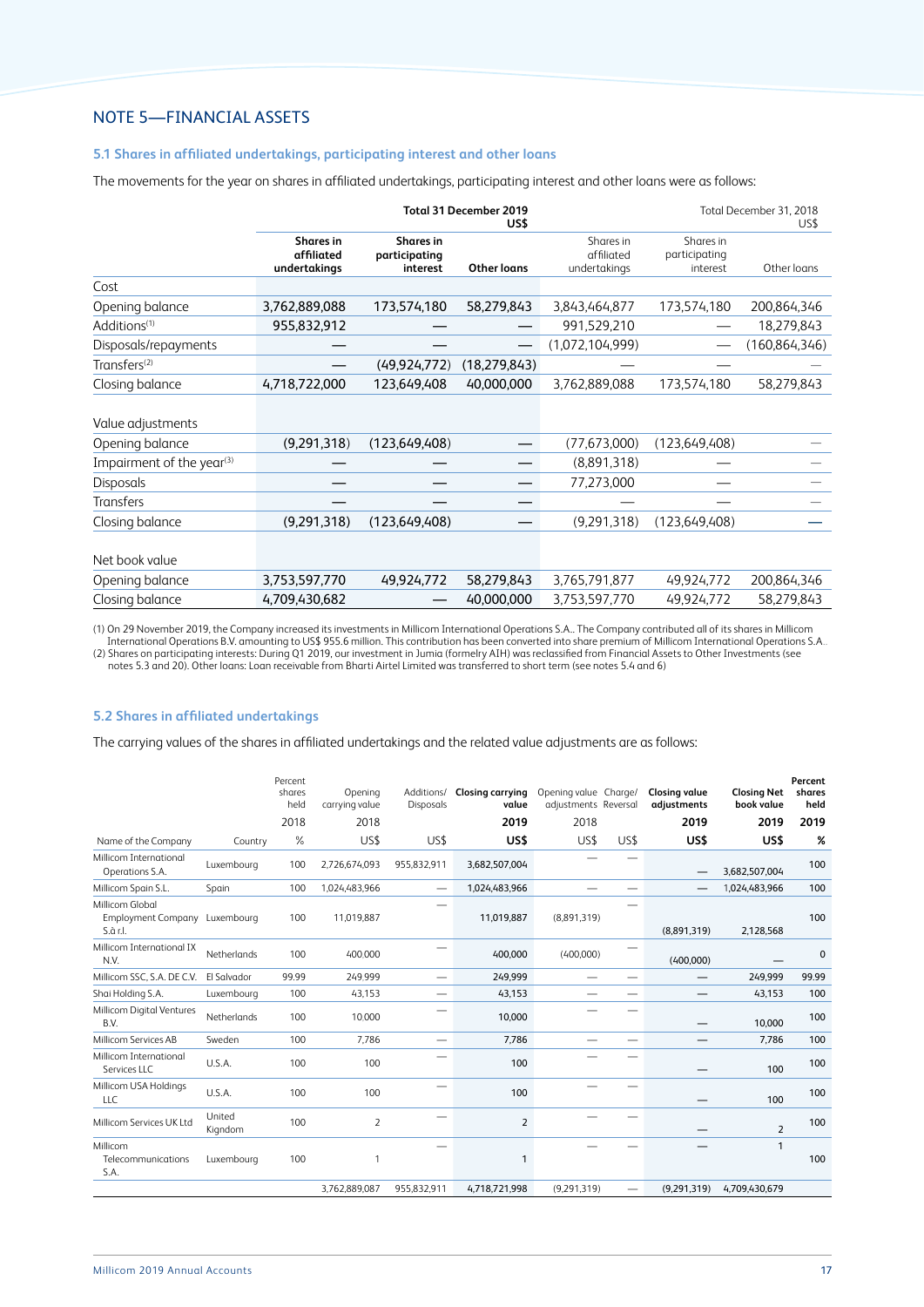## *NOTE 5*—*FINANCIAL ASSETS* —*continued*

Management believes that appropriate value adjustments have been made and that no durable depreciation on investments, other than those already recorded, exist as of 31 December 2019.

Art. 65 paragraph (1) 2º of the Law of 19 December 2002 on the register of commerce and companies and the accounting and annual accounts of undertakings (the "law") requires the disclosure of the amount of capital and reserves and profit and loss for the last financial year of each affiliated undertaking. In conformity with Art.67 (3) of the law these details have been

omitted as the Company prepares consolidated accounts and these consolidated accounts and the related consolidated management report and auditors' report thereon have been lodged with the Luxembourg Trade Registry.

#### 5.3 Participating interests

The carrying values of the participating interest are as follows:

| Name of the Company                           | Country | Percent<br>shares<br>held<br>2018<br>℅ | Opening<br>carrying value<br>2018<br>US\$ | Additions/<br>Disposals<br>US\$ | Closing<br>carrying value<br>2019<br>US\$ | Opening value<br>adjustments<br>2018<br>US\$ | Charge/<br>Reversal<br>US\$ | Closing value Net book<br>adjustments<br>2019<br>US\$ | value<br>2019<br>US\$ | Closing Percent<br>shares<br>held<br>2019<br>% |
|-----------------------------------------------|---------|----------------------------------------|-------------------------------------------|---------------------------------|-------------------------------------------|----------------------------------------------|-----------------------------|-------------------------------------------------------|-----------------------|------------------------------------------------|
| <b>MKC Brillant Services</b><br>GmbH          | Germany |                                        | 123.649.407                               | —                               | 123.649.407                               | (123.649.407)                                |                             | (123.649.407)                                         |                       |                                                |
| Africa Internet<br>Holding GmbH (AIH) Germany |         | 10.15                                  | 49.924.772                                | (49.924.772)                    |                                           |                                              |                             |                                                       |                       |                                                |
|                                               |         |                                        | 173.574.179                               | (49.924.772)                    | 123.649.407                               | (123, 649, 407)                              |                             | (123,649,407)                                         |                       |                                                |

Jumia, formerly AIH, indirectly owns a number of companies that provide online services and online marketplaces in certain countries in Africa. During Q1 2019, in preparation of Jumia's IPO, Millicom relinquished its seat on the board of directors, which resulted in Millicom ceasing to have a participating interest in Jumia. As a result, Millicom recognized its investment in Jumia as a transferable security. On 11 April, 2019,

Jumia completed its IPO at the offer price per share of \$17.5 and shares started trading on the NYSE on 12 April 2019. Post IPO, Millicom holds 6.31% of the outstanding shares in Jumia (see also note 20).

#### 5.4 Other loans

The amount in other loans corresponds to a loan receivable towards the joint

venture in Ghana amounting to US\$ 40 million which arose as a result of the merger of Tigo and Airtel's respective operations in Ghana. This loan ranks in priority to all other obligations of the combined entity owed to its shareholders. This loan bears interest of LIBOR +3% and is repayable by 12 October 2022.

Following is the movement of loans:

| <b>Name of the Company</b>           | <b>Opening carrying</b><br>value<br>2018<br>US\$ | <b>Additions/</b><br>Payments | <b>Transfer to short</b><br>term | Impairment | <b>Closing carrying</b><br>value<br>2019<br>US\$ |
|--------------------------------------|--------------------------------------------------|-------------------------------|----------------------------------|------------|--------------------------------------------------|
| Ghana Cellular                       | 40,000,000                                       |                               |                                  |            | 40,000,000                                       |
| Bharti Airtel Limited <sup>(1)</sup> | 18.279.843                                       | $\hspace{0.05cm}$             | (18, 279, 843)                   |            |                                                  |
|                                      | 58,279,843                                       |                               | (18, 279, 843)                   |            | 40,000,000                                       |

(1) In 2019, the loan receivable from Bharti Airtel Limited was reclassified to short term as it is repayable in 2020 (Note 6).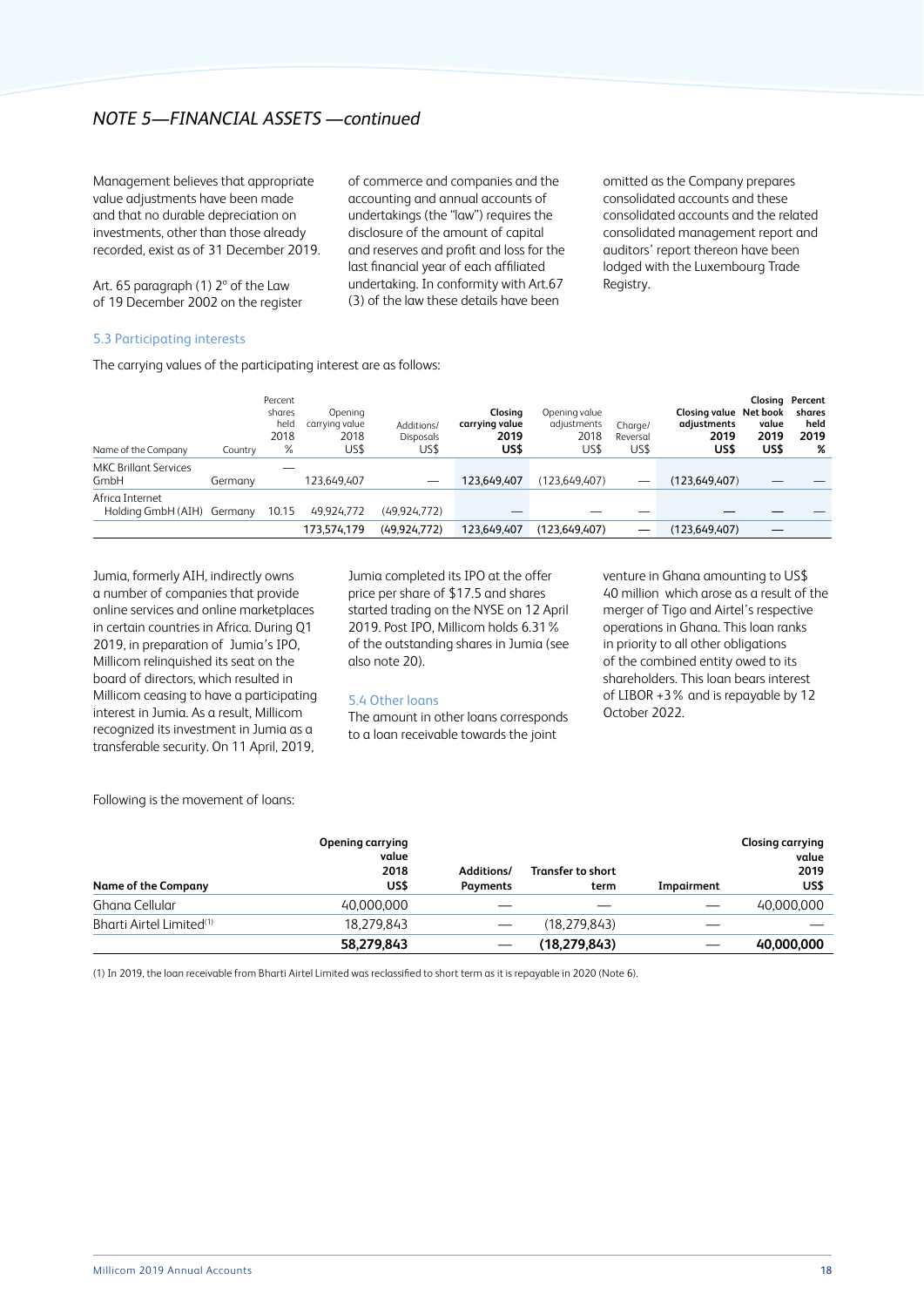## NOTE 6—DEBTORS

Debtors are composed as follows:

|                                                                                                                                                             | Total 31 December 2019<br>US\$ | Total 31 December 2018<br>US\$ |
|-------------------------------------------------------------------------------------------------------------------------------------------------------------|--------------------------------|--------------------------------|
| Amounts owed by affiliated undertakings before value adjustment<br>becoming due and payable within one year                                                 | 131,588,335                    | 1,036,532,943                  |
| Value adjustments in amounts owed by affiliated undertakings<br>becoming due and payable within one year <sup>(3)</sup>                                     | (68, 328, 297)                 | (68.328.297)                   |
| Amounts owed by affiliated undertakings after value adjustment<br>becoming due and payable within one year <sup>(2)</sup>                                   | 63.260.038                     | 968.204.646                    |
| Amounts owed by affiliated undertakings after value adjustment<br>becoming due and payable after more than one year <sup>(3)</sup>                          | 418.749.540                    |                                |
| Amounts owed by undertakings in which the company is linked by virtue of<br>participating interests becoming due and payable within one year <sup>(4)</sup> | 12,311,352                     | 8.219.826                      |
| Other receivables becoming due and payable within one year <sup>(1)</sup>                                                                                   | 23,336,609                     | 2,414,637                      |
|                                                                                                                                                             | 517.657.539                    | 978.839.109                    |

(1) As of 31 December 2019, Other Receivables includes the loan receivable of US\$ 18 million corresponds to a vendor loan receivable from Bharti Airtel Limited as part of the purchase consideration for the disposal of MICSA's operation in Rwanda back in 2018. This loan bears interest of 3 month LIBOR + 2.2% and is repayable by 31 January 2020. Bharti Airtel has 30 additional days as of maturity date to complete payment. Following are the details of the amounts owed by affiliated undertakings and the related value adjustments:

| (2)                                            | <b>Total 31 December 2019</b> |                 |                                                   |                      |                                                  |  |  |  |
|------------------------------------------------|-------------------------------|-----------------|---------------------------------------------------|----------------------|--------------------------------------------------|--|--|--|
|                                                | Amounts owed by               | Amounts owed to | <b>Net balance</b><br>before value<br>adjustments | Value<br>adjustments | <b>Net balance</b><br>after value<br>adjustments |  |  |  |
| Millicom Cable Costa Rica, S.A.                | 741,159                       | (290, 888)      | 450,271                                           |                      | 450,271                                          |  |  |  |
| Newcom Nicaragua S.A.                          | 17,226,468                    |                 | 17,226,468                                        |                      | 17,226,468                                       |  |  |  |
| X-Com Holding S.A.                             | 61,134,669                    |                 | 61,134,669                                        | (61, 134, 669)       |                                                  |  |  |  |
| Telefonia Nicaragua                            | 37,560                        |                 | 37,560                                            |                      | 37,560                                           |  |  |  |
| Telefónica Móviles Panama, S.A.                | 808,282                       |                 | 808,282                                           |                      | 808,282                                          |  |  |  |
| <b>Bolivia Cellular</b>                        | 498,882                       | (434, 742)      | 64,140                                            |                      | 64,140                                           |  |  |  |
| Servicios y Productos Multimedios S.A          | 234,778                       |                 | 234,778                                           |                      | 234,778                                          |  |  |  |
| Teledeportes Paraguay S.A                      | 81,859                        |                 | 81,859                                            |                      | 81,859                                           |  |  |  |
| Mobile Cash RDC S.à r.l                        | 200,026                       |                 | 200,026                                           | (150, 920)           | 49,106                                           |  |  |  |
| Telesis Tanzania Limited                       | 25,878                        |                 | 25,878                                            |                      | 25,878                                           |  |  |  |
| Millicom International III N.V.                | 81,038                        |                 | 81,038                                            |                      | 81,038                                           |  |  |  |
| Millicom International Holding Ltd.            | 275,205                       |                 | 275,205                                           |                      | 275,205                                          |  |  |  |
| Millicom Cable 209 N.V.                        | 1,772                         |                 | 1,772                                             |                      | 1,772                                            |  |  |  |
| Millicom Spain, S.L.                           | 125,641,876                   | (97,747,538)    | 27,894,338                                        |                      | 27,894,338                                       |  |  |  |
| Millicom Ireland Limited                       | 30,000                        |                 | 30,000                                            |                      | 30,000                                           |  |  |  |
| Millicom Global Employment<br>Company S.à r.l. | 7,147,468                     | (422, 534)      | 6,724,934                                         | (6,622,007)          | 102,927                                          |  |  |  |
| Millicom Telecommunications S.A.               | 9,631,355                     | (2,992,031)     | 6,639,324                                         |                      | 6,639,324                                        |  |  |  |
| Millicom LIH S.A. (MLIH)                       | 1,603                         |                 | 1,603                                             |                      | 1,603                                            |  |  |  |
| Millicom Payment Solutions Ltd.                | 505,542                       |                 | 505,542                                           |                      | 505,542                                          |  |  |  |
| Mic Africa B.V.                                | 4,700,450                     | (1,057,756)     | 3,642,694                                         |                      | 3,642,694                                        |  |  |  |
| Millicom Services B.V.                         | 10,405                        | (10,000)        | 405                                               |                      | 405                                              |  |  |  |
| Civab                                          | 43,229                        | (1, 967)        | 41,262                                            |                      | 41,262                                           |  |  |  |
| Zantel (Zanzibar Telecom Ltd)                  | 420,701                       |                 | 420,701                                           | (420, 701)           |                                                  |  |  |  |
| Other                                          | 5,975,833                     | (910, 247)      | 5,065,586                                         |                      | 5,065,586                                        |  |  |  |
|                                                | 235,456,038                   | (103, 867, 703) | 131,588,335                                       | (68, 328, 297)       | 63,260,038                                       |  |  |  |

These amounts are short-term in nature and do not bear any interest.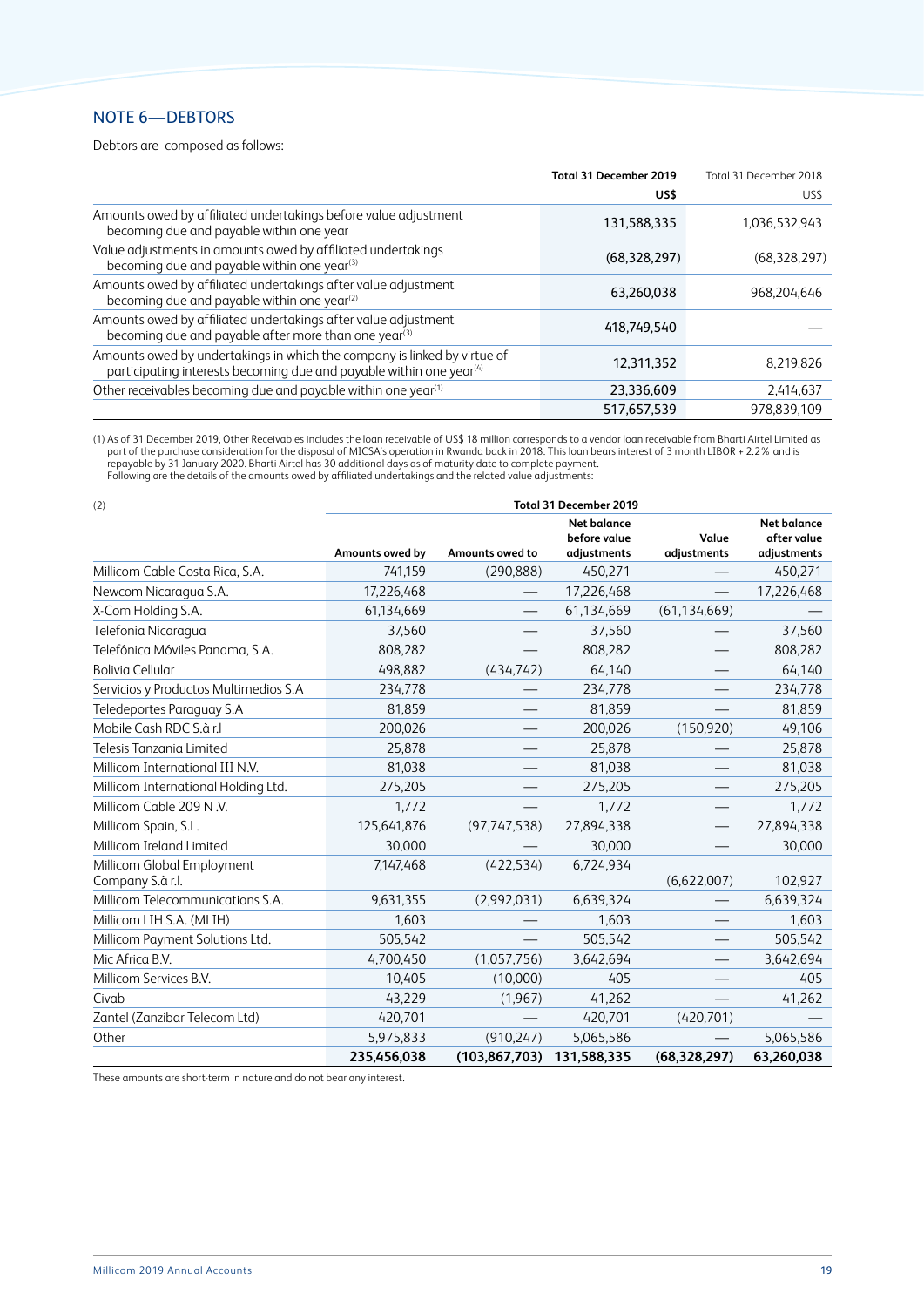## *NOTE 6—DEBTORS—continued*

|                                             |                 |                | Total 31 December 2018 |                |             |
|---------------------------------------------|-----------------|----------------|------------------------|----------------|-------------|
|                                             |                 |                |                        |                | Net balance |
|                                             |                 | Amounts owed   | Net balance before     | Value          | after value |
|                                             | Amounts owed by | to             | value adjustments      | adjustments    | adjustments |
| Millicom LIH S.A.                           | 955,832,911     |                | 955,832,911            |                | 955,832,911 |
| X-Com Holding S.A.                          | 61,134,669      |                | 61,134,669             | (61, 134, 669) |             |
| Millicom Spain, S.L.                        | 63,723,445      | (56, 239, 604) | 7,483,841              |                | 7,483,841   |
| Millicom Global Employment Company S.à r.l. | 6,949,304       |                | 6,949,304              | (6,622,007)    | 327,297     |
| Telefónica Celular del Paraguay S.A.        | 892,068         | (29, 263)      | 862,805                |                | 862,805     |
| Telemovil El Salvador, S.A. de C.V.         | 944,755         | (150, 226)     | 794,529                |                | 794,529     |
| Millicom Holding 100 B.V.                   | 730,787         |                | 730,787                |                | 730,787     |
| Millicom Payment Solutions Ltd.             | 505,542         |                | 505,542                |                | 505,542     |
| Zantel (Zanzibar Telecom Ltd)               | 420,701         |                | 420,701                | (420, 701)     |             |
| Millicom Ireland Limited                    | 322,074         |                | 322,074                |                | 322,074     |
| Millicom Americas L.L.C.                    | 1,804,144       | (1,509,672)    | 294,472                |                | 294,472     |
| Millicom International Holding Ltd.         | 275,205         |                | 275,205                |                | 275,205     |
| Mobile Cash RDC S.à r.l                     | 200,026         |                | 200,026                | (150, 920)     | 49,106      |
| Millicom International One S.L.             | 1,155,354       | (963, 943)     | 191,411                |                | 191,411     |
| MIC Africa B.V.                             | 145,262         |                | 145,262                |                | 145,262     |
| Shai Holding S.A.                           | 217,364         | (110, 768)     | 106,596                |                | 106,596     |
| Millicom International III N.V.             | 81,038          |                | 81,038                 |                | 81,038      |
| Millicom International Ventures AB          | 80,044          |                | 80,044                 |                | 80,044      |
| Millicom International Operations B.V.      | 159,661         | (106, 680)     | 52,981                 |                | 52,981      |
| Comvik International (Vietnam) AB           | 27,082          | (2,081)        | 25,001                 |                | 25,001      |
| Mobile Cash Paraguay S.A.                   | 23,333          |                | 23,333                 |                | 23,333      |
| Millicom Tchad S.A.                         | 17,588          |                | 17,588                 |                | 17,588      |
| Newcom Nicaragua S.A.                       | 2,182           |                | 2,182                  |                | 2,182       |
| Millicom Services B.V.                      | 10,641          | (10,000)       | 641                    |                | 641         |
|                                             | 1,095,655,180   | (59, 122, 237) | 1,036,532,943          | (68, 328, 297) | 968,204,646 |

As of 31 December 2019, Management concluded that no impairment losses should be recorded on certain amounts owed by affiliated undertakings. Impairment losses were recorded under the caption "Value adjustments in respect of current assets" in the profit and loss account for an amount US\$0.5 million in 2018.

| (3)                   | Total 31 December 2019 |                 |             |  |
|-----------------------|------------------------|-----------------|-------------|--|
|                       | Amounts owed by        | Amounts owed to | Net balance |  |
| Newcom Nicaragua S.A. | 418.749.540            |                 | 418.749.540 |  |
|                       | 418,749,540            |                 | 418,749,540 |  |

Liquid funds were made available to Newcom Nicaragua S.A. to enable the acquisition of Telefonia Celular de Nicaragua, S.A. in May 2019. The loan carries an interest rate of 6.25% and repayable in May 2029.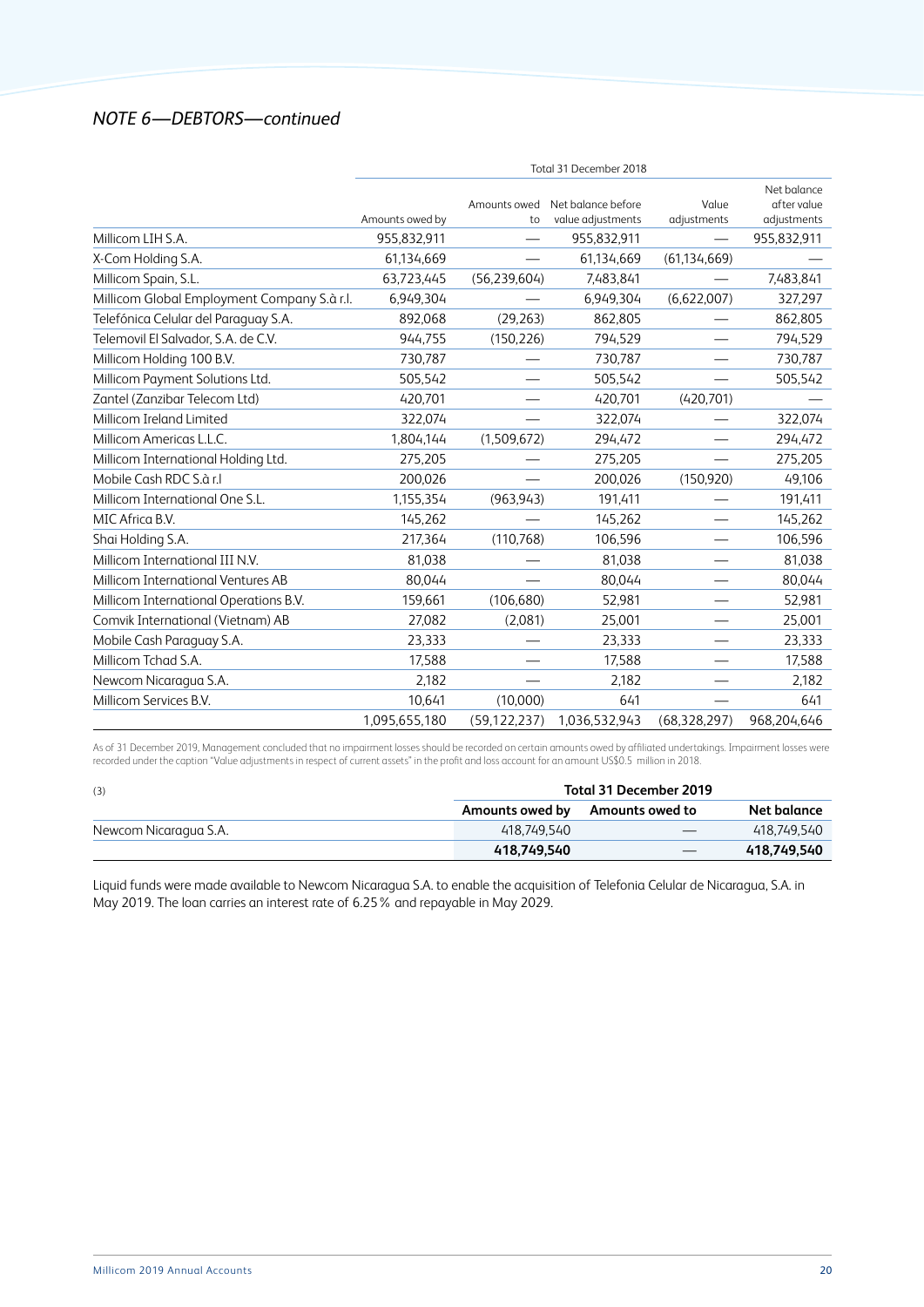## *NOTE 6—DEBTORS—continued*

(3) Amounts owed by undertakings in which the Company is linked by participating interests are detailed below:

(4)

|                                                               | <b>Total 31 December 2019</b> |                 |                    |  |  |
|---------------------------------------------------------------|-------------------------------|-----------------|--------------------|--|--|
|                                                               | Amounts owed by               | Amounts owed to | <b>Net balance</b> |  |  |
| Comunicaciones Celulares, S.A.                                | 3,564,089                     | (27, 173)       | 3,536,916          |  |  |
| Servicios Innovadores de Comunicación y Entretenimiento, S.A. | 70,369                        |                 | 70,369             |  |  |
| Telefonica Celular, S.A de C.V.                               | 4,148,169                     | (79,219)        | 4,068,951          |  |  |
| Navega, S.A. de C.V.                                          | 158.854                       |                 | 158,854            |  |  |
| Servicios, Productos y Negocios, S.A. de C.V.                 | 150,000                       |                 | 150,000            |  |  |
| Airtel Tigo Ghana (JV)                                        | 4,332,831                     | (6,568)         | 4,326,262          |  |  |
|                                                               | 12,424,312                    | (112,960)       | 12,311,352         |  |  |

|                                                               | Total 31 December 2018 |                 |             |
|---------------------------------------------------------------|------------------------|-----------------|-------------|
|                                                               | Amounts owed by        | Amounts owed to | Net balance |
| Comunicaciones Celulares, S.A.                                | 2,577,268              | (8,293)         | 2,568,975   |
| Airtel Tigo Ghana (JV)                                        | 2,494,144              | (25, 139)       | 2,469,005   |
| Navega, S.A. de C.V.                                          | 131,851                |                 | 131,851     |
| Servicios, Productos y Negocios, S.A. de C.V.                 | 150,000                |                 | 150,000     |
| Servicios Innovadores de Comunicación y Entretenimiento, S.A. | 34,602                 |                 | 34,602      |
| Telefonica Celular, S.A de C.V.                               | 3,056,716              | (191, 322)      | 2,865,394   |
|                                                               | 8,444,581              | (224,754)       | 8,219,827   |

Management believes that appropriate value adjustments have been made and that no durable depreciation on the amounts owed by affiliated undertakings, other than those already recorded, exist as December 2019

In the normal course of the business, the Company is financing its various subsidiaries and also charging those for business support services, brand fees, management fees and recharging certain costs incurred on behalf of those subsidiaries. At the same time, certain costs incurred by subsidiaries are recharged to the Company and advanced dividends remitted to the Company. These transactions give rise to intercompany payable and receivable balances which are settled periodically either through offset of receivables and payables, declaration of dividends, or cash settlement.

#### NOTE 7—CAPITAL AND RESERVES

7.1 Share capital and share premium The authorized share capital of the Company totals 133,333,200 registered shares (2018: 133,333,200) consisting of 101,739,217 (2018: 101,739,217) registered common shares at a par value of US\$1.50 each, of which at 31 December 2019, 580,141 are owned by the Company (2018: 913,583).

In 2019, 464,714 shares were issued to management, directors, and employees (2018: 350,747).

#### 7.2 Reserve for own shares

In 2019, the Company re-purchased 131,293 shares for US\$12 million (2018: 69,652 shares for US\$6.1 million), and transferred a similar amount from share premium to reserve for own shares as required under Luxembourg law. The cost of shares issued during the year from treasury shares is US\$ 39.35 million. A fair value loss has been

recognized in the profit and loss account of US\$0.5 million due to the issuance of shares under "Value adjustments in respect of financial assets and of investments held as current assets".

At 31 December 2019, the Company has booked an impairment on the value of the treasury shares amounting to US\$8.2 million under the same caption in the profit and loss account (2018: reversal of impairment of US\$2 million), in application of the Company's accounting policy for own shares (2.2.17).

#### 7.3 Legal reserve

On an annual basis, if the Company reports a net profit for the year, Luxembourg law requires appropriation of an amount equal to at least 5% of the annual net profit to a legal reserve until such reserve equals 10% of the subscribed capital. This reserve is not available for dividend distribution.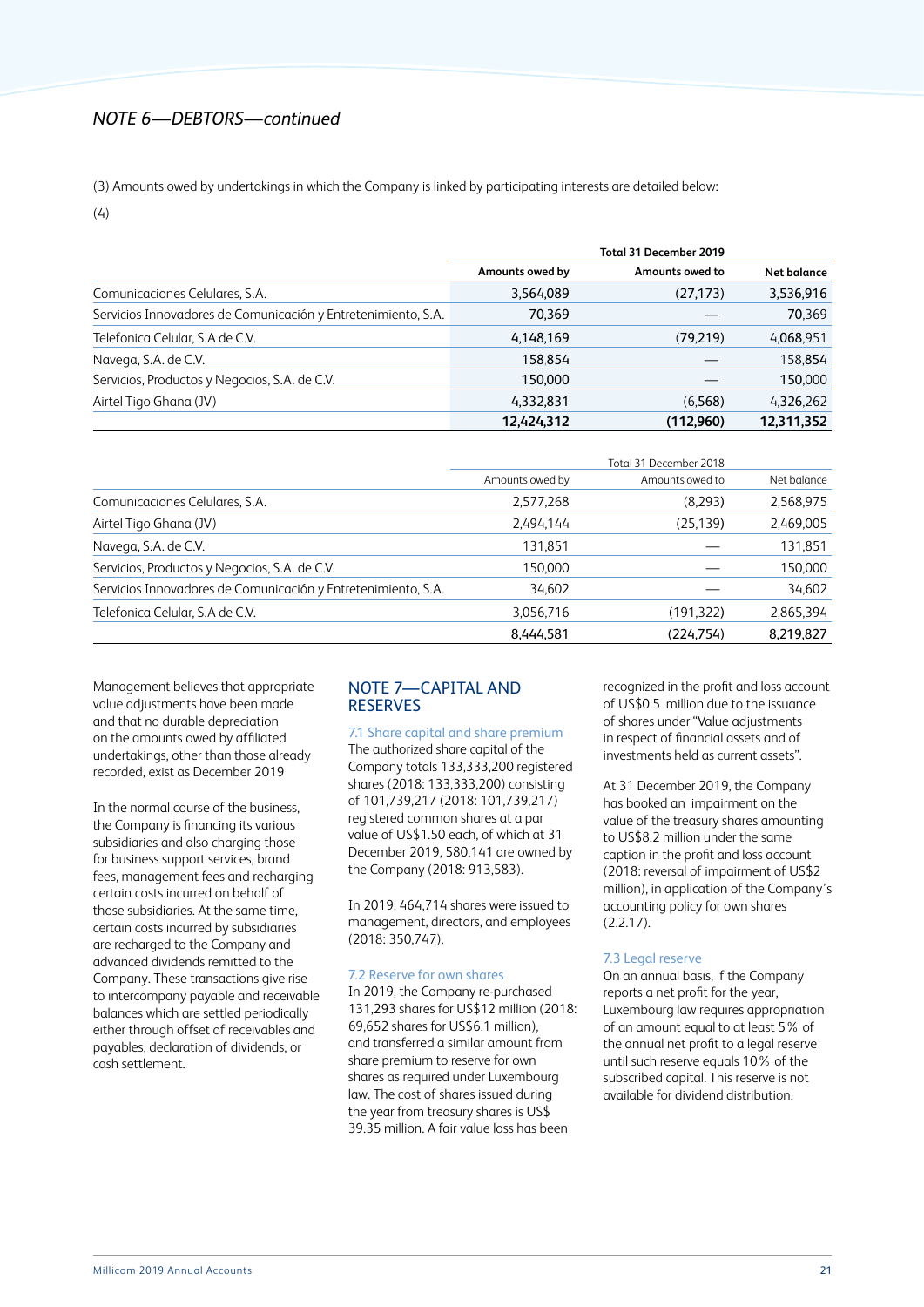## *NOTE 7—CAPITAL AND RESERVES—continued*

## **7.4 Changes in shareholders' equity**

The changes in shareholders' equity for 2019 and 2018 are shown below:

|                         |                  |             |               |              | Cash flow  |               |                 |                 | Total           |
|-------------------------|------------------|-------------|---------------|--------------|------------|---------------|-----------------|-----------------|-----------------|
|                         |                  | Share       |               | Reserve for  | Hedge      |               | Accumulated     | Profit for      | shareholders'   |
|                         | Number of shares | capital     | Share premium | own shares   | Reserve    | Legal reserve | profits         | the year        | equity          |
|                         | outstanding      | US\$        | US\$          | US\$         | US\$       | US\$          | US\$            | US\$            | US\$            |
| Balance as at           |                  |             |               |              |            |               |                 |                 |                 |
| 31 December             |                  |             |               |              |            |               |                 |                 |                 |
| 2017                    | 101,739,217      | 152,608,826 | 375, 371, 342 | 80,891,093   | 310,680    | 16,357,968    | 963,978,514     | (384, 414, 983) | 1,205,103,438   |
| Allocation of 2017      |                  |             |               |              |            |               |                 |                 |                 |
| result                  |                  |             | -             |              |            |               | (384, 414, 983) | 384,414,983     |                 |
| Dividends               |                  |             |               |              |            | --            | (265, 834, 381) | —               | (265, 834, 381) |
| Acquisition of Own      |                  |             |               |              |            |               |                 |                 |                 |
| shares                  |                  |             | (6, 151, 012) | 6,151,012    |            |               |                 |                 |                 |
| Transfer from reserve   |                  |             |               |              |            |               |                 |                 |                 |
| for own shares          |                  |             | (1,871,051)   | 1,871,051    |            |               | -               | —               |                 |
| Cash flow hedge reserve |                  |             |               |              | (338, 351) |               |                 | -               | (338, 351)      |
| Long term incentive     |                  |             |               |              |            |               |                 |                 |                 |
| plans                   |                  |             | 30,975,034    | (30,975,034) |            |               |                 |                 |                 |
| Profit for the year     |                  |             |               |              |            |               | —               | 910,552,729     | 910,552,729     |
| Balance as at           |                  |             |               |              |            |               |                 |                 |                 |
| 31 December             |                  |             |               |              |            |               |                 |                 |                 |
| 2018                    | 101,739,217      | 152,608,826 | 398,324,313   | 57,938,122   | (27, 671)  | 16,357,968    | 313,729,150     | 910,552,729     | 1,849,483,435   |

|                                          | Number of<br>shares | <b>Share</b> | capital Share premium | <b>Reserve for</b><br>own shares | <b>Cash flow</b><br>Hedge<br>Reserve | Legal reserve | Accumulated<br>profits | Profit for the<br>year | Total<br>shareholders'<br>equity |
|------------------------------------------|---------------------|--------------|-----------------------|----------------------------------|--------------------------------------|---------------|------------------------|------------------------|----------------------------------|
|                                          | outstanding         | US\$         | US\$                  | US\$                             | US\$                                 | US\$          | US\$                   | US\$                   | US\$                             |
| <b>Balance</b> as at<br>31 December 2018 | 101,739,217         | 152,608,826  | 398,324,314           | 57,938,121                       | (27, 671)                            | 16,357,968    | 313,729,150            |                        | 910,552,729 1,849,483,437        |
| Allocation of 2018<br>result             |                     |              |                       |                                  |                                      |               | 910,552,729            | (910, 552, 729)        |                                  |
| Dividends                                |                     | --           |                       |                                  |                                      | -             | (266, 937, 020)        | —                      | (266,937,020)                    |
| Acquisition of Own<br>shares             |                     |              | (11, 594, 730)        | 11,594,730                       |                                      |               |                        |                        |                                  |
| Transfer from<br>reserve for own         |                     |              |                       |                                  |                                      |               |                        |                        |                                  |
| shares                                   |                     |              | 512,776               | (512,776)                        |                                      |               |                        |                        |                                  |
| Cash flow hedge<br>$reserve^{(1)}$       |                     |              |                       |                                  | (6,097,019)                          |               |                        |                        | (6,097,019)                      |
| Long term incentive<br>plans             |                     | —            | 41,039,760            | (41,039,760)                     |                                      |               |                        |                        |                                  |
| Profit for the year                      |                     | –            |                       |                                  |                                      |               |                        | 708,920,835            | 708,920,835                      |
| Balance as at<br>31 December<br>2019     | 101,739,217         | 152,608,826  | 428,282,120           | 27,980,315                       | (6, 124, 690)                        | 16,357,968    | 957,344,859            |                        | 708,920,835 2,285,370,233        |
|                                          |                     |              |                       |                                  |                                      |               |                        |                        |                                  |

(1) Cash flow hedge reserve comprises of the fair value changes of the SEK interest rate swaps.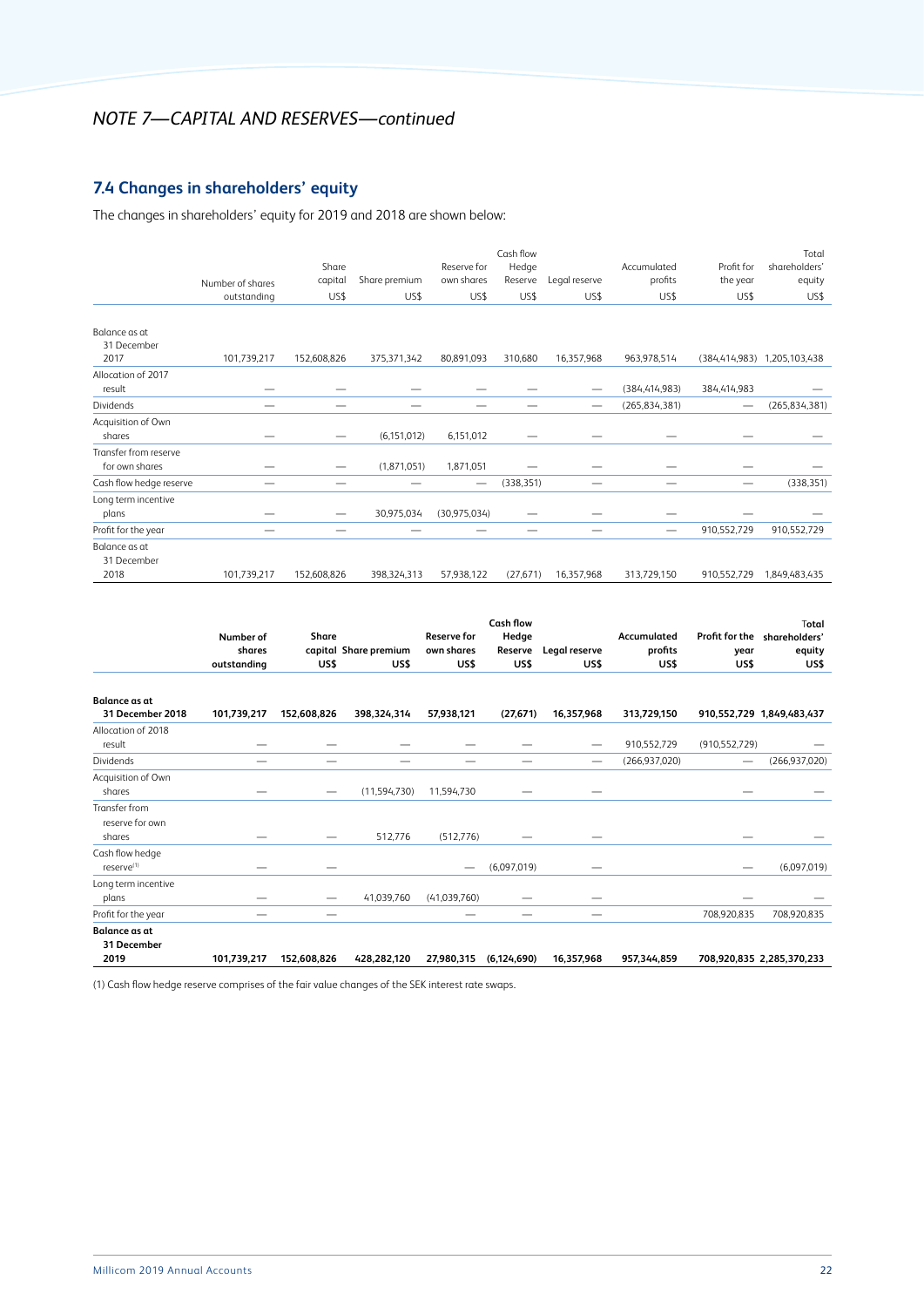## *NOTE 7—CAPITAL AND RESERVES—continued*

#### 7.5 Long-term incentive plans

As of 31 December 2019, the number of share awards expected to vest under the long-term incentive plans is as follows:

| Plan awards and shares expected to vest  |                     | 2019 Plans              |                  | <b>2018 Plans</b> |                  | 2017 Plans    |
|------------------------------------------|---------------------|-------------------------|------------------|-------------------|------------------|---------------|
| (number of shares)                       | Performance<br>Plan | <b>Deferred</b><br>plan | Performance Plan | Deferred plan     | Performance Plan | Deferred plan |
| Initial shares granted                   | 257,601             | 320.840                 | 237,196          | 262.317           | 279.807          | 438,505       |
| Additional shares granted <sup>(1)</sup> |                     | 20,131                  |                  | 3.290             | 2,868            | 29,406        |
| Total shares granted                     | 257.601             | 340.971                 | 237.196          | 265.607           | 282.675          | 467,911       |
| Revision for forfeitures                 | (17, 182)           | (9,198)                 | (27,484)         | (26, 860)         | (40, 946)        | (88, 437)     |
| Revision for cancellations               |                     |                         | (4,728)          |                   |                  |               |
| Total before issuances                   | 240.419             | 331.773                 | 204.984          | 238.747           | 241.729          | 379.474       |
| Shares issued in 2017                    |                     |                         |                  |                   |                  | (2,686)       |
| Shares issued in 2018                    |                     |                         | (97)             | (18,747)          | (2,724)          | (99, 399)     |
| Shares issued in 2019                    | (150)               | (24.294)                | (3,109)          | (54, 971)         | (19, 143)        | (82,486)      |
| Performance conditions                   |                     |                         |                  |                   |                  |               |
| Shares expected to vest                  | 240.269             | 307.479                 | 201.778          | 165.029           | 219.862          | 194.903       |

(1) Additional shares granted represent special one-time awards

#### *Deferred share plan (unchanged since 2014, except for vesting schedule)*

Until 2018 deferred awards plan, participants were granted shares based on past performance, with 16.5% of the shares vesting on January 1 of each of year one and two, and the remaining 67% on 1 January of year three. Beginning with the 2019 plan, while all other guidelines remain the same, shares vest with 30% on January 1 of each of year one and two, and the remaining 40% on 1 January of year three. Vesting is conditional upon the participant remaining employed with Millicom at each vesting date. The cost of this long-term incentive plan, which is not conditional on performance conditions, is calculated as follows:

Fair value (share price) of Millicom's shares at grant date x number of shares expected to vest.

#### *Performance share plan (for plans issued in 2017)*

Shares granted under this performance share plan vest at the end of the three-year period, subject to performance conditions, 25% based on Positive Absolute Total Shareholder Return (Absolute TSR), 25% based on Relative Total Shareholder Return (Relative TSR) and 50% based on budgeted Earnings Before Interest Tax Depreciation and Amortization (EBITDA) minus Capital Expenditure (Capex) minus Change in Working Capital (CWC) (Free Cash Flow).

As the TSRs measures are market conditions, the fair value of the shares in the performance share plan requires consideration of potential adjustments for future market-based conditions at grant date.

For this, a specific valuation had been performed at grant date based on the probability of the TSR conditions being met (and to which extent) and the expected payout based upon leaving conditions.

The Free Cash Flows (FCF) condition is a non-market measure which had been considered together with the leaving estimate and based initially on a 100% fulfillment expectation. The reference share price for this condition is the same share price as the share price for the deferred share plan above.

#### *Performance share plan (for plans issued from 2018)*

Shares granted under this performance share plan vest at the end of the three-year period, subject to performance conditions, 25% based on Relative Total Shareholder Return ("Relative TSR"), 25% based on the achievement of the Service Revenue target measured on a 3-year CAGRs from year one to year three of the plan ("Service Revenue") and 50% based on the achievement of the Operating Free Cash Flow ("Operating Free Cash Flow") target measured on a 3-year CAGRs from year one to year three of the plan.

For the performance share plans, and in order to calculate the fair value of the TSR portion of those plans, it is necessary to make a number of assumptions which are set out below. The assumptions have been set based on an analysis of historical data as at the grant date.

#### *Performance share plan (for plans issued from 2019)*

Shares granted under this performance share plan vest at the end of the threeyear period, subject to performance conditions, 25% based on Relative Total Shareholder Return ("Relative TSR"), 25% based on the achievement of the Service Revenue target measured on a 3-year CAGRs from year one to year three of the plan ("Service Revenue") and 50% based on the achievement of the Operating Free Cash Flow ("Operating Free Cash Flow") target measured on a 3-year CAGRs from year one to year three of the plan.

For the performance share plans, and in order to calculate the fair value of the TSR portion of those plans, it is necessary to make a number of assumptions which are set out below. The assumptions have been set based on an analysis of historical data as at the grant date.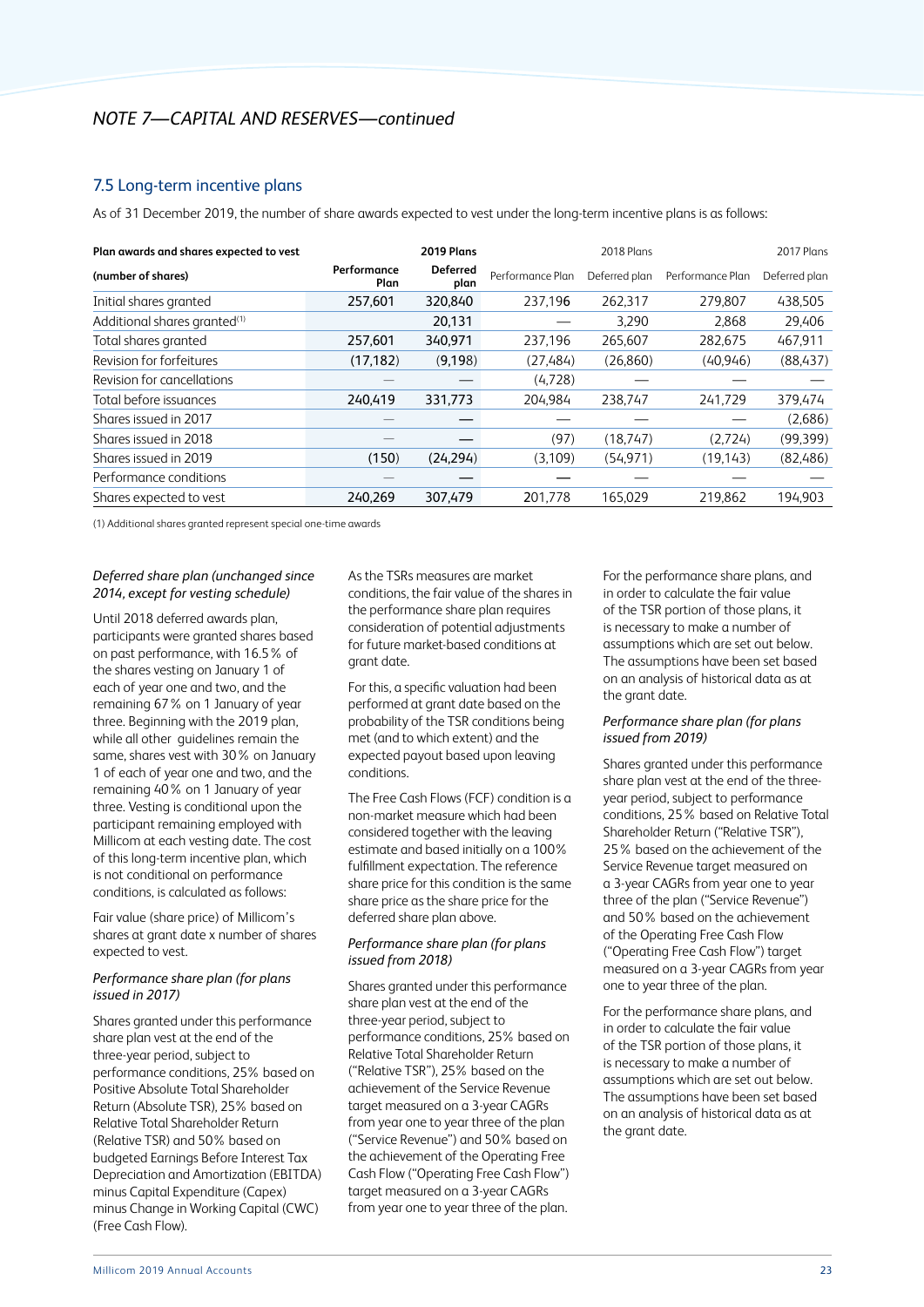#### NOTE 8—PREPAYMENTS

|                                                   | Total 31 December 2019 | Total 31 December 2018 |
|---------------------------------------------------|------------------------|------------------------|
|                                                   | US\$                   | US\$                   |
| Unamortized loan origination costs <sup>(1)</sup> | 34.287.814             | 24.437.207             |
| Other prepayments                                 | 2.848.900              | 2,035,587              |
|                                                   | 37,136,714             | 26.472.794             |

(1) As at 31 December 2019, unamortized loan origination costs amount to US\$ 34 million (2018: US\$ 24 million). The amortization for the year of US\$ 5.7 million is recorded in the profit and loss account under the caption "other interest and similar expenses"

## NOTE 9—OTHER PROVISIONS

|                                                                | Total 31 December 2019 | Total 31 December 2018 |
|----------------------------------------------------------------|------------------------|------------------------|
|                                                                | US\$                   | US\$                   |
| Derivative financial instrument <sup>(1)</sup>                 | 166.560                | 27.671                 |
| Provisions for quarantees on intercompany loans <sup>(2)</sup> | 9,000,000              | 12,000,000             |
| Income Tax Risk provision (Note 23)                            | 3,907,615              | 1,200,000              |
| Other provisions <sup>(3)</sup>                                | 5,310,814              | 6,569,700              |
|                                                                | 18.384.989             | 19.797.371             |

(1): The fair value of the SEK swaps is a liability of US\$ 166,560 (see note 11) and the net effect corresponding to the fair value of the interest portion of the swap is recognized in the cash flow hedge reserve for US\$ 6.1 million (see note 7)

(2): Relates to the risks of some of the Company's subsidiaries for which the Company acts as guarantor as well as a provision for other expenses directly linked with the disposal of DRC estimated at US\$ 9 million (2018: US\$12 million).

(3): Out of the total provision, US\$ 4 million are provided for in respect of a litigation case in Ghana. The remaining amount of US\$ 1 million corresponds to Global Interlink for which a provision was made to cover the potential loss of a non-recoverable cash balance.

#### NOTE 10—NON-CONVERTIBLE LOANS BECOMING DUE AND PAYABLE WITHIN ONE YEAR

*During 2019 short-term obligations were paid*

|                                         | Within one year<br>US\$ | Total 31 December 2019<br>US\$ | Total 31 December 2018<br>US\$ |
|-----------------------------------------|-------------------------|--------------------------------|--------------------------------|
| US\$ 250 million Libor $6M + 1.5\%$ (a) |                         |                                | 250.000.000                    |
|                                         |                         |                                | 250.000.000                    |

#### NOTE 11—NON-CONVERTIBLE LOANS BECOMING DUE AND PAYABLE AFTER MORE THAN ONE YEAR

|                                         | After one year and<br>within five years | More than<br>five years | Total 31<br>December 2019 | Total 31<br>December<br>2018 |
|-----------------------------------------|-----------------------------------------|-------------------------|---------------------------|------------------------------|
|                                         | US\$                                    | US\$                    | US\$                      | US\$                         |
| US\$ 500M 6% Senior Notes (1)           |                                         | 500,000,000             | 500,000,000               | 500,000,000                  |
| US\$ 500M 5.125% Senior Notes (2)       |                                         | 500,000,000             | 500,000,000               | 500,000,000                  |
| COP 144Bn 9.45% Senior Notes (3)        |                                         | 50,000,000              | 50,000,000                | 50,000,000                   |
| US\$ 500M 6.625% Senior Notes (4)       |                                         | 500.000.000             | 500.000.000               | 500,000,000                  |
| US\$ 750M 6.25% Senior Notes (5)        |                                         | 750.000.000             | 750,000,000               |                              |
| SEK 2Bn 2.35% + Stibor Senior Notes (6) | 213,561,132                             |                         | 213,561,132               |                              |
| US\$ 300M Camelia Bank Loan (7)         | 300,000,000                             |                         | 300,000,000               |                              |
|                                         | 513,561,132                             | 2.300.000.000           | 2,813,561,132             | 1.550.000.000                |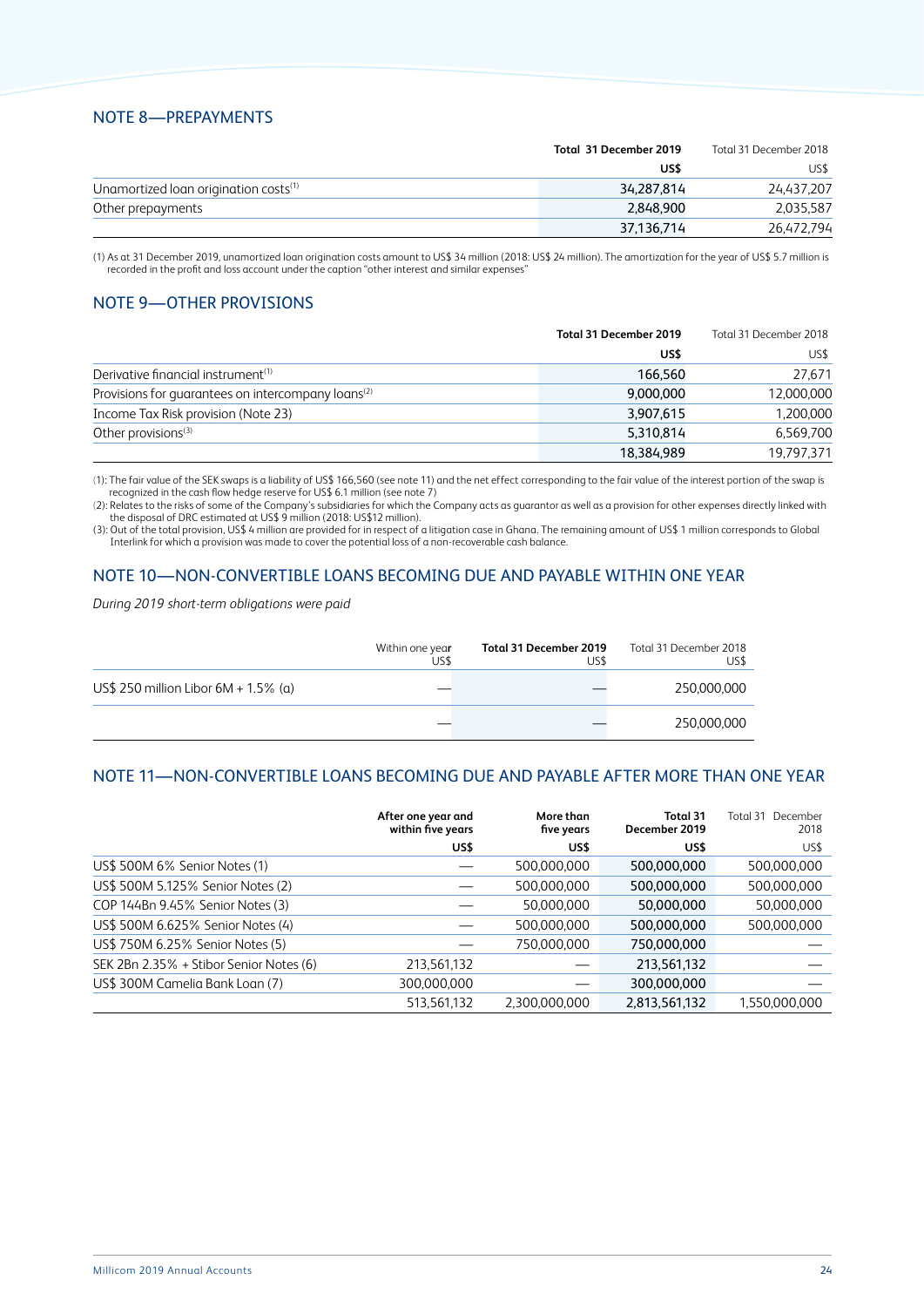## *NOTE 11—NON-CONVERTIBLE LOANS BECOMING DUE AND PAYABLE AFTER MORE THAN ONE YEAR—continued*

The total interest expense on the above debts amounted to US\$ 163 million for the year (2018: US\$ 75 million) and is presented in the "Other interest and similar expenses" caption (note 21).

#### *1) US\$ 500 million 6% Senior Notes*

On 17 March 2015, Millicom issued a US\$ 500 million 6% fixed interest rate bond repayable in ten years, to repay the El Salvador 8% Senior Notes and for general corporate purposes. The bond was issued at 100% of the principal and has an effective interest rate of 6.132%. US\$ 6 million of withheld and upfront costs are presented under the caption "prepayment" and amortized under "other interest and similar expenses" over the duration of the bond.

#### *2) US\$ 500 million 5.125% Senior Notes*

On 20 September 2017, Millicom issued a US\$ 500 million 5.125% fixed interest rate bond repayable in 10 years. The bond was issued at 100% of the principal and has an effective interest rate of 5.244%. US\$ 6.4 million of withheld and upfront costs are presented under the caption "prepayments" and amortized under "other interest and similar expenses" over the 10-year life of the bond.

#### *3) COP 144Bn 9.45% Senior Notes*

On 24 July 2018, the Company issued a COP 144 Bn /US\$ 50 million bilateral facility with IIC (Inter-American Development Bank) for a US\$ indexed to COP Note due in 2025. The note bears interest at 9.45% p.a.. This COP Note is used as net investment hedge of the net assets of our operations in Colombia. US\$ 1.2 million of withheld and upfront costs are presented under the caption "prepayments" and

amortized under "other interest and similar expenses" over the duration of the bond.

#### *4) US\$ 500 million 6.625% Senior Notes*

On 16 October 2018, Millicom issued a US\$ 500 million 6.625% fixed interest rate bond repayable in 8 years. The bond was issued at 100% of the principal and has an effective interest rate of 6.748%. US\$ 6.2 million of withheld and upfront costs are presented under the caption "prepayments" and amortized under "other interest and similar expenses" over the duration of the bond.

#### *5) US\$ 750 million 6.250% Senior Notes*

On 25 September 2019, Millicom issued a US\$ 750 million 6.250% fixed interest rate bond repayable in 10 years. The bond was issued at 100% of the principal and has an effective interest rate of 6.94%. US\$ 8.2 million of withheld and upfront costs are presented under the caption "prepayments" and amortized under "other interest and similar expenses" over the duration of the bond.

#### *6) SEK 2Bn 2.35% + Stibor Senior Notes*

On 15 May 2019, Millicom issued a SEK 2 Bn / US\$ 214 million repayable note in 5 years. The bond was issued at 100% of the principal and has an effective interest rate of 2.66%.. The notes bear interest at a floating rate of STIBOR (3 months) (excluding a STIBOR floor) plus 2.35% US\$ 2.4 million of withheld and upfront costs are presented under the caption "prepayments" and amortized under "other interest and similar expenses" over the duration of the bond.

#### *7) US\$ 300M Camelia Bank Loan*

On 29 April 2019, Millicom received a loan of US\$ 300 million; the loan bears interest at a floating rate of LIBOR 6m with a margin 3% repayable in 5 years. The loan was issued at 100% of the principal in 2 disbursements of US\$150 million and US\$ 1.8 million of withheld and upfront costs are presented under the caption "prepayments" and amortized under "other interest and similar expenses" over the duration of the loan.

#### *8) Guarantees*

In the ordinary course of business, the Company has issued guarantees to secure certain obligations of some of the Group's operations under bank supplier financing agreements. As of 31 December 2019, the outstanding exposure for guarantees issued by the Company to cover debt and financing, in the operations, amounted to US\$464 million (2018: US\$626 million).

#### *9) Currency and interest rate swap contracts*

Interest rate and currency swaps on SEK denominated debt have a maturity date of 15 May 2024. As of 31 December 2019, the fair value of these swaps is a liability of US\$ 166,560 (see note 9) and the net effect corresponding to the fair value of the interest portion of the swap is recognized in the cash flow hedge reserve for US\$ 6.1 million (see note 7)

| Notional amount in currency | Currency sold | Currency<br>bought | <b>Maturity date</b> |
|-----------------------------|---------------|--------------------|----------------------|
| 500 million SEK             | USD           | <b>SEK</b>         | May 15, 2024         |
| 1.000 million SEK           | USD           | SEK.               | May 15, 2024         |
| 500 million SEK             | USD           | <b>SFK</b>         | May 15, 2024         |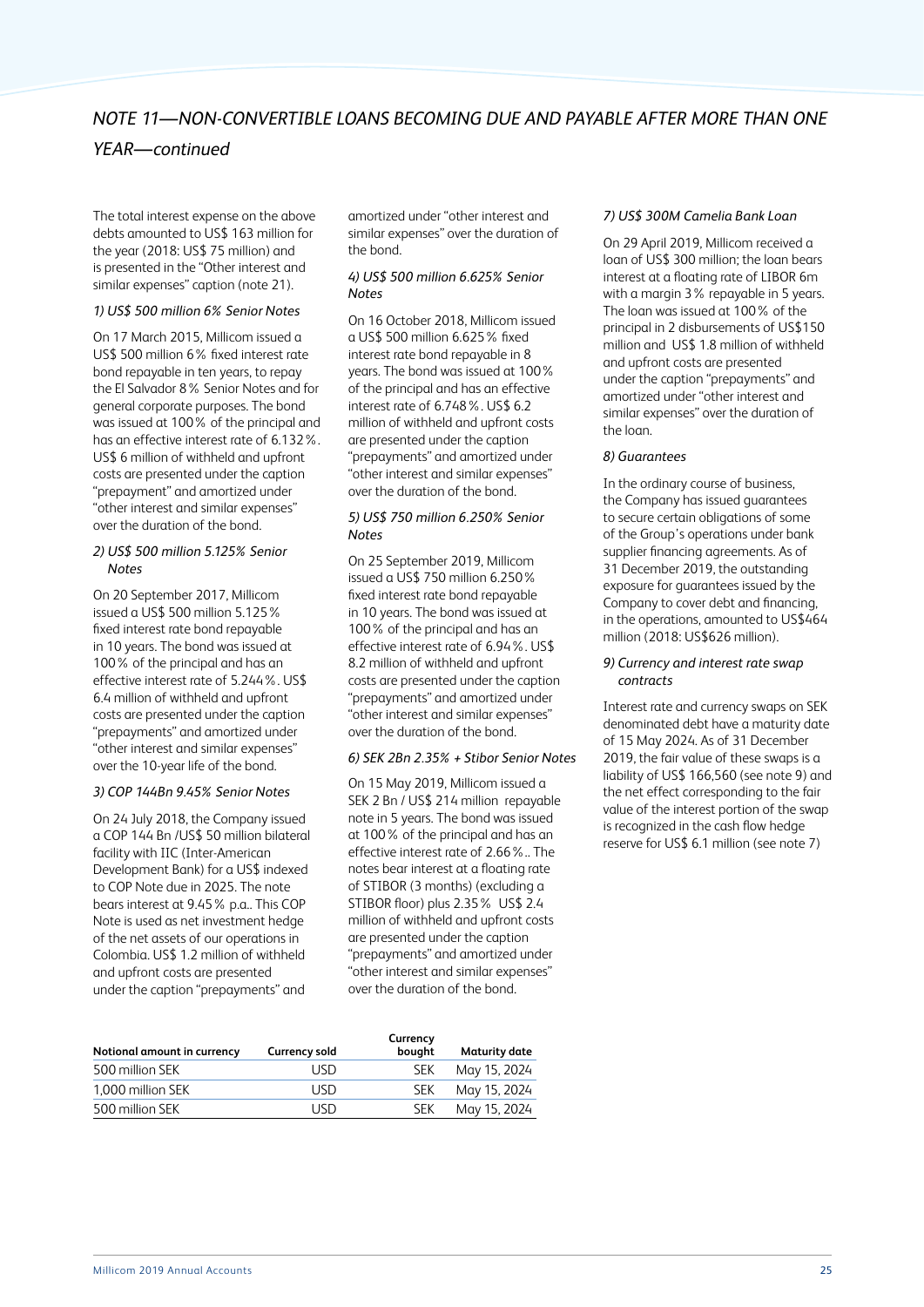## NOTE 12—AMOUNTS OWED TO AFFILIATED UNDERTAKINGS

Amounts owed to affiliated undertakings becoming due and payable within one year are detailed below:

|                                        |                 | <b>Total 31 December 2019</b> |                    |  |
|----------------------------------------|-----------------|-------------------------------|--------------------|--|
|                                        | Amounts owed to | Amounts owed by               | <b>Net balance</b> |  |
|                                        |                 |                               |                    |  |
| Cable Onda, S.A.                       | 239,413         | (694, 055)                    | (454, 642)         |  |
| Telemovil El Salvador, S.A. de C.V.    | 796,137         | (12, 417, 965)                | (11,621,828)       |  |
| Colombia Cellular                      | 88,322          | (182, 478)                    | (94, 155)          |  |
| UNE EPM TELECOMUNICACIONES S.A.        | 70,597          | (214, 896)                    | (144, 299)         |  |
| Telefónica Celular del Paraguay S.A.   | 3,017,787       | (35, 268, 624)                | (32, 250, 837)     |  |
| Tanzania Cellular                      | 198.097         | (3, 117, 653)                 | (2,919,556)        |  |
| Zantel (Zanzibar Telecom Ltd)          | 1,705           | (23, 111)                     | (21,407)           |  |
| Millicom International II N.V.         | 5,682,760       | (215, 679, 052)               | (209, 996, 292)    |  |
| Millicom International V N.V.          |                 | (2,169,884)                   | (2,169,884)        |  |
| MILLICOM INTERNATIONAL ONE S.L.U       | 1,165,353       | (1,736,590)                   | (571, 237)         |  |
| MILLICOM INTERNATIONAL S.L.U           |                 | (40,045)                      | (40,045)           |  |
| Millicom Services U.K.                 | 2,036,478       | (12,897,723)                  | (10, 861, 245)     |  |
| Millicom International Operations S.A. | 6,005,501       | (328, 047, 907)               | (322,042,405)      |  |
| Shai Holding S.A.                      | 217,343         | (285, 782)                    | (68, 438)          |  |
| Millicom Holding B.V.                  | 303,548         | (383, 414)                    | (79, 866)          |  |
| Mic Latin America B.V.                 |                 | (847, 605)                    | (847, 605)         |  |
| Millicom International Operations B.V. | 12,926,560      | (13,097,793)                  | (171, 233)         |  |
| Millicom International B.V.            |                 | (72, 812)                     | (72, 812)          |  |
| Comvik International Ab                | 23,357          | (84, 365)                     | (61,007)           |  |
| Millicom Services AB                   | 17,751          | (22,860,501)                  | (22, 842, 750)     |  |
| Millicom International Ventures AB     | 82,618          | (202, 136)                    | (119, 518)         |  |
| Millicom Digital Ventures AB           | 18,135          | (100, 942)                    | (82, 807)          |  |
| Millicom International Enterprises AB  | 443             | (17, 156, 492)                | (17, 156, 050)     |  |
| Millicom SSC, S.A. de C.V.             | 211,311         | (3, 179, 866)                 | (2,968,554)        |  |
| Millicom International Services Llc    | 10,126,225      | (67,620,439)                  | (57,494,214)       |  |
| Millicom Americas L.L.C.               | 2,111,612       | (2,542,729)                   | (431, 117)         |  |
|                                        | 45,341,053      | (740.924.859)                 | (695, 583, 803)    |  |

These amounts are short-term in nature and do not bear any interest.

|                                            | Total 31 December 2018 |                 |                 |
|--------------------------------------------|------------------------|-----------------|-----------------|
|                                            | Amounts owed to        | Amounts owed by | Net balance     |
|                                            |                        |                 |                 |
| Colombia Movil S.A.                        | (314,087)              | 88,322          | (225, 764)      |
| Comvik International AB                    | (85,580)               | 14,900          | (70,680)        |
| Mic Latin America B.V.                     | (2,516,566)            | 56              | (2,516,510)     |
| MIC Tanzania Limited                       | (3,457,531)            | 1,214,502       | (2,243,029)     |
| Millicom Cable Costa Rica, S.A.            | (201,741)              | 182,067         | (19,674)        |
| Millicom Cable N.V.                        | (10, 193, 545)         |                 | (10, 193, 545)  |
| Millicom Digital Ventures AB               | (100, 388)             | 12,497          | (87,891)        |
| Millicom Holding B.V.                      | (5,852,198)            | 104,165         | (5,748,033)     |
| Millicom International Enterprises AB      | (9,826,547)            | 4,729,269       | (5,097,278)     |
| Millicom International II N.V.             | (205,797,190)          | 5,682,760       | (200, 114, 430) |
| Millicom International Operations S.A. (*) | (971, 272, 093)        | 176,649         | (971,095,444)   |
| Millicom International Services LLC        | (54, 297, 525)         | 8,661,447       | (45,636,078)    |
| Millicom International SL                  | (36, 839)              | 12,276          | (24, 563)       |
| Millicom International V N.V.              | (2, 196, 288)          |                 | (2, 196, 288)   |
| Millicom Services AB                       | (48,003,287)           |                 | (48,003,287)    |
| Millicom Services U.K.                     | (14, 375, 327)         | 2,311,268       | (12,064,058)    |
| Millicom SSC, S.A. de C.V.                 | (729, 640)             | 26,731          | (702,909)       |
| Millicom Telecommunications B.V.           | (2,719,767)            | 1,549,480       | (1,170,286)     |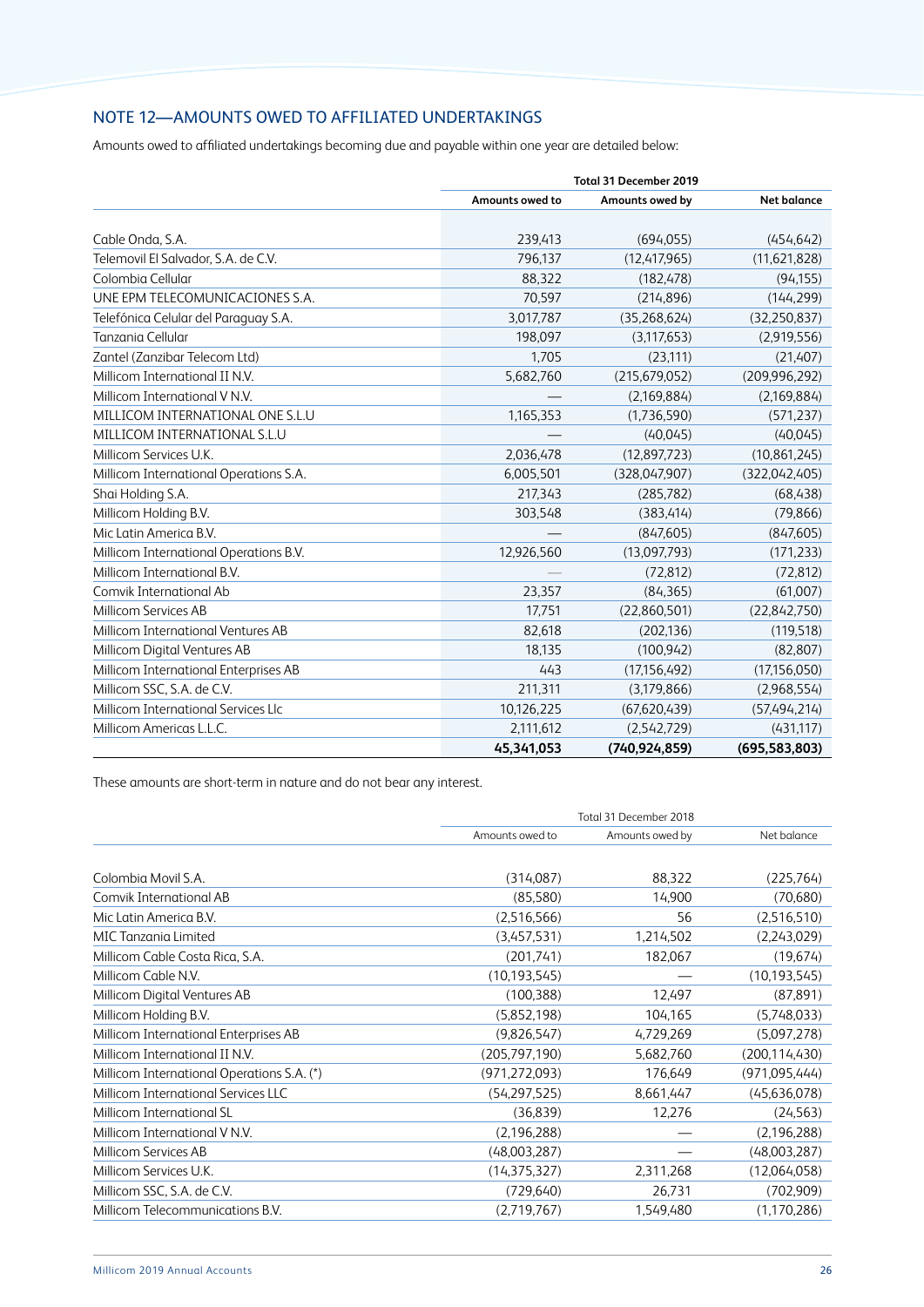## *NOTE 12—AMOUNTS OWED TO AFFILIATED UNDERTAKINGS—continued*

|                                    |                 | Total 31 December 2018 |                 |
|------------------------------------|-----------------|------------------------|-----------------|
|                                    | Amounts owed to | Amounts owed by        | Net balance     |
| Telefonica Celular De Bolivia S.A. | (490,049)       | 239.747                | (250,303)       |
| UNE EPM TELECOMUNICACIONES S.A.    | (644, 814)      | 55.807                 | (589,006)       |
| Zantel (Zanzibar Telecom Ltd)      | (63.047)        |                        | (63,047)        |
| Others                             | (2.349.067)     | 840.483                | (1,508,584)     |
|                                    | (1,335,523,114) | 25.902.428             | (1,309,620,686) |

Amounts owed to affiliated undertakings becoming due and payable after more than one year are detailed below:

|                                       |                 | Total 31 December 2019 |                 |
|---------------------------------------|-----------------|------------------------|-----------------|
|                                       | Amounts owed to | Amounts owed by        | Net balance     |
| Millicom Re S.A. <sup>(1)</sup>       | (900.000)       |                        | (900,000)       |
| Millicom International II $N V^{(2)}$ | (148.500.000)   |                        | (148.500.000)   |
|                                       | (149, 400, 000) |                        | (149, 400, 000) |

|                                 | Total 31 December 2018 |                          |             |
|---------------------------------|------------------------|--------------------------|-------------|
|                                 | Amounts owed to        | Amounts owed by          | Net balance |
| Millicom Re S.A. <sup>(1)</sup> | (900.000)              | $\overline{\phantom{a}}$ | (900,000)   |
|                                 | (900.000)              |                          | (900,000)   |

(1) On 6 July 2017, the Company entered into an interest-free Loan Facility Agreement with Millicom Re S.A.The value of the facility is US\$ 900,000. Unless repaid earlier, the Company shall repay the principal amount in one final instalment, which will be due and payable on 31 December 2022.

(2) As of 31 December 2019, the Company signed promissory notes with Millicom International II N.V. The value of these promissory notes equals US\$ 148,500,000. The maturity date of these promissory notes is 30 April 2021.

#### NOTE 13 – AMOUNTS OWED TO AFFILIATED UNDERTAKINGS IN WHICH THE COMPANY IS LINKED BY PARTICIPANTS INTERESTS

Amounts owed to undertakings in which the Company is linked by participating interests are detailed below:

|                                               | Total 31 December 2019 |                 |             |
|-----------------------------------------------|------------------------|-----------------|-------------|
|                                               | Amounts owed by        | Amounts owed to | Net balance |
| Distribuidora Central de Comunicaciones, S.A. | (1.011.126)            |                 | (1.011.126) |
|                                               | (1,011,126)            |                 | (1,011,126) |
|                                               |                        |                 |             |

|                                                      | Total 31 December 2018 |                 |             |
|------------------------------------------------------|------------------------|-----------------|-------------|
|                                                      | Amounts owed by        | Amounts owed to | Net balance |
| Servicios Especializados en Telecomunicaciones, S.A. | (214.523)              |                 | (214, 523)  |
|                                                      | (214.523)              |                 | .214.523'   |

## NOTE 14—OTHER CREDITORS

As at 31 December 2019, amounts due to other creditors becoming due and payable within one year amounted to US\$ 92 million (2018: US\$ 74 million) and mainly related to accrued interest payable on debt and accrued expenses for legal and other professional fees. Amounts due to other creditors becoming due and payable after more than one year amounted to US\$ 1 million (2018: nil) and is related to long term lease liabilities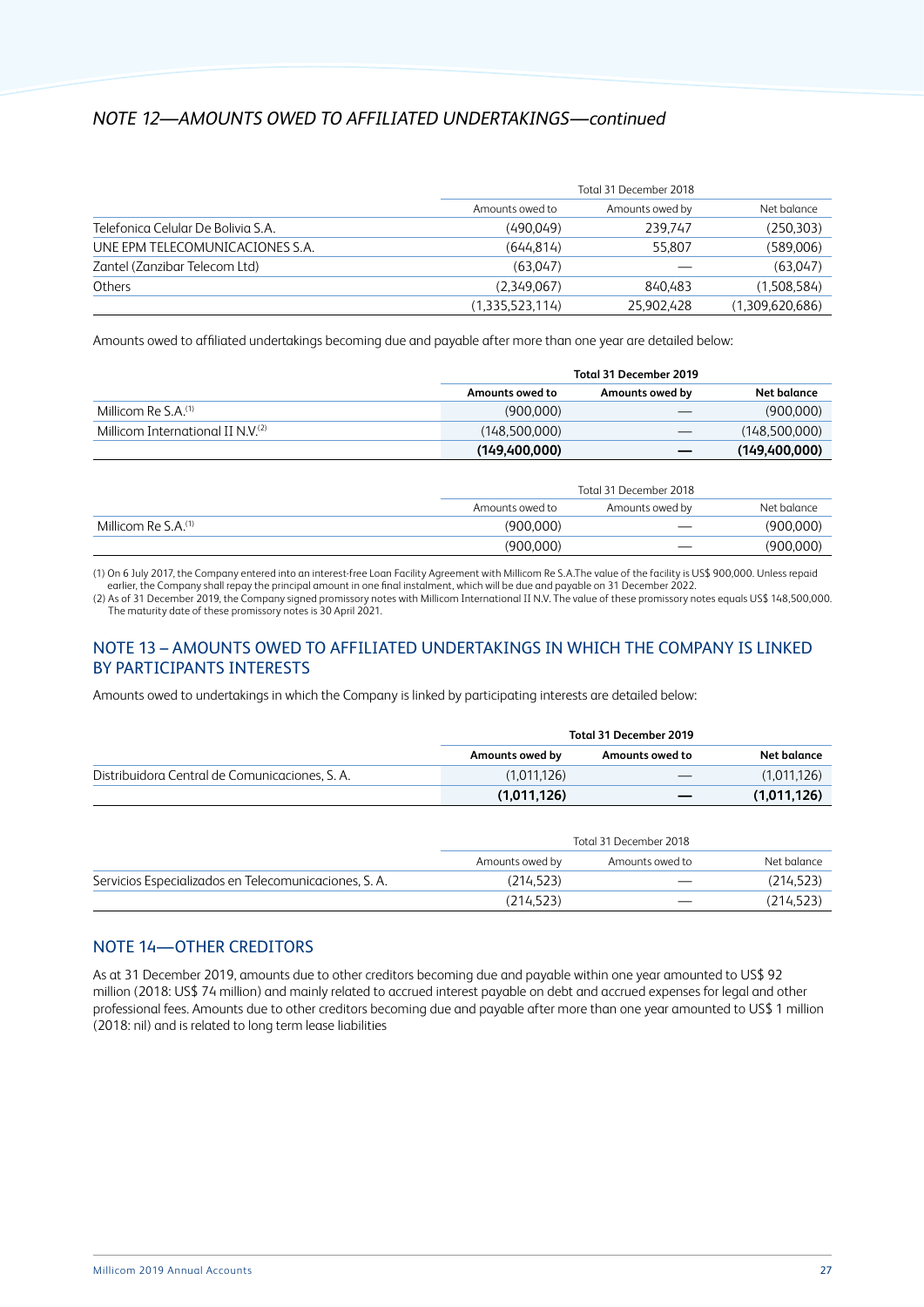## NOTE 15 —OTHER OPERATING INCOME

Amount is composed as follows:

|                             | <b>Total 31 December 2019</b> | Total 31 December 2018 |
|-----------------------------|-------------------------------|------------------------|
|                             | US\$                          | US\$                   |
| Value creation fees         | 142.066.480                   | 158,288,571            |
| Other intercompany revenue  | 18,098,862                    | 22,597,746             |
| Other income <sup>(1)</sup> | 316.663                       | 255,938,642            |
|                             | 160,482,005                   | 436,824,958            |

(1) For 2018, Other income mainly included the following:

(a) \$229 million relates to (1) the reversal of a provision booked in 2017. This was linked to a guarantee provided by the Company to Millicom Mauritius Ltd. And, (2), a gain realized in 2018 related to the disposal of our operations in Rwanda.

(b) Reversal of a US\$ 16 million provision booked in 2017 related to a possible tax risk in El Salvador.

(c) Reversal of a provision of US\$ 9 million related to the disposal of our operations in the Democratic Republic of Congo.

## NOTE 16—STAFF COSTS

The average number of permanent full-time employees during 2019 was 34 (2018: 66) including 12 IP Branch employees.

## NOTE 17—OTHER OPERATING CHARGES

Amount is composed as follows:

|                                          | <b>Total 31 December 2019</b> | Total 31 December 2018 |
|------------------------------------------|-------------------------------|------------------------|
|                                          | US\$                          | US\$                   |
| Director fees                            | 2,337,482                     | 1,456,301              |
| Business support services <sup>(1)</sup> | 113,202,266                   | 113,777,154            |
| Bandwidth charges                        | 8,675,859                     | 12,671,373             |
| Consultancy fees                         | 29,144,781                    | 14,975,438             |
| Legal fees                               | 15,511,395                    | 11,479,997             |
| Tax, accounting and audit charges        | 16,663,436                    | 10,131,585             |
| External services                        | 14,494,157                    | 26,710,144             |
| Other                                    | 18,906,681                    | 15,155,279             |
|                                          | 218,936,057                   | 206,357,271            |

(1) Business support services represent the expenses incurred by the regional offices in Miami and U.K. which are recharged to the Company. These expenses are further recharged by the Company to the Group entities through the Value Creation Fees.

#### NOTE 18—INCOME FROM PARTICIPATING INTERESTS DERIVED FROM AFFILIATED UNDERTAKINGS

In 2019, the Company received dividends of US\$996 million (2018: US\$814 million), including US\$22 million from Millicom Services AB, (2018: US\$10 million), US\$971 million from Millicom International Operations S.A. (2018: US\$800 million) as well as US\$3 million from Millicom International Services UK Ltd. (2018: US\$4 million).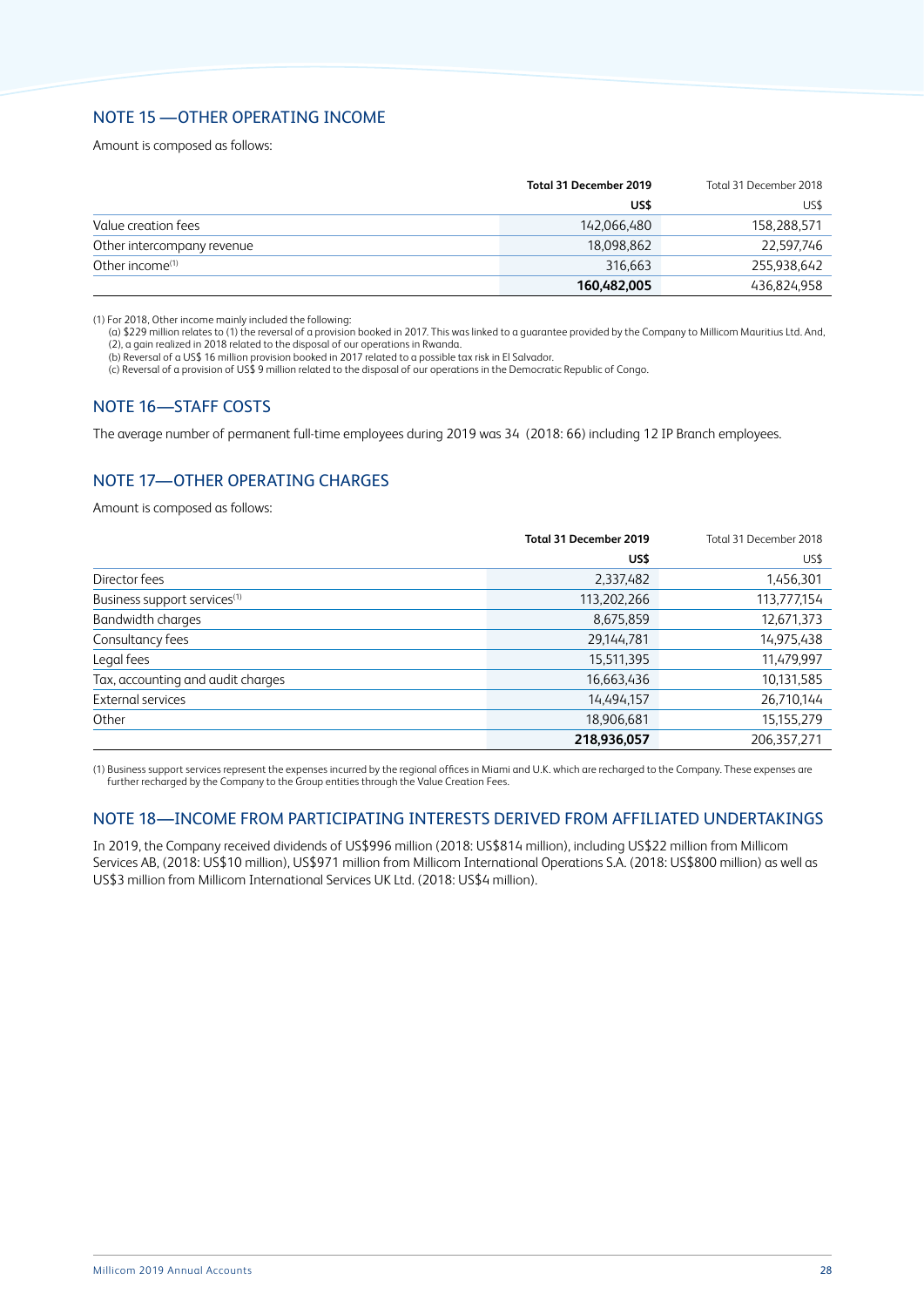## NOTE 19—OTHER INTEREST AND SIMILAR INCOME

Amount is composed as follows:

|                       | Total 31 December 2019 | Total 31 December 2018 |
|-----------------------|------------------------|------------------------|
|                       | US\$                   | US\$                   |
| Interest income       | 7.621.909              | 3,987,537              |
| Foreign exchange gain | 2.836.663              | 14.792.983             |
|                       | 10,458,572             | 18,780,520             |

## NOTE 20—VALUE ADJUSTMENTS IN RESPECT OF FINANCIAL ASSETS AND OF INVESTMENTS HELD AS CURRENT ASSETS

Amount is composed as follows:

|                                                                                              | Total 31 December 2019 | Total 31 December 2018 |
|----------------------------------------------------------------------------------------------|------------------------|------------------------|
| Impairment of treasury shares (note 7)                                                       | (8,716,077)            | (3,725,959)            |
| Value adjustment on Other Investments (note 5)                                               | (17,489,772)           |                        |
| Loss on disposal of shares in affiliated undertakings and participating<br>interest (note 5) |                        | (14.200.000)           |
|                                                                                              | (26, 205, 849)         | (17, 925, 959)         |

During 2018, a loss has been realized on the disposal of the shares in Millicom International Operations B.V. amounting to US\$ 14.2 million.

As explained in note 5.3, Jumia completed its IPO in April 2019 and commenced the listing of its shares on the NYSE. At 31 December 2019, the closing price of a Jumia share was \$6.73, which values Millicom's investment at \$38 million. As a result, management concluded that an impairment of \$17.5 million should be recorded in the profit and loss account.

## NOTE 21—OTHER INTEREST AND SIMILAR EXPENSES

|                                             | Total 31 December 2019 | Total 31 December 2018 |
|---------------------------------------------|------------------------|------------------------|
| Interest on bonds/loans                     | 163,254,983            | 75,444,562             |
| Early redemption charges (note 11)          |                        | 3,950,229              |
| Amortization of bond issuance cost (note 8) | 5.722.557              | 8.286.496              |
| Interest on finance leases                  | 19.250                 |                        |
| Other                                       | 3,391,017              | 2,843,755              |
|                                             | 172,387,807            | 90,525,042             |